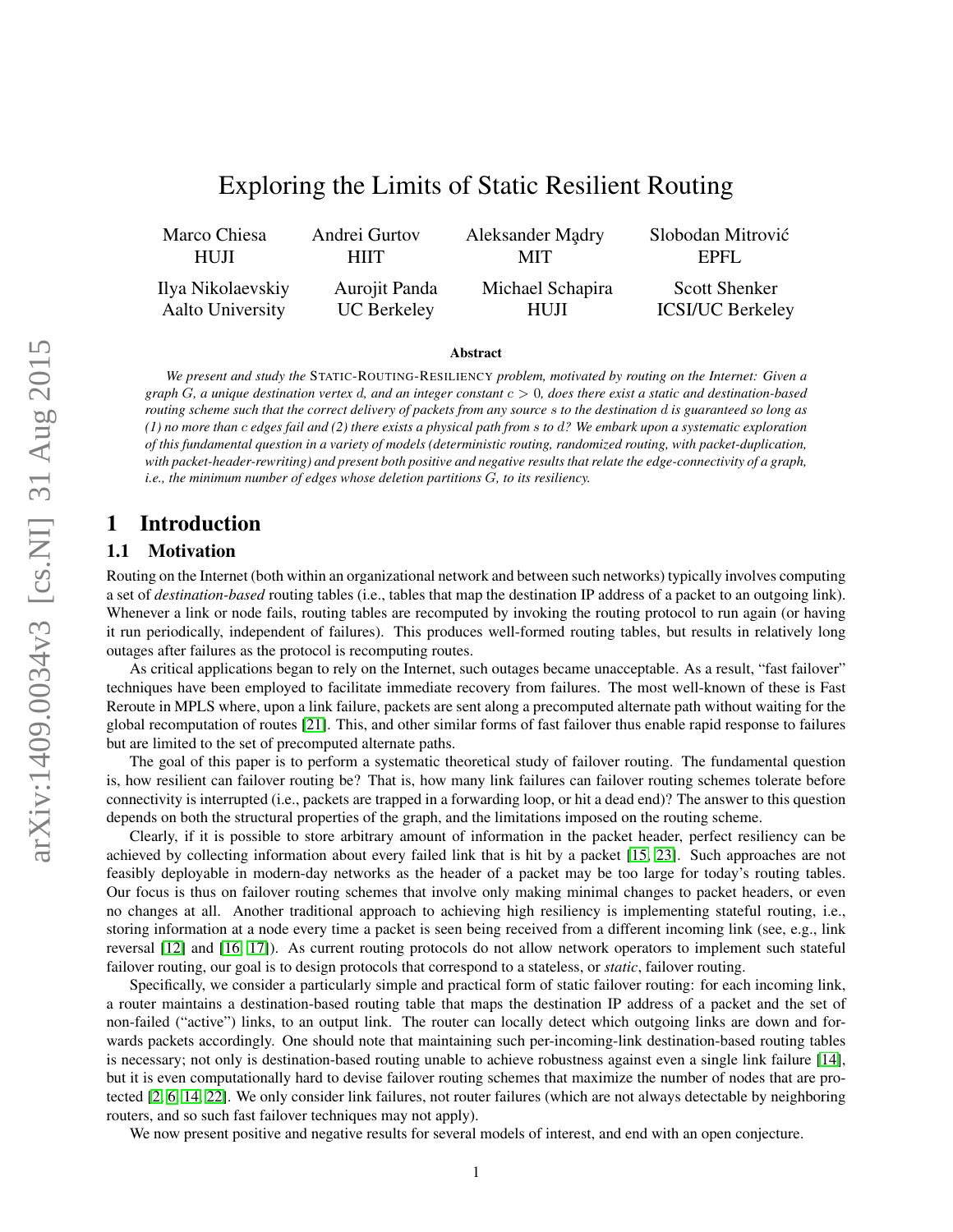#### 1.2 Model(s) and Results

We now present an intuitive exposition of the failover routing models studied and our results.

A failover routing algorithm is responsible for computing, for each node (vertex) of a network (graph), a *routing function* that *matches* an incoming packet to an outgoing edge. A set of routing functions for each vertex guarantees *reachability* between a pair of vertices,  $u$  and  $v$ , for which there exists a connecting path in the graph, if any packet directed to node v originated at node u is correctly routed from  $u$  to  $v$ .

We are interested in routing functions that rely solely on information that is locally available at a node (e.g., the set of non-failed edges, the incoming link along which the packet arrived, and any information stored in the header of the packet). We consider four models of static failover routing: deterministic routing, randomized routing, routing with packet-duplication, and routing with (minimal) packet-header rewriting.

Deterministic (DTM) failover routing: packets are matched on the destination label, the incoming edge, and the set of non-failed edges to an outgoing edge. Past work [\[3,](#page-10-10) [25\]](#page-10-11) (1) designed such functions with guaranteed robustness against *only* a single link/node failure [\[10,](#page-10-12) [11,](#page-10-13) [20,](#page-10-14) [24,](#page-10-15) [26,](#page-10-16) [27\]](#page-10-17), (2) achieved robustness against  $\lfloor \frac{k}{2} - 1 \rfloor$  edge failures for k-connected graphs [\[9\]](#page-10-18), and (3) proved that it is impossible to be robust against any set of edge failures that does not partition the network [\[11\]](#page-10-13).

We present the following positive results for deterministic failover routing:

- For any k-connected graph, with  $k \le 5$ , one can find DTM routing functions that are robust to any  $k 1$  failures.
- For a variety of specialized  $k$ -connected graphs (including cliques, complete bipartite, hypercubes, Clos networks, hypercubes), one can find DTM routing functions that are robust to any  $k - 1$  failures.

Motivated by the possibility that one can protect against  $k - 1$  failures in *some* k-connected graphs, we make the following general conjecture, whose proof eludes us despite much effort.

• Conjecture: For any k-connected graph, one can find deterministic failover routing functions that are robust to any  $k - 1$  failures.

We present several negative results along these lines, e.g., for natural forms of deterministic failover routing. We show, in contrast, that slightly more expressive routing functions can indeed be robust to  $(k - 1)$  edge failures.

Randomized failover routing (RND): as above, but the outgoing edge is chosen in a probabilistic manner. Observe that, in principle, in this model, even selecting an (active) outgoing edge uniformly at random achieves perfect resiliency. However, the expected delivery time of a packet, even if there was *no* link failures, would be very large – as large as  $\Omega(mn)$  in some network topologies. Instead, we present a randomized protocol that guarantees the expected delivery time to be significantly improved and gracefully growing with the number of actual link failures.

Failover routing with packet-header rewriting (HDR): a node has an ability to rewrite any bit of the packet header. Recent results showed that for any  $k$ -connected graph,  $k$  bits are sufficient to compute routing functions that are robust to (k − 1) edge failures. We show that ability to modify at most *three* bits suffices.

Failover routing with packet duplication (DPL): a node has an ability to duplicate a packet (without rewritting its header) and send the copies through deterministically chosen outgoing links. We show how to compute for any kconnected graph, perfectly-resilient routing functions that do not create more than  $k$  packets, where  $k$  is the connectivity of the graph. (So, in particular, if there is no link failures, no packet duplication occurs.)

#### 1.3 Organization

In Section [2,](#page-2-0) we introduce our routing model and formally state the STATIC-ROUTING-RESILIENCY problem. In Section [3,](#page-2-1) we summarize our routing techniques that will be leveraged throughout the whole paper. In Section [4,](#page-3-0) we present our main resiliency results for deterministic routing. In Section [5,](#page-5-0) we design an algorithm that, for any k-connected graph, computes randomized routing functions that are robust to  $k - 1$  edge failures and have bounded expected delivery time. In Section [6](#page-8-0) and Section [7,](#page-8-1) we show that robustness to  $(k - 1)$  edge failures, where k is the connectivity of a graph, can be achieved with deterministic routing function if just 3 bits are added into the header of the packet and packet can be duplicated, respectively. In Section [8,](#page-9-0) we draw our conclusions. Due to the lack of space, detailed proofs of each lemma and theorem can be found in the appendix section.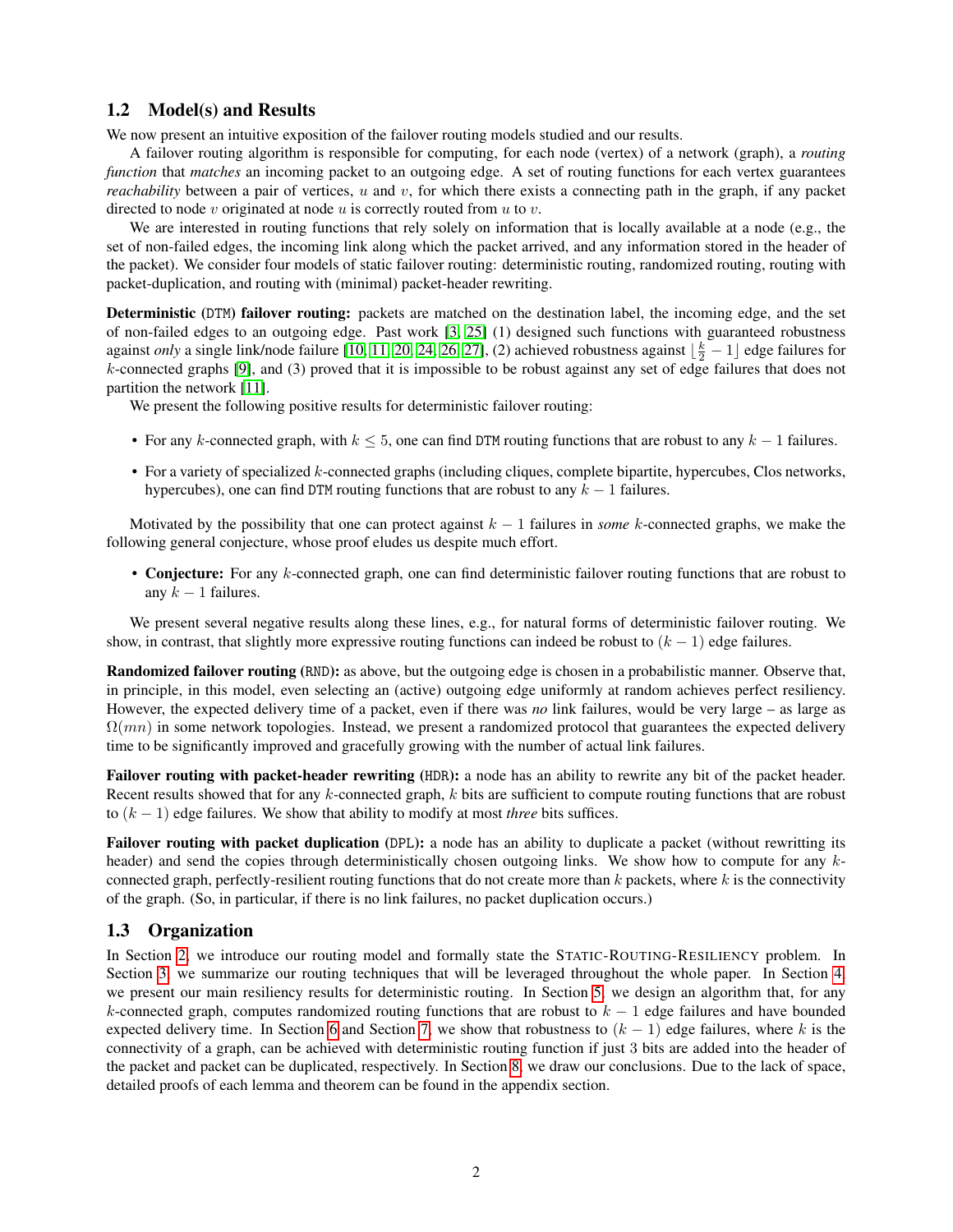## <span id="page-2-0"></span>2 Model

We represent our network as an undirected multigraph  $G = (V(G), E(G))$ , where each router in the network is modeled by a vertex in  $V(G)$  and each link between two routers is modeled by an undirected edge in the multiset  $E(G)$ . When it is clear from the context, we simply write V and E instead of  $V(G)$  and  $E(G)$ . We denote an (undirected) edge between x and y by  $\{x, y\}$ . A graph is k-edge-connected if there exist k edge-disjoint paths between any pair of vertices of G. Each vertex v routes packets according to a *routing function* that matches an incoming packet to a sequence of forwarding actions. Packet *matching* is performed according to the set of active (non-failed) edges incident at v, the incoming edge, and any information stored in the packet header (e.g., destination label, extra bits), which are all information that are *locally* available at a vertex. Since our focus is on per-destination routing functions, we assume that there exists a unique destination  $d \in V$  to which every other vertex wishes to send packets and, therefore, that the destination label is not included is the header of a packet. Forwarding *actions* consist in routing packets through an outgoing edge, rewriting some bits in the packet header, and creating duplicates of a packet.

In this paper we consider four different types of routing functions. We first explore a particularly simple routing function, which we call *deterministic* routing (DTM). In deterministic routing (Section [4\)](#page-3-0) a packet is forwarded to a specific outgoing edge based only on the incoming port and the set of active outgoing edges. The other three routing functions, which are generalization of DTM are the following ones: *randomized* routing, in which a vertex forwards a packet through an outgoing edge with a certain probability, *header-rewriting* routing, in which a vertex rewrites the header of a packet, and *duplication* routing, in which a vertex creates copies of a packet. Deterministic routing is a special case of each of these routing functions. We present the formal definitions of the randomized, header-rewriting, and duplication routing models in Sections [5,](#page-5-0) [6,](#page-8-0) and [7,](#page-8-1) respectively. Observe that since deterministic, randomized, and duplication routing cannot modify a packet header, there is no benefit in matching it.

The STATIC-ROUTING-RESILIENCY (SRR) problem. Given a graph G, a routing function f is k*-resilient* if, for each vertex  $v \in V$ , a packet originated at v and routed according to f reaches its destination d as long as at most k edges fail and there still exists a path between v and d. The input of the SRR problem is a graph G, a destination  $d \in V(G)$ , and an integer  $k > 0$ , and the goal is to compute a set of resilient routing functions that is k-resilient.

## <span id="page-2-1"></span>3 General Routing Techniques

**Definition and notation.** We denote a directed arc from x to y by  $(x, y)$  and by  $\vec{G}$  the directed copy of G, i.e. a directed graph such that  $V(\vec{G}) = V$  and  $\{x, y\} \in E$  if and only if  $(x, y), (y, x) \in E(\vec{G})$ .

A subgraph T of  $\vec{G}$  is an r-rooted arborescence of  $\vec{G}$  if (i)  $r \in V$ , (ii)  $V(T) \subseteq V$ , (iii) r is the only vertex without outgoing arcs and (iv), for each  $v \in V(T) \setminus \{r\}$ , there exists a single directed path from v to r that only traverses vertices in  $V(T)$ . If  $V(T) = V$ , we say that T is a r-rooted *spanning* arborescence of  $\vec{G}$ . When it is clear from the context, we use the word "arborescence" to refer to a  $d$ -rooted spanning arborescence, where  $d$  is the destination vertex. We say that two arborescences  $T_1$  and  $T_2$  are *arc-disjoint* if  $(x, y) \in E(T_1) \implies (x, y) \notin E(T_2)$ . A set of l arborescences  ${T_1, \ldots, T_l}$  is *arc-disjoint* if the arborescences are pairwise arc-disjoint. We say that two arc-disjoint arborescences  $T_1$ and  $T_2$  do not *share* an edge  $\{x, y\} \in E$  if  $(x, y) \in E(T_1) \implies (y, x) \notin E(T_2)$ .

As an example, consider Fig[.1,](#page-3-1) in which each pair of vertices is connected by two edges (ignore the red crosses) and four arc-disjoint (d-rooted spanning) arborescences Blue, Orange, Red, and Green are depicted by colored arrows.

**Arborescence-based routing.** Throughout the paper, unless specified otherwise, we let  $\mathcal{T} = \{T_1, \ldots, T_k\}$  denote a set of k d-rooted arc-disjoint spanning arborescences of  $\vec{G}$ . All our routing techniques are based on a decomposition of G into T. The existence of k arc-disjoint arborescences in any k-connected graph was proven in [\[8\]](#page-10-19), while fast algorithms to compute such arborescences can be found in [\[5\]](#page-10-20). We say that a packet is routed in *canonical* mode along an arborescence  $T$  if a packet is routed through the unique directed path of  $T$  towards the destination. If packet hits a failed edge at vertex v along T, it is processed by v (e.g., duplication, header-rewriting) according to the capabilities of a specific routing function and it is rerouted along a different arborescence. We call such routing technique *arborescencebased* routing. One crucial decision that must be taken is the next arborescence to be used after a packet hits a failed edge. In this paper, we propose two natural choices that represent the building blocks of all our routing functions. When a packet is routed along  $T_i$  and it hits a failed arc  $(v, u)$ , we consider the following two possible actions:

• Reroute along the next available arborescence, e.g., reroute along  $T_{next} = T_{(i+1) \mod k}$ . Observe that, if the outgoing arc belonging to  $T_{next}$  is failed, we forward along the next arborescence, i.e.  $T_{(i+2) \mod k}$ , and so on.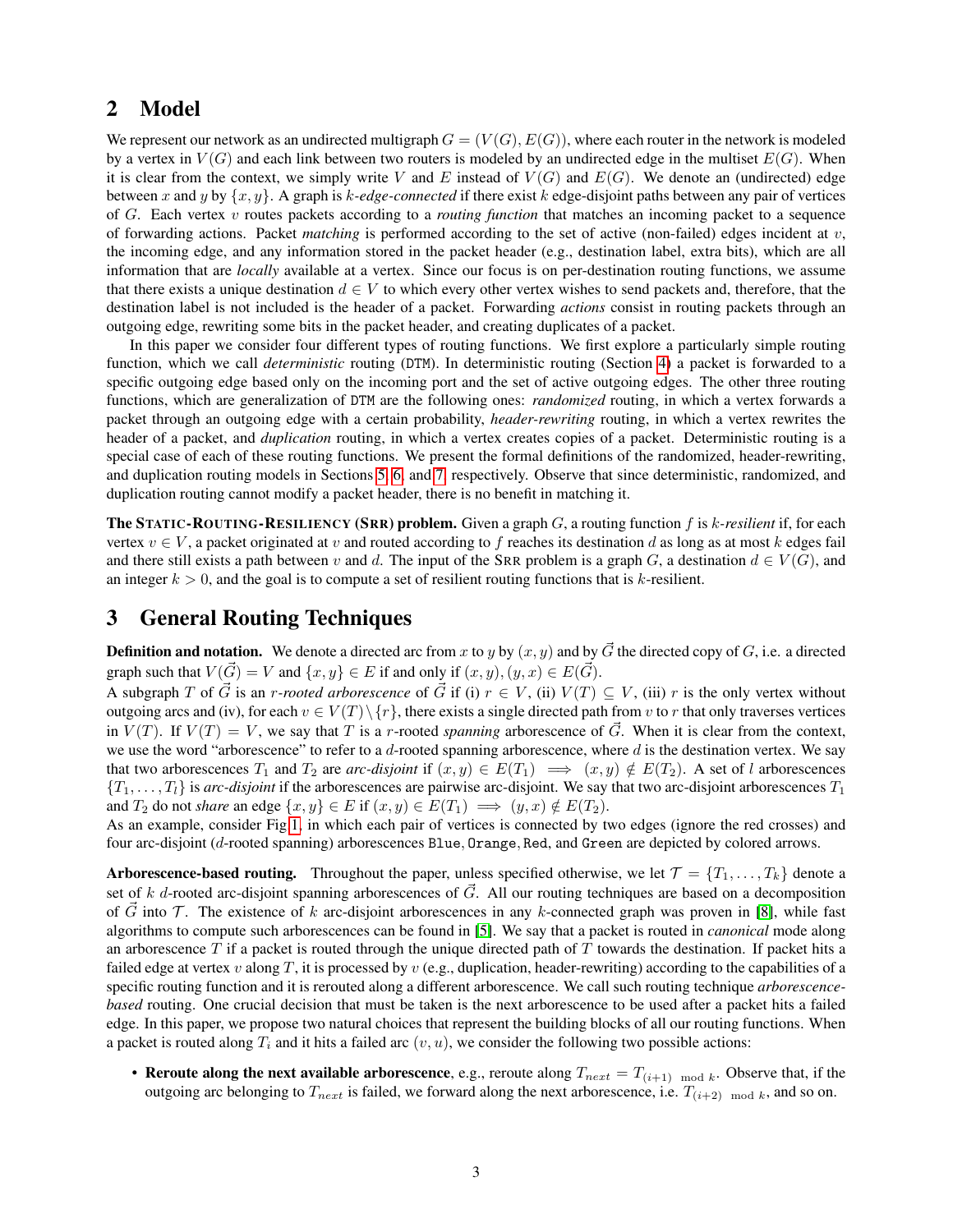<span id="page-3-1"></span>

Figure 1: A 4-connected graph

| Algorithm 1 Definition of BOUNCED-RAND-ALGO.                  |
|---------------------------------------------------------------|
| BOUNCED-RAND-ALGO: Given $\mathcal{T} = \{T_1, \ldots, T_k\}$ |

- 1. T := an arborescence from  $\mathcal T$  sampled uniformly at random (u.a.r.)
- 2. While  $d$  is not reached
	- 1. Route along  $T$  (canonical mode)
	- 2. If a failed edge is hit then
		- (a) With probability q, replace  $T$  by an arborescence from  $T$  sampled u.a.r.
		- (b) Otherwise, bounce the failed edge and update T correspondingly

#### Algorithm 2 Definition of DF-ALGO.

DF-ALGO: Given  $\mathcal{T} = \{T_1, \ldots, T_k\}$  and d

- 1. Set  $i := 1$ .
- 2. Repeat until the packet is delivered to  $d$ 
	- 1. Route along  $T_i$  until d is reached or the routing hits a failed edge.
	- 2. If the routing hits a failed edge  $a$  and  $a$  is shared with arborescence  $T_j$ ,  $i \neq j$ .
		- ([a](#page-3-2)) Bounce and route along  $T_j$ .<sup>*a*</sup>
		- (b) If the routing hits a failed edge in  $T_i$ , route back to the edge a.
	- 3. Set  $i := (i + 1) \mod k + 1$

• Bounce on the reversed arborescence, i.e., we reroute along the arborescence  $T_{next}$  that contains arc  $(u, v)$ .

We say that a routing function is a *circular-arborescence* routing if each vertex can arbitrarily choose the first arborescence to route a packet and, for each  $T_i \in \mathcal{T}$ , we use canonical routing until a packet hits a failed edge, in which case we reroute along the next available arborescence. We will show an example in Section [4.1.](#page-3-3)

In the next sections, we show how it is possible to achieve different degrees of resiliency by using our general routing techniques and different routing functions (i.e., deterministic, randomized, packet-header-rewriting, and packetduplication).

### <span id="page-3-0"></span>4 Deterministic Routing

In this section we show how to achieve  $(k - 1)$ -resiliency for any arbitrary k-connected graph, with  $k \leq 5$ , using deterministic routing functions (DTM), which map an incoming edge and the set of active edges incident at  $v$  to an outgoing edge. We show that for several k-connected graphs (e.g., cliques, hypercubes) there exists a set of  $(k - 1)$ resilient routing functions. In addition, we show that 2-resiliency cannot be achieved for certain 2-connected graphs. This motivate our conjecture: for any k-connected graph, does there exist a set of a  $(k - 1)$ -resilient routing functions?

#### <span id="page-3-3"></span>4.1 Arbitrary Graphs

We first show that circular-arborescence routing is not sufficient to achieve 3-resiliency. Consider the example in Fig. [1](#page-3-1) with 3 vertices a, b, and c and 6 edges (depicted as black lines)  $e_{a,b}^A = \{a,b\}$ ,  $e_{a,b}^F = \{a,b\}$ ,  $e_{a,d}^A = \{a,d\}$ ,  $e_{a,d}^F = \{a,d\}$ ,  $e_{b,d}^A = \{b,d\}$ , and  $e_{b,d}^F = \{b,d\}$ , where A stands for "active" edge and F for "failed" edge (depicted with a red cross over them). Four arc-disjoint arborescences  $\mathcal{T} = \{Blue, Orange, Red, Green\}$  are depicted by colored arrows. Let  $<$  Blue, Orange, Red, Green  $>$  be a circular ordering of the arborescences in T. We now describe how a packet p originated at a is forwarded throughout the graph using a circular-arborescence routing. Since  $e_{a,d}^F$  is failed, p cannot be routed along the Bluearborescence. It is then rerouted through Orange, which also contains a failed edge  $e_{a,b}^F$  incident at  $a$ . As a consequence,  $p$  is forwarded to  $b$  through the Red arborescence. At this point,  $p$  cannot be forwarded to  $d$ because  $e_{b,d}^F$ , which belongs to Red, failed. It is then rerouted through Green, which also contains a failed edge  $e_{a,b}^F$ incident at  $b$ . Hence,  $p$  is rerouted again through Blue, which leads  $p$  to the initial state—a forwarding loop.

<span id="page-3-4"></span>An intuitive explanation is the following one. Since an edge might be shared by two distinct arborescences, a packet may hit the same failed edge both when it is routed along the first arborescence and when it is routed along the second arborescence. As a consequence, even  $\frac{k}{2}$  failed edges may suffice to let a packet be rerouted along the same initial vertex and initial arborescence, creating a forwarding loop. Our first positive result shows that a forwarding loop cannot arise in 2- and 3-connected graphs if circular-arborescence routing is adopted.

<span id="page-3-2"></span>*<sup>a</sup>*As we discuss in the sequel, the routing scheme employed after bouncing might deviate from the one used before the bouncing has occurred.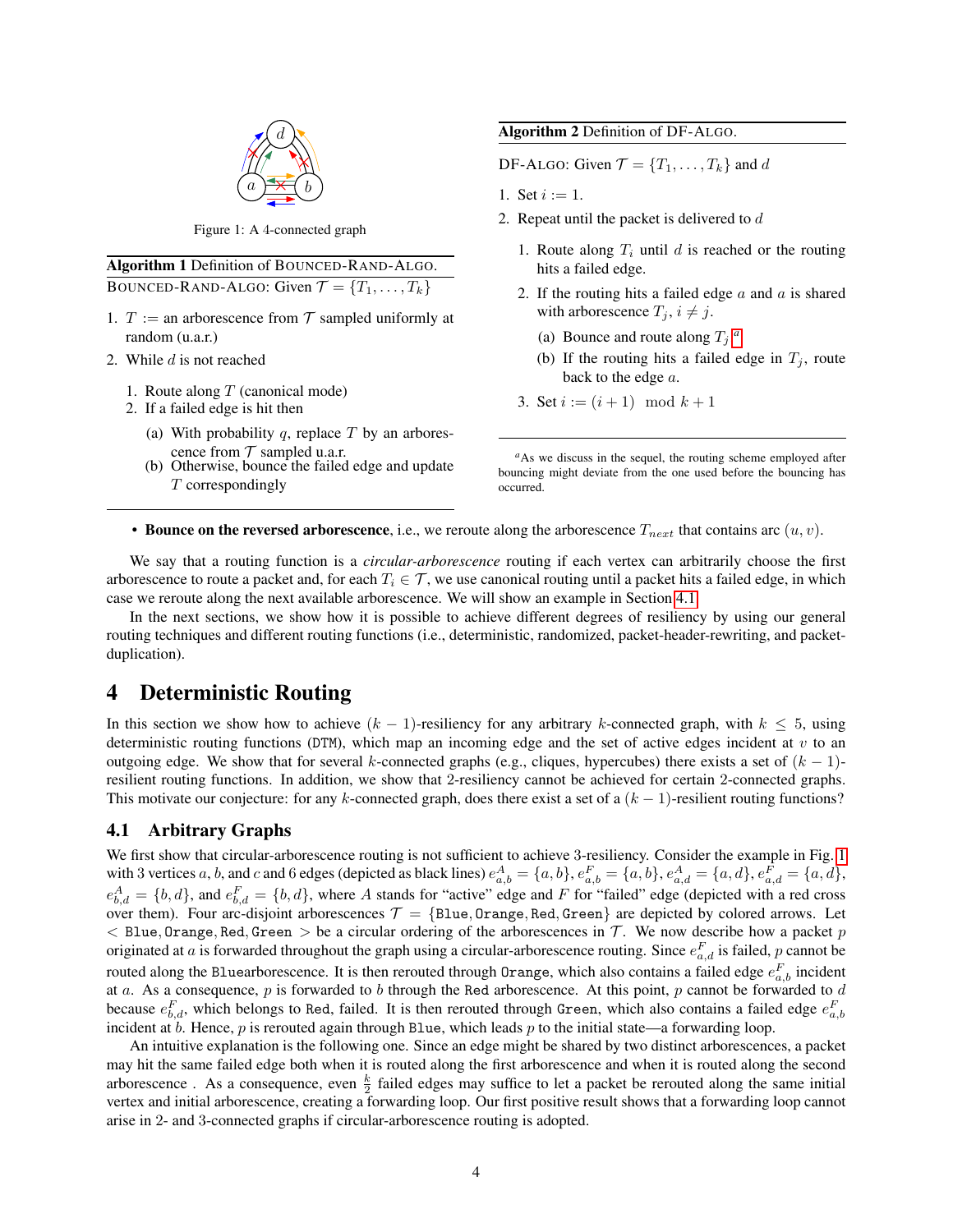**Theorem 1.** For any k-connected graph, with  $k = 2, 3$ , any circular-arborescence routing is  $(k - 1)$ -resilient. In *addition, the number of switches between trees is at most* 4*.*

*Proof sketch.* Consider a 2-connected graph  $G = (V, E)$ , two arc-disjoint arborescences  $T_1$  and  $T_2$  of  $\vec{G}$ , and an arbitrary failed edge  $e = \{u, v\} \in E$ . W.l.o.g,  $T_1$  is the first arborescences that is used to route a packet p. When p hits e (w.l.o.g, at u), p cannot hit e in the opposite direction along  $T_2$ . In fact, this would mean that there exists a directed path from u to v that belongs to  $T_2$  and that  $(v, u)$  is contained in  $T_2$ —a directed cycle. A similar, but more involved argument, holds for the 3-connected case (see Appendix [A\)](#page-10-21).  $\Box$ 

4-connected graphs. Let us look again at the graph in Fig. [1.](#page-3-1) It is not hard to see that a different circular ordering of the arborescences (i.e., < Blue, Green, Orange, Red >) would be robust to any three failures. However, our first result shows that in general circular-arborescence routing is not sufficient to achieve  $(k - 1)$ -resiliency, for any  $k \ge 4$ .

<span id="page-4-3"></span>Theorem 2. *There exists a* 4*-connected graph such that, given a set of* k *arc-disjoint arborescences, there does not exist any* 3*-resilient circular-arborescence routing function.*

To overcome this impossibility result, we first introduce the following lemma, in which we show how to construct four arc-disjoint arborescences such that some of them do not share edges with each other. Then, we compute a circulararborescence routing that is 3-resilient based on these arborescences.

<span id="page-4-0"></span>**Lemma 3.** For any k-connected graph G, with  $k \geq 1$ , and any vertex  $d \in V$ , there exist k arc-disjoint arborescences  $T_1, \ldots, T_k$  rooted at  $d$  such that, if  $k$  is even (odd),  $T_1, \ldots, T_{\frac{k}{2}}(T_1, \ldots, T_{\lfloor \frac{k}{2} \rfloor})$  do not share edges with each other and  $\overline{T_{\frac{k}{2}+1},\ldots,T_k}$  ( $T_{\lfloor\frac{k}{2}\rfloor+1},\ldots,T_{k-1})$  do not share edges with each other.

The following theorem states that a circular ordering  $\langle T_1,\ldots,T_4\rangle$  of the arborescences constructed as in Lemma [3](#page-4-0) is a 3-resilient circular-arborescence routing. We will make use of the general case of Lemma [3](#page-4-0) in Sect. [7.](#page-8-1)

<span id="page-4-2"></span>Theorem 4. *For any* 4*-connected graph, there exists a circular-arborescence routing that is* 3*-resilient. In addition, the number of switches between trees is at most* 2f*, where* f *is the number of failed edges.*

5-connected graphs. We now leverage our second routing technique, i.e., bouncing a packet along the opposite arborescence when a packet hits a failed edge. The intuition behind bouncing a packet is the following one. When we bounce a packet along the opposite arborescence  $T$ , we know that at least one failed edge that belongs to  $T$  is not contained in the path from p to the destination vertex.

Let  $T_1, \ldots, T_k$  be k arc-disjoint arborescences of  $\vec{G}$  such that a circular-arborescence routing based on the first  $k - 1$ arborescences is  $(c-1)$ -resilient, with  $c < k$ . Let R be a set of routing functions such that: each vertex that originates a packet p, forwards it along  $T_k$  and, if a failed edge is hit along  $T_k$ , then p is routed according to the circular-arborescence based on the first  $k - 1$  arborescences. Then, we have the following result.

<span id="page-4-1"></span>Lemma 5. *The set of routing functions* R *is* c*-resilient.*

The 4-resiliency for any 5-connected graph now easily follows from Lemma [5](#page-4-1) and Theorem [4.](#page-4-2) We also show:

Theorem 6. *For any* 5*-connected graph* G *there exist a set of* 4*-resilient routing functions. In addition, the number of switches between trees is at most* 2f*, where* f *is the number of failed edges.*

**Theorem 7.** For any k-connected graph there exist a set of  $\lfloor \frac{k}{2} \rfloor$ -resilient routing functions.

*Proof.* It easily follows from Lemma [5](#page-4-1) and the fact that every circular-arborescence routing is  $(\lfloor \frac{k}{2} \rfloor - 1)$ -resilient.

Since every planar graph with no parallel edges is at most 5-connected [\[7\]](#page-10-22), the following corollary easily follows.

Corollary 8. *For any* k*-connected planar graph with no parallel edges there exist a set of* (k − 1)*-resilient routing functions.*

Constrained topologies. For several graph topologies that are common in Internet routing or datacenter networks, we show that  $(k-1)$ -resilient routing functions can be computed in polynomial time. The list of graphs that admit  $(k-1)$ resilient routing functions encompasses cliques, complete bipartite graphs, generalized hypercubes, Clos networks, and grids [\[1,](#page-10-23) [7,](#page-10-22) [13\]](#page-10-24). We refer the reader to Appendix [B](#page-15-0) for further details.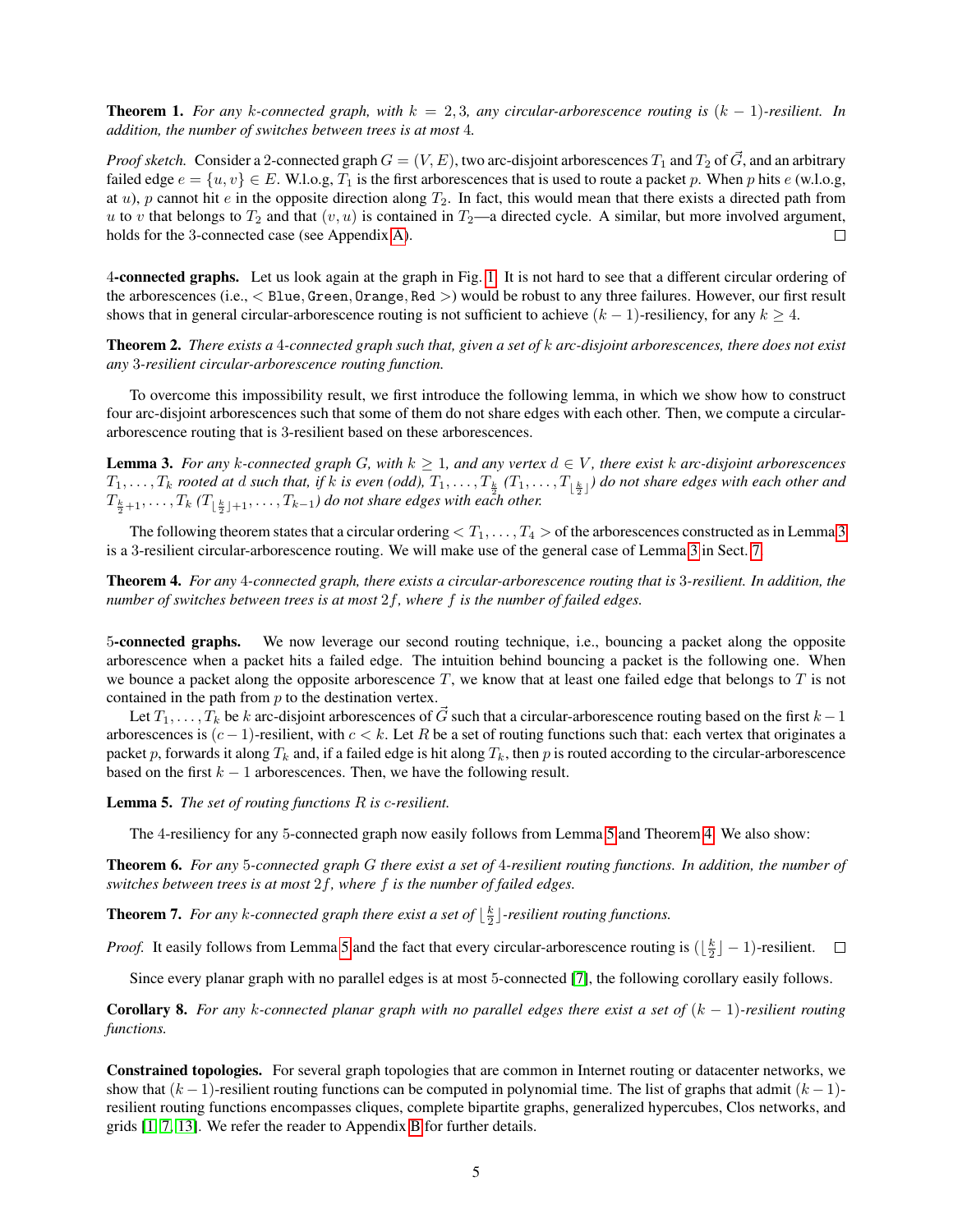#### 4.2 Impossibility Results

We now show that simplified forms of failover routing functions are not sufficiently powerful. It is well-known that without matching the incoming-edge it is not even possible to construct 1-resilient static routing functions [\[14\]](#page-10-6). To overcome this, [\[25\]](#page-10-11) suggests to route packets based on a circular ordering of the edges incident at each vertex. Namely, a set of routing functions is *vertex-circular* if at each vertex v routes a packet based on the input port and an ordered circular sequence  $\langle e_1,\ldots,e_l\rangle$  of its incident edges as follows. If a packet p is received from an edge  $e_i$ , then v forwards it along  $e_{i+1}$ . If the outgoing edge  $e_{i+1}$  failed, v forwards p through  $e_{i+2}$ , and so on. We prove in Appendix [C](#page-20-0) that this simplified routing functions cannot provably guarantee  $(k - 1)$ -resiliency even for three-connected graphs.

<span id="page-5-1"></span>Theorem 9. *There is a* 3*-connected graph* G *for which no* 2*-resilient vertex-circular routing function exists.*

We now exploit the previous theorem to state another impossibility result, which shows that the edge-connectivity between two vertices, i.e., the maximum amount of disjoint paths between the two vertices, does not match the resiliency guarantee for these two vertices. In other words, even if a vertex v is k-connected to the destination (but *not* the entire graph), it is not possible to guarantee that a packet originated at v will reach d when  $k - 1$  edges fail. Clearly, if we want to protect against  $k - 1$  failures a single vertex that is k-connected to d, we can safely route along its k edge-disjoint paths one after the other until the packet reaches its destination. However, if there are more vertices to be protected, it may be not possible to protect all of them. We say that a routing function is *vertex-connectivity-resilient* if each packet that is originated by a vertex v that is k-connected to the destination d, can be routed towards the destination as long as less than  $k$  edges fail.

Let G' be the graph obtained from G by replacing each edge  $e = \{x, y\}$  with 3 edges  $\{x, v_1^e\}$ ,  $\{v_1^e, v_2^e\}$ , and  $\{v_2^e, y\}$ , where  $v_1^e$  and  $v_2^e$  are new vertices added into  $V(G')$ . Observe that if G is at least at least 2-connected, then G' is 2-connected. Also, connectivity between the "original" vertices of  $G$  does not change in  $G'$ .

<span id="page-5-2"></span>Lemma 10. If there exists a 2-resilient routing function for G', then there exists a vertex-circular routing for G.

By Theorem [9](#page-5-1) and Lemma [10,](#page-5-2) we can easily show that vertex-connectivity-resilient is not achievable.

<span id="page-5-5"></span>**Theorem 11.** *There are a graph* G *and a destination*  $d \in V(G)$  *for which no set of vertex-connectivity-resilient routing functions exists.*

We can leverage Lemma [10](#page-5-2) to show that there exists a limit on the resiliency that can be attained in a  $k$ -connected graph. It was proved in [\[11\]](#page-10-13) that perfect resiliency, i.e., resiliency against any failures that do not disconnect a sender from d, cannot be guaranteed. We claim a stronger bound.

<span id="page-5-3"></span>Theorem 12. *There is a* 2*-connected graph for which no set of* 2*-resilient routing functions exists.*

Theorem [12](#page-5-3) and the promising results shown in this section leads to the following natural and elegant conjecture that relates the k-connectivity of a graph to the possibility of constructing routing functions that are robust to  $k - 1$  edge failures.

**Conjecture 13.** *For any k-connected graph, there exist a set of*  $(k - 1)$ *-resilient routing functions.* 

### <span id="page-5-0"></span>5 Randomized Routing

In this section, we devise a set of routing functions for G that is  $(k - 1)$ -resilient but requires a source of random bits. We extend our routing function definition, which we call randomized routing (RND), as follows: a routing function maps an incoming edge and the set of active edges incident at v to a set of pairs  $(e, q)$ , where e is an outgoing edge and q is the probability of forwarding a packet through e. A packet is forwarded through a unique outgoing edge.

The section is structured as follows. As a prelude, we state some facts about the case when G has at most  $k - 1$ failed edges. Then, we provide an algorithm to construct randomized routing functions, we prove it is  $(k - 1)$ -resilient, and show that it outperforms a simpler algorithm in terms of expected number of next hops.

#### <span id="page-5-4"></span>5.1 Meta-graph, Good Arcs, and Good Arborescences

The goal of this section is to provide an understanding of the structural relation between the arborescences of  $\tau$  when the underlying network has at most  $k - 1$  failed edges. The perspective that we build here will drive the construction of our algorithms in the following sections.

We start by introducing the notion of a *meta-graph*. To that end, we fix an arbitrary set of failed edges F. Throughout the section, we assume  $|F| < k$ , and define  $f := |F|$ . Then, we define a meta-graph  $H_F = (V_F, E_F)$  as follows: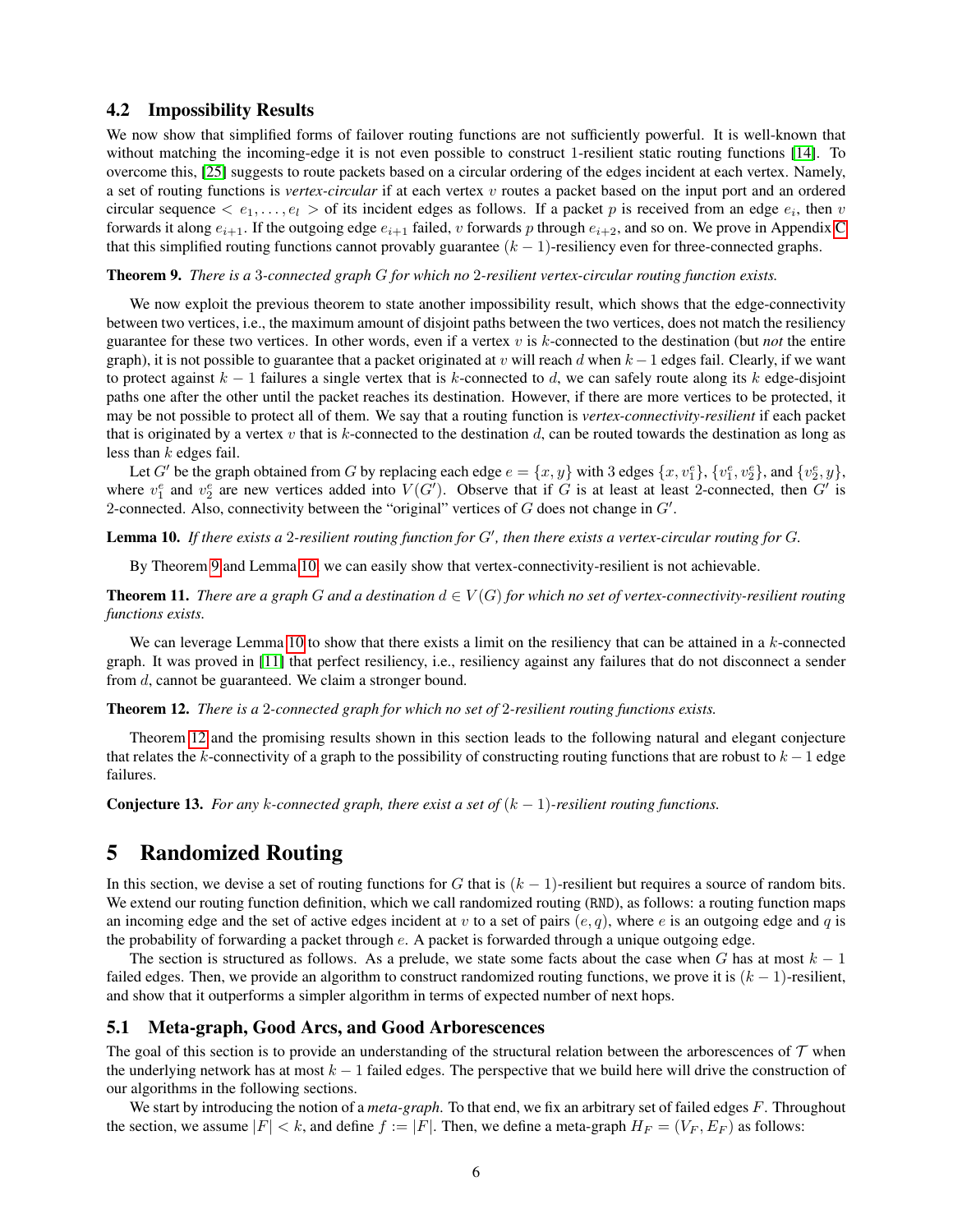- $V_F = \{1, \ldots, k\}$ , where vertex *i* is a representative of arborescence  $T_i$ .
- For each failed edge  $e \in E$  belonging to at least one arborescences of T we define the corresponding edge  $e_F$  in  $H_F$  as follows:
	- $-e_F := \{i, j\}$ , if e belongs to two different arborescences  $T_i$  and  $T_j$ ;
	- $-e_F := \{i, i\}$ , i.e.  $e_F$  is a self-loop, if e belongs to a single arborescence  $T_i$  only.

Note that in our construction  $H_F$  might contain parallel edges. Intuitively, the meta-graph represents a relation between arborescences of  $\mathcal T$  for a fixed set of failed edges. We provide the following lemma as the first step towards understanding the structure of  $H_F$ .

<span id="page-6-0"></span>**Lemma 14.** *The set of connected components of*  $H_F$  *contains at least*  $k - f$  *trees.* 

Lemma [14](#page-6-0) implies that the fewer failed edges there are, the larger fraction of connected components of the metagraph  $H_F$  are trees. Note that an isolated vertex is a tree as well. In the sequel, we show that each tree-component of  $H_F$  contains at least one vertex corresponding to an arborescence from which any bounce on a failed edge leads to the destination d without hitting any new failed edge.

To that end, we introduce the notion of good arcs and good arborescences. We say that an arc  $(u, v)$  is a *good arc* of an arborescence T if on the (unique) v-d path in T there is no failed edge. Let  $a = (i, j)$ , for  $i \neq j$ , be an arc of  $\vec{H_F}$ ,  $\{u, v\}$  be the edge that corresponds to a, and w.l.o.g. assume  $(u, v)$  is an arc of  $T_j$ . Then, we say a is a *well-bouncing* arc if  $(u, v)$  is a good arc of  $T_j$ . Intuitively, a well-bouncing arc  $(i, j)$  of  $\vec{H_F}$  means that by bouncing from  $T_i$  to  $T_j$  on the failed edge  $\{v, u\}$  the packet will reach d via routing along  $T_j$  without any further interruption. Finally, we say that an arborescence  $T_i$  is a *good arborescence* if every outgoing arc of vertex  $i \in V_F$  is well-bouncing.

<span id="page-6-1"></span>**Lemma 15.** Let T be a tree-component of  $H_F$  s.t.  $|V(T)| > 1$ . Then,  $\vec{T}$  contains at least  $|V(T)|$  well-bouncing arcs.

Now, building on Lemma [15,](#page-6-1) we prove the following.

<span id="page-6-2"></span>**Lemma 16.** Let T be a tree-component of  $H_F$ . Then, there is an arborescence  $T_i$  such that  $i \in V(T)$  and  $T_i$  is good.

Let us understand what this implies. Consider an arborescence  $T_i$ , and a routing of a packet along it. In addition, assume that the routing hits a failed edge e, such that e is shared with some other arborescence  $T_j$ . Now, if e corresponds to a well-bouncing arc of  $\vec{H_F}$ , then by bouncing on e and routing solely along  $T_j$ , the packet will reach d without any further interruption. Lemma [16](#page-6-2) claims that for each tree-component T of  $H_F$  there always exists an arborescence  $T_i$ , with  $i \in V(T)$ , which is good, i.e. every failed edge of  $T_i$  corresponds to a well-bouncing arc of  $\vec{H_F}$ .

We can now state the main lemma of this section.

<span id="page-6-3"></span>**Lemma 17.** *If* G contains at most  $k - 1$  failed edges, then  $\mathcal T$  contains at least one good arborescence.

*Proof.* We prove that there exists an arborescence  $T_i$  such that if a packet bounces on any failed edge of  $T_i$  it will reach d without any further interruption. Let F be the set of failed edges, at most  $k - 1$  of them. Then, by Lemma [14](#page-6-0) we have that  $H_F$  contains at least  $k - f \geq 1$  tree-components. Let T be one such component.

By Lemma [16,](#page-6-2) we have that there exists at least an arborescence  $T_i$  such that every outgoing arc from i is wellbouncing. Therefore, bouncing on any failed arc of  $T_i$  the packet will reach  $d$  without any further interruption. П

#### 5.2 An Algorithm for Randomized Routing

Algorithm [1](#page-0-0) describes our algorithm to construct a set of  $(k - 1)$ -resilient randomized routing functions, which we call BOUNCED-RAND-ALGO. The algorithm is parametrized by  $q$  that we define later.

<span id="page-6-4"></span>Correctness. Assume that we, magically, know whether the arborescence we are routing along is a good one or not. Then, on a failed edge we could bounce if the arborescence is good, or switch to the next arborescence otherwise. And, we would not even need any randomness. However, we do not really know whether an arborescence is good or not since we do not know which edges will fail. To alleviate this lack of information we use a random guess. So, each time we hit a failed edge we take a guess that the arborescence is good, where the parameter  $q$  estimates our likelihood. Notice that BOUNCED-RAND-ALGO implements exactly this approach. As an example, consider Fig. [1.](#page-3-1) If a packet originated at a is first routed through Orange and the corresponding outgoing edge  $e_{a,b}^F$  is failed, then the packet is forwarded with probability q to an arborescence from  $\mathcal T$  sampled u.a.r. and with probability  $1 - q$  through Green, which shares the outgoing failed edge  $e_{a,b}^F$  with Red. By the following theorem we show that this approach leads to  $(k-1)$ -resilient routing.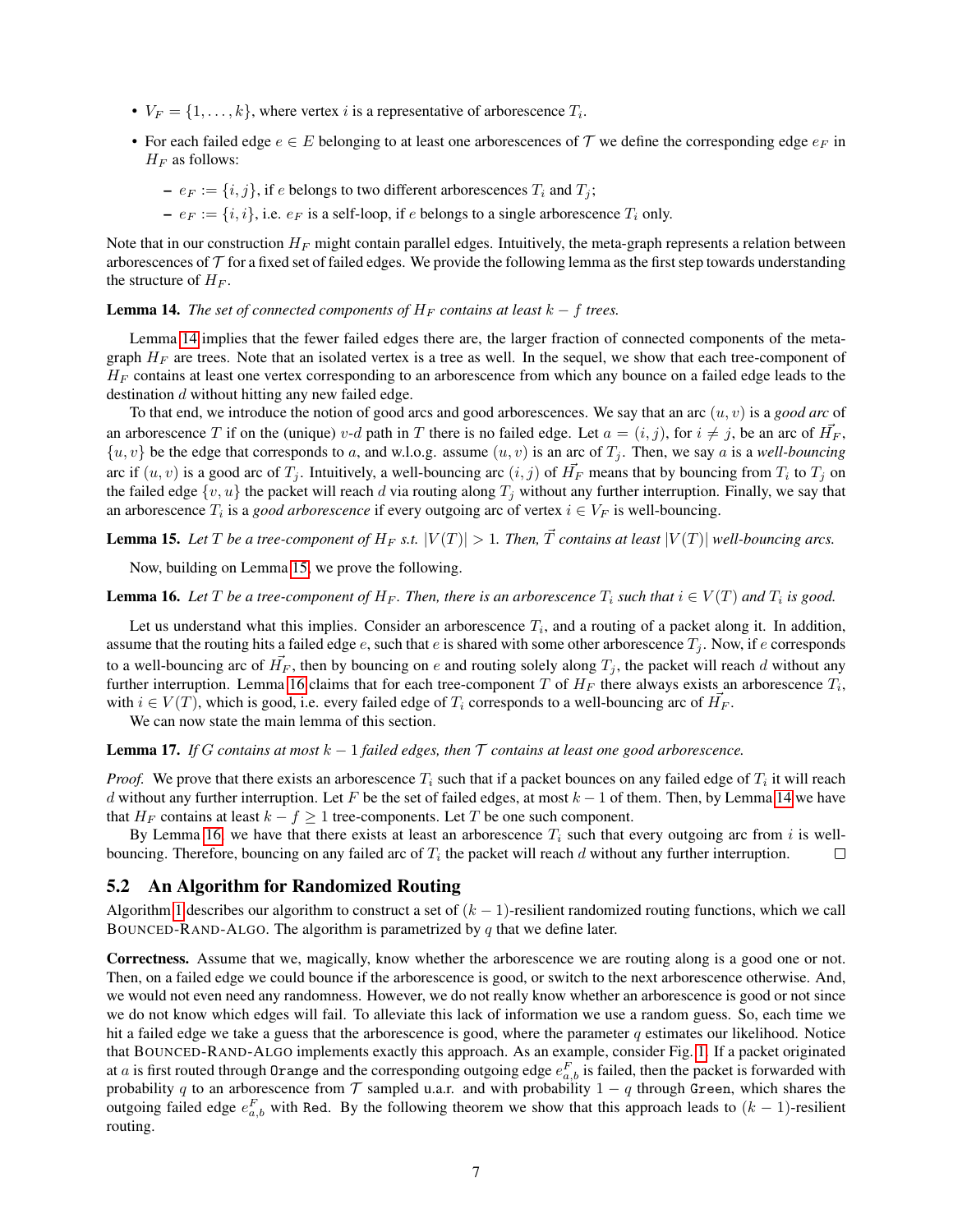#### Theorem 18. *Algorithm* BOUNCED-RAND-ALGO *produces a set of* (k − 1)*-resilient routing functions.*

*Proof.* By Lemma [17](#page-6-3) we have that there exists at least one arborescence  $T_i$  of  $\mathcal T$  such that bouncing on any failed edge of  $T_i$  the packet will reach d without any further interruption. Now, as on a failed edge algorithm BOUNCED-RAND-ALGO will switch to  $T_i$  with positive probability, and on a failed edge of  $T_i$  the algorithm will bounce with positive probability, we have that the algorithm will reach d with positive probability.  $\Box$ 

### <span id="page-7-0"></span>5.3 The Running Time of BOUNCED-RAND-ALGO

In this subsection we analyze the expected number of times I the packet is rerouted from one arborescence to another one in BOUNCED-RAND-ALGO. As we are interested in providing an upper bound on  $I$ , we make the following assumptions. First, we assume that bouncing from an arborescence which is not good the routing always bounces to an arborescence which is not good as well. Second, we assume that only by bouncing from a good arborescence the routing will reach d without switching to any other arborescence. Third, we assume that there are exactly  $k - f$  good arborescences, which is the lower bound provided by Lemma [14](#page-6-0) and Lemma [16.](#page-6-2) Clearly, these assumptions can only lead to an increased number of iterations compared to the real case. Finally, for the sake of brevity we define  $t := \frac{f}{k}$ . Now, we are ready to start with the analysis. As the first step we define two random variables, where in the definitions T is the arborescence variable from algorithm BOUNCED-RAND-ALGO,

- $X := #$  of times a failed edge is hit before reaching d if T is not a good arborescence, and
- $Y := #$  of times a failed edge is hit before reaching d if T is a good arborescence.

Let  $T_{init}$  be the first arborescence that we consider in BOUNCED-RAND-ALGO. Then,  $\mathbb{E}[I]$  is upper-bounded by

<span id="page-7-3"></span>
$$
\mathbb{E}[I] \le \Pr\left[T_{init} \text{ is not good}\right] \mathbb{E}[X] + \Pr\left[T_{init} \text{ is good}\right] \mathbb{E}[Y],\tag{1}
$$

where straight from our assumptions we have

$$
Pr[T_{init} \text{ is not good}] = t, \text{ and } Pr[T_{init} \text{ is good}] = 1 - t.
$$

Next, let us express  $\mathbb{E}[X]$  and  $\mathbb{E}[Y]$  as functions in  $\mathbb{E}[X], \mathbb{E}[Y], q$ , and t, while following our assumptions. If T is not a good arborescence, then a routing along T will hit a failed edge. If it hits a failed edge, with probability  $1 - q$  the routing will bounce and switch to a non good arborescence. With probability  $q_t$  the routing scheme will set T to be a non good arborescence, and with probability  $q(1 - t)$  it will set T to be a good arborescence. Formally, we have

<span id="page-7-1"></span>
$$
\mathbb{E}[X] = 1 + qt\mathbb{E}[X] + q(1-t)\mathbb{E}[Y] + (1-q)\mathbb{E}[X].
$$
\n(2)

Applying an analogous reasoning about  $Y$ , we obtain

<span id="page-7-2"></span>
$$
\mathbb{E}[Y] = 1 + qt\mathbb{E}[X] + q(1-t)\mathbb{E}[Y].
$$
\n(3)

Observe that the equations describing  $\mathbb{E}[X]$  and  $\mathbb{E}[Y]$  differ only in the term  $(1 - q)X$ . This comes from the fact that bouncing on a good arborescences the packet will reach  $d$  without hitting any other failed edge.

By some simple calculations (see Appendix [D\)](#page-22-0) we obtain:

<span id="page-7-4"></span>
$$
\mathbb{E}[I] \le U(q) = \frac{t}{(1-q)q(1-t)} + \frac{1}{1-q}.\tag{4}
$$

Note that if we know  $f$  in advance, or have some guarantee in terms of an upper bound on  $f$ , we can derive parameter q that improves the running time of BOUNCED-RAND-ALGO, as provided by the following lemma.

<span id="page-7-5"></span>**Lemma 19.**  $U(q)$  is minimized for  $q = q^* := 1 - (1 + \sqrt{t})^{-1}$ , and equal to

<span id="page-7-6"></span>
$$
U(q^*) = \frac{1 + \sqrt{t}}{1 - \sqrt{t}}.\tag{5}
$$

Observe that  $U(q^*) \leq \frac{4}{1}$  $\frac{4}{1-\frac{f}{k}}$ . If  $f = \alpha k$ , i.e., only a fraction of the edges fail, we obtain  $U(q^*) \leq \frac{4}{1-\alpha}$ . This means that the expected number of arborescence switches does not depend on the number of failed edges but on the ratio between this number and the connectivity of the graph. Otherwise, if  $f = k - 1$ , we have that the expected number of arborescence switches is bounded by  $4k$ , which is linear w.r.t. to the connectivity of the graph.

Bouncing is efficient. It might be tempting to implement a variation of BOUNCED-RAND-ALGO that on each failed edge switches to another arborescences chosen uar, i.e. to set  $q = 1$  in the Alg. [1.](#page-0-0) Let RAND-ALGO denote such a variant. The following theorem shows that BOUNCED-RAND-ALGO significantly outperforms RAND-ALGO.

<span id="page-7-7"></span>Theorem 20. *For any* k > 0*, there exists a* 2k *edge-connected graph, a set of* 2k *arc-disjoint spanning trees, and a set of*  $k-1$  *failed edges, such that the expected number of tree switches with* RAND-ALGO *is*  $\Omega(k^2)$ *.*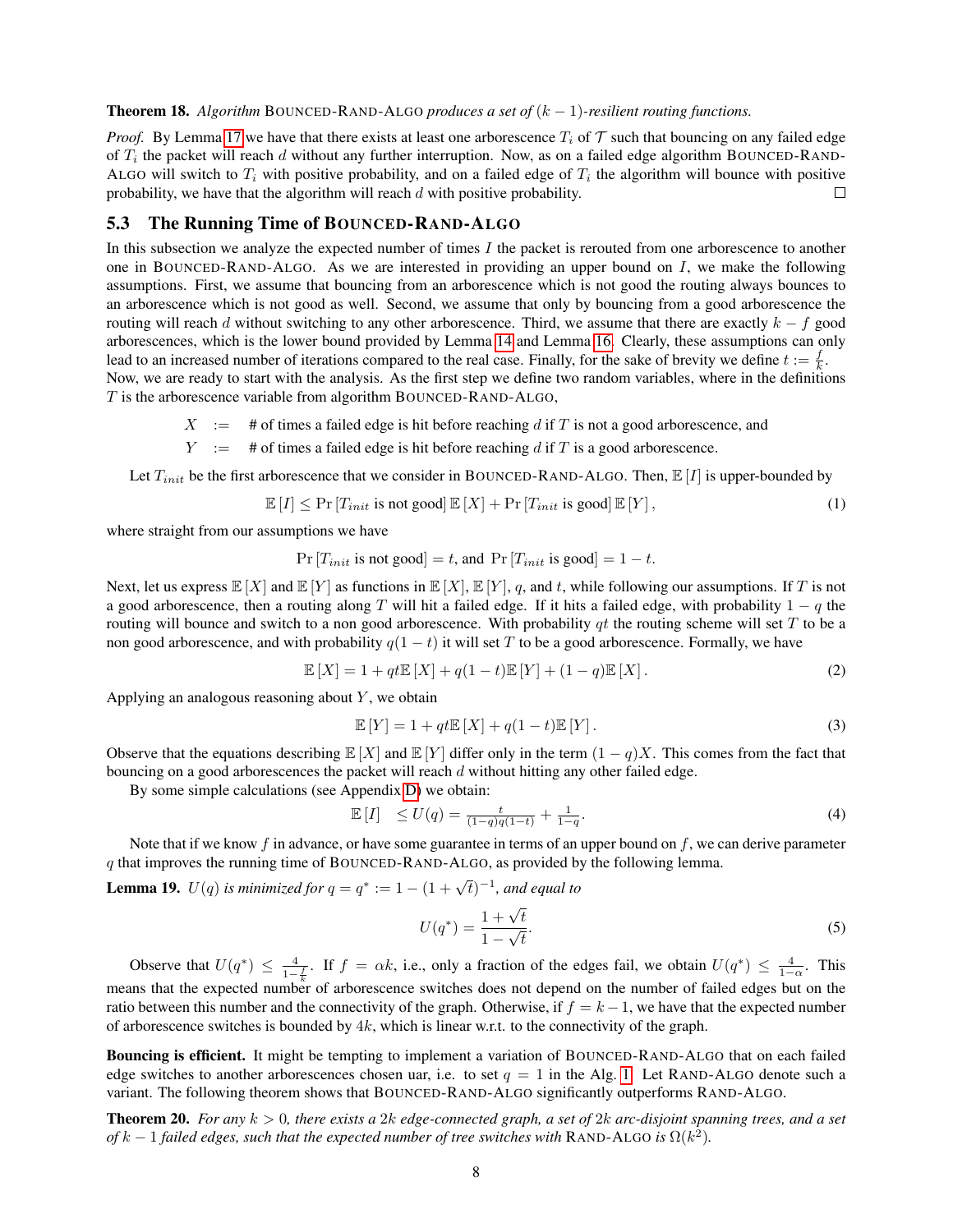### <span id="page-8-0"></span>6 Packet header rewriting

In this section we show how to construct a set of  $(k - 1)$ -resilient routing functions that requires only three extra bits in the packet header. We define our routing function, which we call header-rewriting (HDR) routing, as follows: in this section a routing function maps an incoming edge, the set of active edges incident to  $v$ , and a string of bits in the header of a packet to an outgoing edge and a possibly new packet header.

Consider the circular routing algorithm with the following twist. If in the circular routing the packet hits a failed edge a of an arborescence  $T_i$ , then the packet bounces to arborescence  $T_j$ , if there is any, and continues routing along  $T_j$ . Now, if the packet hits a failed edge of  $T_j$ , then the packet is routed back to the edge a and the circular routing continues. The corresponding algorithm is provided in Algorithm [2.](#page-0-0)

As we show in the sequel, in case there are at most  $k - 1$  failed edges then the described routing scheme delivers the packet to d. However, there are a few questions that we should resolve in order to implement this scheme in our routing model: first, after bouncing on a failed edge  $\alpha$  and hitting a new failed edge, how one can route the packet back to  $\alpha$ ; and, second, how we keep track of whether the circular routing or the one after bouncing is in use. Now, both questions could be easily answered if the packet stores the path it is routed over, which in the worst case could require "many" extra bits. On the other hand, as we have been discussing in the introduction, our aim is to provide a routing scheme that uses a very few bits, which we do in this section.

Backtracking: A routing and its inverse. Essentially, the first question can be cast as a task of devising a routing scheme  $R(T)$ , for a given arborescence T, which has its inverse. Let our hypothetical scheme  $R(T)$  route the packet along edges  $a_1, a_2, \ldots, a_t, a_{t+1}$  in that order. Then, the inverse routing scheme  $R^{-1}(T)$  would route a packet received along  $a_{t+1}$  through edges  $a_t, a_{t-1}, \ldots, a_1$  in that order. We choose  $R(T)$  to be a DFS traversal of T starting at d. For the sake of the traversal, we disregard the orientation of the edges of  $T$ , as shown in Fig. [2.](#page-9-1)

Note that we use canonical mode (which does not have an inverse) for routing packets along the arborescences that are chosen in the circular order. Only once the packet bounces to arborescence  $T$ , we route the packet following scheme  $R(T)$ , and then follow its inverse  $R^{-1}(T)$  if a new failed edge is hit, as explained above.

**Three extra bits suffices for**  $(k - 1)$ -**resiliency.** So, to put into action our routing algorithm, we use three different routing schemes. In order to distinguish which one is currently used, we store extra bits in the packet header. Those bits are used to keep the information needed to decide which routing scheme should be used. To keep track of which routing scheme is being used, out of the three aforementioned, we need two bits. Let  $RM$  be a two-bit word with the following meaning:  $RM = 0$  for canonical mode;  $RM = 1$  for scheme  $R(T)$ ; and  $RM = 2$  for scheme  $R^{-1}(T)$ .

We now motivate the usage of the third bit. Let  $a$  be the last arc the packet is routed over. Then in canonical mode, i.e. if  $RM = 0$ , a uniquely determines the arborescence along which the packet is routed. However, if  $T_i$  and  $T_j$ , for  $i < j$ , share an edge  $\{x, y\}$ , then the arcs  $(x, y)$  and  $(y, x)$  are in both  $R(T_i)$  and in  $R(T_j)$ . Therefore, if  $RM \neq 0$  then the information stored in  $RM$  along with  $a$  is not sufficient to determine whether the arborescence the packet is routed along is  $T_i$  or  $T_j$ . So, to keep track of whether the packet is routed along  $T_i$  or  $T_j$  we use another extra bit H. We set  $H = 1$  if the packet is routed along the arborescence with higher index, i.e. along  $T_j$ , and set  $H = 0$  otherwise.

Therefore, in total, we need three additional bits (two for  $RM$  and one for  $H$ ) to keep track of which routing scheme is in use and which arborescence is currently used to route a packet. In Appendix [E](#page-24-0) we provide an algorithm that sets these bits precisely.

Putting the result from Section [5.1](#page-5-4) into the setting we have developed in this section, we show that indeed DF-ALGO computes a  $(k - 1)$ -resilient routing.

<span id="page-8-2"></span>**Theorem 21.** *For any k-connected graph,* DF-ALGO *computes a set of*  $(k-1)$ *-resilient routing functions.* 

### <span id="page-8-1"></span>7 Packet duplication

In this section we show that, for any  $k$ -connected graph  $G$ , it is always possible to compute duplication routing functions (DPL) that are  $(k - 1)$ -resilient. DPL maps an incoming edge and the set of active edges incident at v to a subset of the outgoing edges at  $v$ . A packet is duplicated at  $v$  and one copy is sent to each of the edges in that set.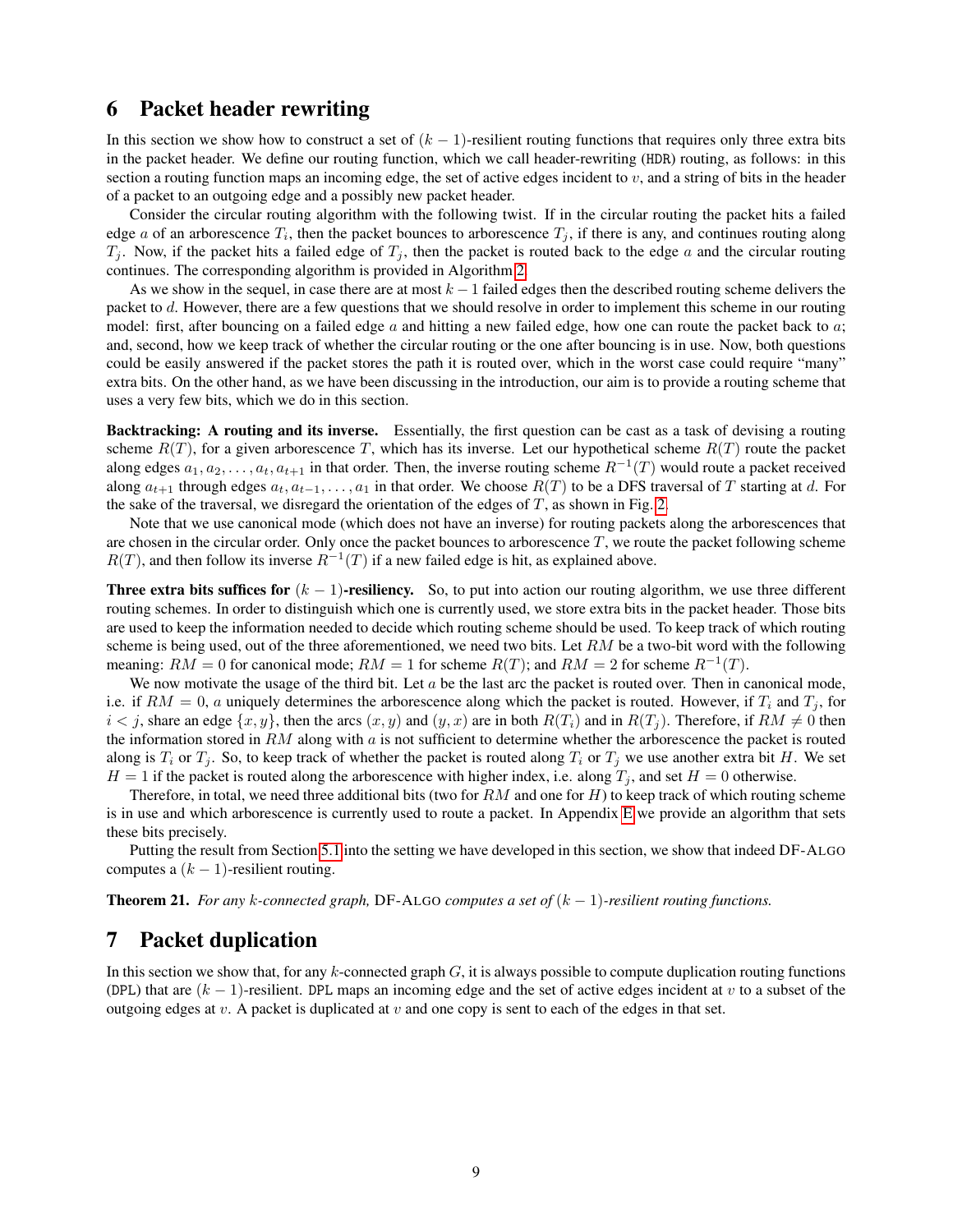<span id="page-9-1"></span>

Figure 2: Let  $T$  denote the arborescence on the figure. A DFS traversal is illustrated by the dashed line, i.e.  $R(T) = dv_1v_2v_1v_3v_1v_4v_1dv_5v_6v_5d$  and  $R^{-1}(T) =$  $dv_5v_6v_5dv_1v_4v_1v_3v_1v_2v_1d.$ 

#### Algorithm 3 Definition of DUP-ALGO.

- 1. *p* is first routed along  $T_1$ .
- 2.  $p$  is routed along the same arborescence towards the destination, unless a failed edge is hit.
- <span id="page-9-7"></span><span id="page-9-5"></span><span id="page-9-4"></span>3. if p hits a failed edge  $(x, y)$  along  $T_i$ , then:
	- (a) if  $i < s$ : one copy of p is created; the original packet is forwarded along  $T_{i+1}$ ; the copy is forwarded along  $T_l$ , where  $T_l$  is the arborescence that contains arc  $(y, x)$ .
	- (b) if  $i = s$ :  $s 1$  copies of p are created; the original packet is forwarded along  $T_{s+1}$ ; the j'th copy, with  $1 \leq j \leq s - 1$ , is routed along  $T_{s+j+1}$ .
	- (c) if  $i > s$ : *p* is destroyed.

A naive approach would flood the whole network with copies of the same packets, i.e., each vertex  $v \in V(G)$  creates a copy a packet for each outgoing edge and forwards it through that edge. There are two drawbacks to this approach. First, marking packets is necessary to avoid forwarding loops. Second, at least a copy of the packet will be routed through each edge, wasting routing resources. In the following, we present an algorithm that creates a very limited number of copies of a packet and guarantees robustness against any  $k - 1$  edge failures.

The general idea is to carefully combine the benefits of both circular-arborescence and bounce routing (as for HDR routing in Section [6\)](#page-8-0). Circular-arborescence routing allows us to visit each arborescence, while bouncing a packet allows us to discover good arcs. (We refer the reader to Section [5](#page-5-0) for the definition of good arcs.) Bouncing packets comes at the risk of easily introducing forwarding loops as packets may be bounced between just two arborescences. Hence, we leverage our construction of arborescences from Lemma [3,](#page-4-0) which will help us to eventually hit  $k - 1$  distinct failed edge, and we forbid any bouncing that may create a forwarding loop. For simplicity, we assume that  $k = 2s$  is even (see Appendix [F](#page-26-0) for the full proof).

Let G be a 2s-connected graph and  $T_1, \ldots, T_{2s}$  be 2s arc-disjoint arborescences such that  $T_1, \ldots, T_s$  ( $T_{s+1}, \ldots, T_{2s}$ ) do not share edges each other (as in Lemma [3\)](#page-4-0). We define the DUP-ALGO algorithm in Algorithm [3](#page-0-0) and in the following show that it provides a set of  $(2s - 1)$ -resilient routing functions.

We start by observing that each failed edge hit along the first s arborescences cannot be a good arc, otherwise this would mean that at least a copy of a packet will reach d.

<span id="page-9-2"></span>**Lemma 22.** Let  $T_i$  be a good arborescence from Lemma [17.](#page-6-3) If DUP-ALGO fails to deliver a packet to d, then  $i > s$ .

By a counting argument (see Appendix [F\)](#page-26-0), we can leverage Lemma [22](#page-9-2) to prove the following crucial lemma.

<span id="page-9-3"></span>**Lemma 23.** *If* DUP-ALGO *fails to deliver a packet to d, then*  $T_1, \ldots, T_{2s}$  *contain at least* 2s *failed edges.* 

Lemma [23](#page-9-3) essentially says that if DUP-ALGO fails to deliver a packet to d, then there must be "many" failed links. That conclusion is the main ingredient in a proof (see Appendix [F\)](#page-26-0) of the following theorem.

<span id="page-9-6"></span>**Theorem 24.** *For any* 2s-connected graph and  $s \geq 1$ , DUP-ALGO computes  $(2s - 1)$ -resilient routing functions. In *addition, the number of copies of a packet created by the algorithm is* f*, if* f < s*, and* 2s − 1 *otherwise, where* f *is the number of failed edges.*

## <span id="page-9-0"></span>8 Conclusions

We presented the STATIC-ROUTING-RESILIENCY problem and explored the power of static fast failover routing in a variety of models: deterministic routing, randomized routing, routing with packet-duplication, and routing with packetheader-rewriting. We leave the reader with many interesting open questions, including resolving our conjecture that deterministic failover routing can withstand k − 1 failures in *any* k-connected network. Other interesting directions for future research include proving tight upper/lower bounds for the other routing models, and also considering node failures (alongside link failures).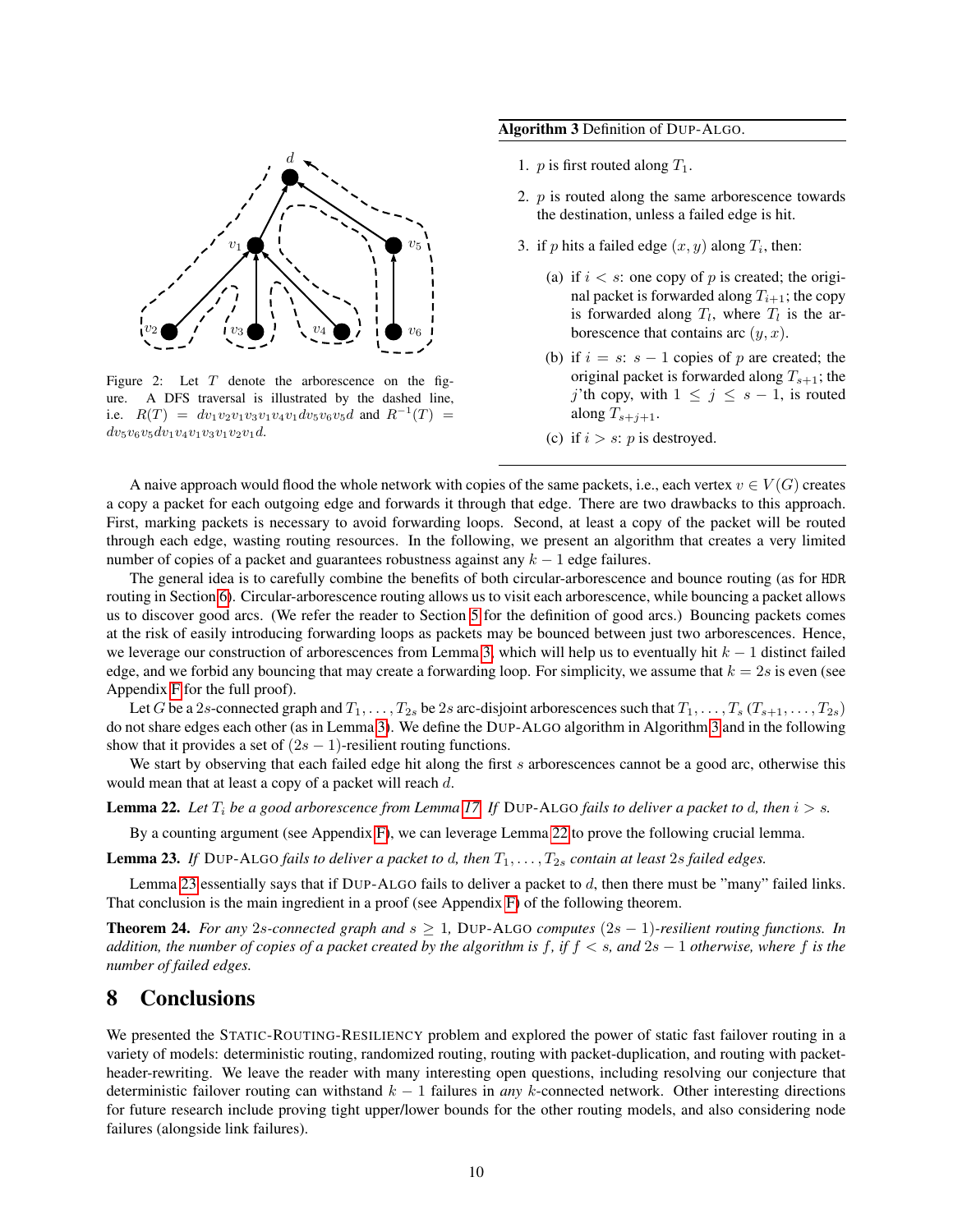## References

- <span id="page-10-23"></span>[1] M. Al-Fares, A. Loukissas, and A. Vahdat. A scalable, commodity data center network architecture. In *SIGCOMM*, 2008.
- <span id="page-10-7"></span>[2] A. Atlas and A. Zinin. Basic Specification for IP Fast Reroute: Loop-Free Alternates. *IETF, RFC 5286*.
- <span id="page-10-10"></span>[3] A. Atlas and A. Zinin. U-turn Alternates for IP/LDP Fast-Reroute. *IETF Internet draft version 03*, February 2006.
- <span id="page-10-27"></span>[4] D. S. B. Alspach, J.-C. Bermond. Decomposition into cycles I: Hamilton decompositions. *In G. H. et al. (editors) Cycles and rays*, pages 351–362, 1990.
- <span id="page-10-20"></span>[5] A. Bhalgat, R. Hariharan, T. Kavitha, and D. Panigrahi. Fast Edge Splitting and Edmonds' Arborescence Construction for Unweighted Graphs. In *Proc. SODA*, pages 455–464, 2008.
- <span id="page-10-8"></span>[6] M. Borokhovich and S. Schmid. How (Not) to Shoot in Your Foot with SDN Local Fast Failover - A Load-Connectivity Tradeoff. In *OPODIS*, pages 68–82, 2013.
- <span id="page-10-22"></span>[7] R. Diestel. *Graph Theory*. Springer, Berlin, second ed., electronic edition, February 2000.
- <span id="page-10-19"></span>[8] J. Edmonds. Edge-disjoint branchings. *Combinatorial Algorithms*, pages 91–96.
- <span id="page-10-18"></span>[9] T. Elhourani, A. Gopalan, and S. Ramasubramanian. IP Fast Rerouting for Multi-Link Failures. In *Proc. IEEE INFOCOM*, pages 2148–2156, 2014.
- <span id="page-10-12"></span>[10] G. Enyedi, G. Rétvári, and T. Cinkler. A Novel Loop-free IP Fast Reroute Algorithm. In Proc. EUNICE, pages 111-119. Springer-Verlag, 2007.
- <span id="page-10-13"></span>[11] J. Feigenbaum, P. B. Godfrey, A. Panda, M. Schapira, S. Shenker, and A. Singla. On the resilience of routing tables. In *Brief announcement PODC*, July 2012.
- <span id="page-10-3"></span>[12] E. M. Gafni and D. P. Bertsekas. Distributed algorithms for generating loop-free routes in networks with frequently changing topology. *IEEE Transactions on Communications*, 1981.
- <span id="page-10-24"></span>[13] C. Guo, G. Lu, D. Li, H. Wu, X. Zhang, Y. Shi, C. Tian, Y. Zhang, and S. Lu. BCube: A High Performance, Server-centric Network Architecture for Modular Data Centers. In *Proc. of SIGCOMM*, 2009.
- <span id="page-10-6"></span>[14] K.-W. Kwong, L. Gao, R. Guérin, and Z.-L. Zhang. On the Feasibility and Efficacy of Protection Routing in IP Networks. *IEEE/ACM Trans. Networking*, 19(5):1543–1556, October 2011.
- <span id="page-10-1"></span>[15] K. Lakshminarayanan, M. Caesar, M. Rangan, T. Anderson, S. Shenker, and I. Stoica. Achieving convergence-free routing using failure-carrying packets. In *SIGCOMM*, 2007.
- <span id="page-10-4"></span>[16] J. Liu, A. Panda, A. Singla, B. Godfrey, M. Schapira, and S. Shenker. Ensuring Connectivity via Data Plane Mechanisms. In *Proc. of NSDI*, pages 113–126, 2013.
- <span id="page-10-5"></span>[17] J. Liu, B. Yan, S. Shenker, and M. Schapira. Data-driven Network Connectivity. In *Proc. of HotNets*, pages 8:1–8:6, New York, NY, USA, 2011. ACM.
- <span id="page-10-26"></span>[18] V. Liu, D. Halperin, A. Krishnamurthy, and T. E. Anderson. F10: A Fault-Tolerant Engineered Network. In *Proc. of NSDI*, pages 399–412, 2013.
- <span id="page-10-25"></span>[19] W. Mader. A reduction method for edge-connectivity in graphs. *Ann. Discrete Math.*, 3:145–164, 1978.
- <span id="page-10-14"></span>[20] S. Nelakuditi, S. Lee, Y. Yu, Z.-L. Zhang, and C.-N. Chuah. Fast Local Rerouting for Handling Transient Link Failures. *IEEE/ACM Trans. Networking*, 15(2):359–372, April 2007.
- <span id="page-10-0"></span>[21] P. Pan, G. Swallow, and A. Atlas. RFC 4090 Fast Reroute Extensions to RSVP-TE for LSP Tunnels. May 2005.
- <span id="page-10-9"></span>[22] G. Schollmeier, J. Charzinski, A. Kirstadter, C. Reichert, K. J. Schrodi, Y. Glickman, and C. Winkler. Improving the Resilience in IP Networks. In *Proc. HPSR*, 2003.
- <span id="page-10-2"></span>[23] B. Stephens, A. L. Cox, and S. Rixner. Plinko: Building Provably Resilient Forwarding Tables. In *Proc. of HotNets*, pages 26:1–26:7. ACM, 2013.
- <span id="page-10-15"></span>[24] J. Wang and S. Nelakuditi. IP Fast Reroute with Failure Inferencing. In *Proc. of SIGCOMM Workshop on Internet Network Management*, INM, pages 268–273, New York, NY, USA, 2007. ACM.
- <span id="page-10-11"></span>[25] B. Yang, J. Liu, S. Shenker, J. Li, and K. Zheng. Keep Forwarding: Towards K-link Failure Resilient Routing. In *Proc. IEEE INFOCOM*, pages 1617–1625, 2014.
- <span id="page-10-16"></span>[26] B. Zhang, J. Wu, and J. Bi. RPFP: IP fast reroute with providing complete protection and without using tunnels. In *IWQoS*, pages 137–146, 2013.
- <span id="page-10-17"></span>[27] Z. Zhong, S. Nelakuditi, Y. Yu, S. Lee, J. Wang, and C. nee Chuah. Failure Inferencing based Fast Rerouting for Handling Transient Link and Node Failures. In *Proc. IEEE INFOCOM*, 2005.

## <span id="page-10-21"></span>A Deterministic Routing

#### A.1 3-connected graphs

THEOREM [1.](#page-3-4) *For any* k*-connected graph, with* k = 2, 3*, any circular-arborescence routing is* (k − 1)*-resilient. In addition, the number of switches between trees is at most* 4*.*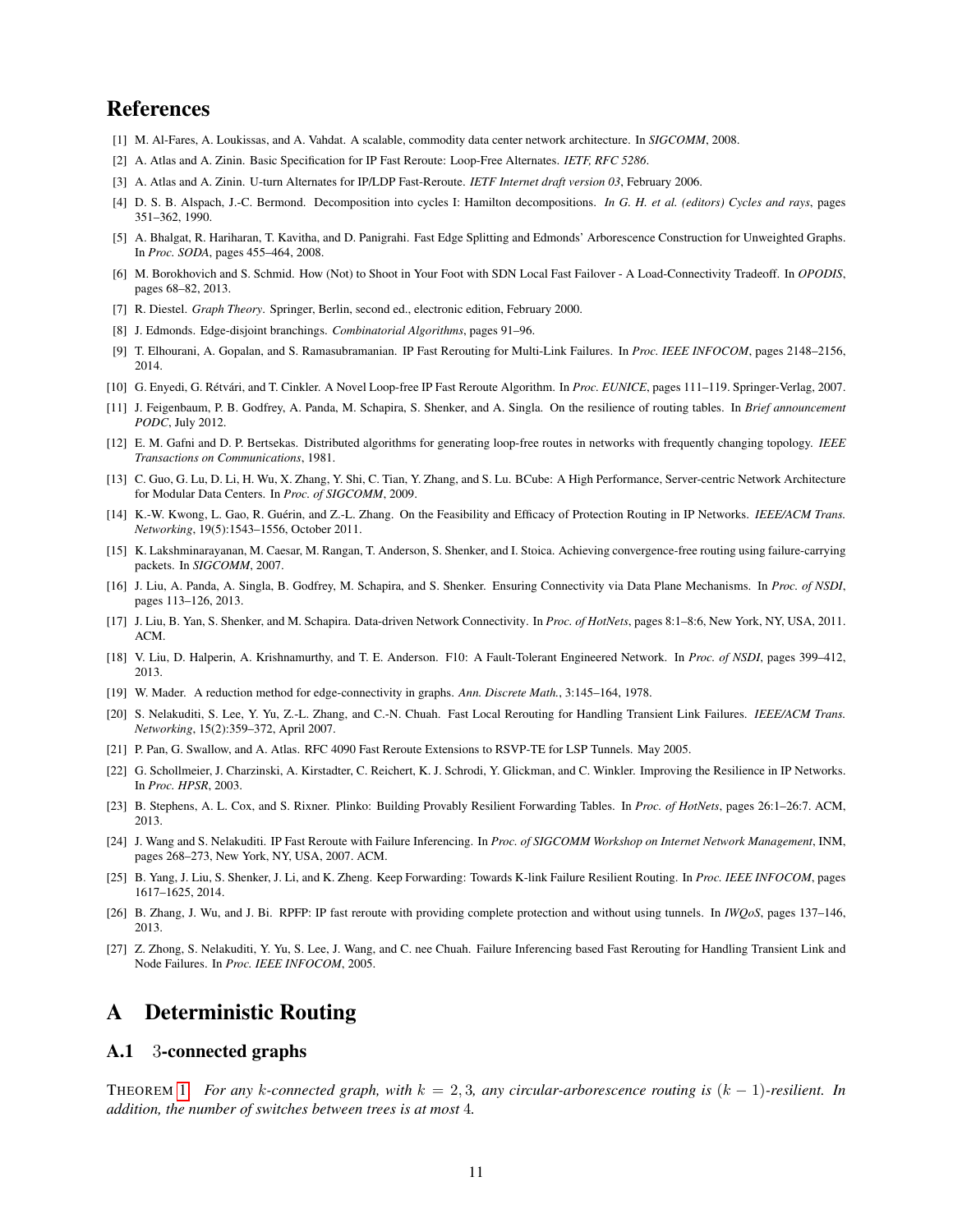*Proof.* We refer to the three arc-disjoing arborescences as the Red, Blue, and Green arborescences.

Let  $\langle c_0, c_1, c_2 \rangle = \langle B \text{line}, \text{Red}, \text{Green} \rangle$  be an arbitrary ordering of the arborescences.

<span id="page-11-0"></span>We now show that a circular-arborescence routing based on this arbitrary ordering is 2-resilient and the number of switches between trees is at most 4. W.l.o.g, assume that a packet  $p$  is first routed along the Bluearborescence (see Fig. [3\)](#page-11-0). Either p reaches d or it hits at a vertex x a failed edge  $\{x, y\}$ . In the second case, p is rerouted along



Figure 3: Proof of Theorem [1.](#page-3-4) Dashed colored lines represent paths in the graph.

Red. Observe that, either p reaches d or it hits at a vertex w, a failed edge  $\{w, z\}$ . In the latter case, observe that  $\{w, z\} \neq \{y, x\}$ , otherwise we have a loop in the Red arborescence since it contains arc  $(y, x)$  and a directed path from x to y. Observe that possibly  $w = y$ . Hence, the only two failed edges are  $\{x, y\}$  and  $\{w, z\}$ . Vertex w reroutes p along the Green arborescence. Now, either p reaches d or it hits at a vertex  $u \in \{x, y, w, z\}$ , a failed edge. In the latter case, observe that  $u \neq x$ , since arc  $(x, y)$  belongs to the Blue arborescence. Moreover, if  $w \neq y$ , then  $u \neq w$ , since arc  $(w, z)$  belongs to the Red arborescence. Moreover,  $u \neq z$ , otherwise we have a loop in the Green arborescence since it contains arc  $(z, w)$  and a directed path from w to z. Hence,  $u = y$  and u reroutes p along the Blue arborescence. Now, observe that either p reaches d or it hits at z the failed edge  $\{w, z\}$ . In the latter case, z reroutes p on Red. Suppose, by contradiction, that  $p$  does not reach  $d$ . It means that it hits at least a failed edge along the Red arborescence. However, the only arc failed along the Red arborescence is  $(w, z)$ , which implies that there exists a loop in the Red arborescence that contains  $(w, z)$  and a directed path from z to w—a contradiction. Hence, p cannot hit any additional edge along the Red arborescence, which proves the statement of the theorem.  $\Box$ 

#### A.2 Impossibility result for circular-arborescence routing

LEMMA [2.](#page-4-3) *There exists a* 4*-connected graph such that, given a set of* k *arc-disjoint arborescences, there does not exist any* 3*-resilient circular-arborescence routing function.*

<span id="page-11-1"></span>*Proof.* Consider the graph represented in Fig. [4.](#page-11-1) Observe that arborescences Blue and Green (Orange and Red) are symmetric. Moreover, Blue is symmetric to Red and Green to Orange. As a consequence, w.l.o.g., we can assume that the first arborescence where a packet originated at  $c$  is routed is Blue. Hence, there are only six different circular-arborescence routing to study: (i)  $\lt$  Blue, Green, Orange, Red  $>$ , (ii)  $\lt$  Blue, Green, Red, Orange  $>$ , (iii)  $<$  Blue, Red, Green, Orange  $>$ , (iv)  $<$  Blue, Red, Orange, Green  $>$ , (v)  $<$  Blue, Orange, Red, Green  $>$ , and (vi) < Blue, Orange, Green, Red >. We show that in each case there exists a set of at most three edge failures such that



Figure 4: Counterexample used in the proof of Lemma [2](#page-4-3)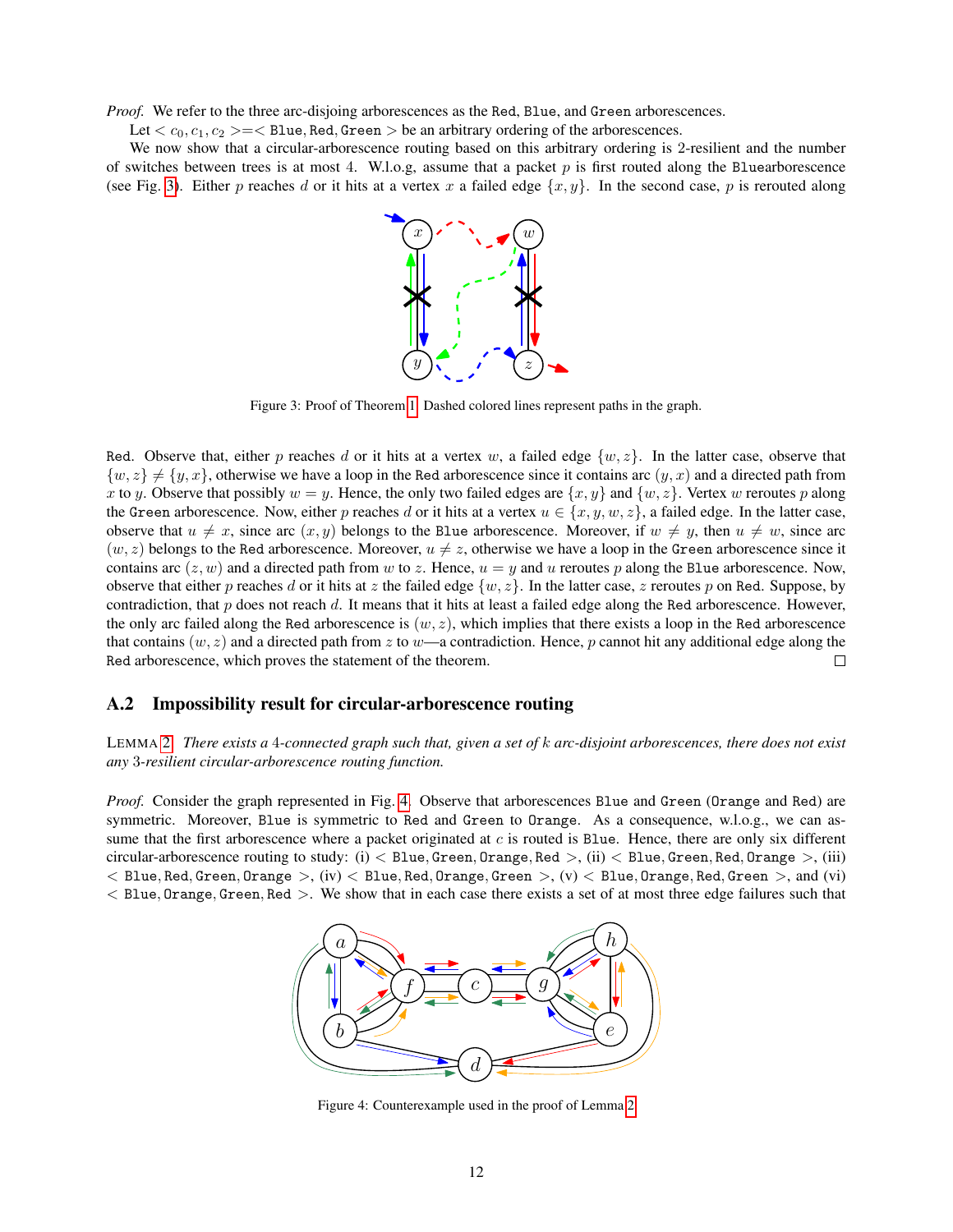a packet originated at vertex  $c$  is forwarded along a loop. In order to distinguish between multiple edges between two vertices with adding a label  $TOP$  or  $DOWN$  to the edge. For instance, consider the two edges between a and f. We refer to  $\{a, f\}_{TOP}$  as the edge that contain an arc that belongs to the Red arborescence and to  $\{a, f\}_{DOWN}$  as the edge that contain an arc that belongs to the Blue and Orange arborescences. In case(i), if edges  $\{a, f\}_{DOWN}$ ,  $\{a, d\}$ , and  $\{c, g\}_{DOWN}$  fail, a packet originated at c is forwarded on the following cycle  $(c, f, b, a, f, c, f, b, a, \ldots)$ . In case(ii), if edges  $\{c, f\}_{TOP}$ ,  $\{a, d\}$ , and  $\{a, f\}_{DOWN}$  fail, a packet originated at c is forwarded on the following cycle  $(c, f, b, a, f, b, a, \ldots)$ . In case (iii), if both edges  $\{a, b\}$  and  $\{e, h\}$  fail, a packet originated at c is forwarded on the following cycle  $(c, f, a, f, c, g, h, g, c, f, b, f, c, g, e, g, c, f, a, \ldots)$ . In case (iv), if edges  $\{c, f\}_{TOP}$ ,  ${c,g}_{DOWN}$ , and  ${e,g}_{TOP}$  fail, a packet originated at c is forwarded on the following cycle  $(c, g, c, g, \dots)$ . In case (v), if edges  $\{a, f\}_{DOWN}$ ,  $\{c, f\}_{DOWN}$ , and  $\{c, g\}_{DOWN}$  fail, a packet originated at c is forwarded on the following cycle  $(c, f, c, f, \dots)$ . In case (vi), if both edges  $\{a, b\}$  and  $\{e, h\}$  fail, a packet originated at c is forwarded on the following cycle  $(c, f, a, f, c, g, e, g, c, f, b, f, c, g, h, g, c, f, a, \ldots)$ . This ends the proof of the lemma for the case  $k=4$ . П

#### A.3 Constructing partially non-intersecting arborescences

Let G be a k-connected graph. By *splitting off a pair* of undirected edges  $e = \{z, u\}$ ,  $f = \{z, v\}$  we mean the operation of replacing e and f by a new edge connecting u and v. By *splitting off a vertex*  $v \in V(G)$  we mean splitting off  $\lceil \frac{k}{2} \rceil$  of its incident edges, removing the remainig edges, and deleting  $v$  from the graph. By *splitting off a pair of vertices*  $(v, u)$ , with  $u, v \in V(G)$  we mean splitting off  $\lfloor \frac{k}{2} \rfloor$  pair of edges incident at u, splitting off  $\lfloor \frac{k}{2} \rfloor$  pair of edges incident at v, removing at least an edge connecting u and v, and deleting both u and v from the graph. We define the reverse operation of splitting off an edge. By *pinching an edge*  $z = \{x, y\}$  to a node v we mean removing z from  $E(G)$  and adding both  $\{x, v\}$  and  $\{y, v\}$  into  $E(G)$ .

The following lemma guarantees that we can always split off any vertex or pair of vertices in a  $k$ -connected graph.

<span id="page-12-1"></span>Lemma 25. *[\[19\]](#page-10-25) An undirected graph* G = (V, E) *is* k*-edge-connected if and only if* G *can be constructed from the initial graph of two nodes connected by* k *parallel edges by the following four operations, which keep the graph* k*-connected:*

- <span id="page-12-0"></span>*(i) add an edge,*
- <span id="page-12-2"></span>(*ii*) pinch  $\lceil \frac{k}{2} \rceil$  edges with a new node  $z'$ ,
- <span id="page-12-3"></span>(*iii*) pinch  $\lfloor \frac{k}{2} \rfloor$  edges with a new node  $z'$  and add an edge connecting  $z'$  with an existing node,
- <span id="page-12-4"></span>*(iv)* pinch  $\lfloor \frac{k}{2} \rfloor$  edges with a new node  $z'$ , pinch then again in the resulting graph  $\lfloor \frac{k}{2} \rfloor$  edges with another new node  $z$ so that not all of these  $\lfloor \frac{k}{2} \rfloor$  edges are incident to  $z'$ , and finally connect  $z$  and  $z'$  by a new edge.

*In addition, the initial graph can be such that it contains at least an arbitrary chosen vertex of* G*.*

Let  $\mathcal{T} = \{T_1, \ldots, T_k\}$  be a set of arborescences of G rooted at d. Then, we say that  $(T_1, \ldots, T_k)$  is a list of *arc-disjoint bipartitely-edge-disjoint* (ADBED) arborescences if the following holds:

- arborescences  $T_1, \ldots, T_k$  are arc-disjoint;
- arborescences  $T_1, \ldots, T_{\lfloor \frac{k}{2} \rfloor}$  are edge-disjoint;
- arborescences  $T_{\lfloor \frac{k}{2} \rfloor + 1}, \ldots, T_{2\lfloor \frac{k}{2} \rfloor}$  are edge-disjoint.

In other words, an ADBED list of arborescence is a set of arc-disjoint arborescence that are in addition divided into two partitions of the equal sizes such that each of the partitions contains pairwise edge-disjoint arborescences.

We consider the case when  $k$  is an even integer.

<span id="page-12-5"></span>Lemma 26. Let G be a k-connected graph, and G' a graph obtained by applying operation *i* from Lemma [25.](#page-12-1) If we are given a list  $(T_1, \ldots, T_k)$  of ADBED arborescences of G, then we can construct a list  $(T'_1, \ldots, T'_k)$  of ADBED arborescences for G'.

<span id="page-12-6"></span>*Proof.* The addition of an edge does not introduce any new vertex in G, so we set  $T_i' := T_i$ .  $\Box$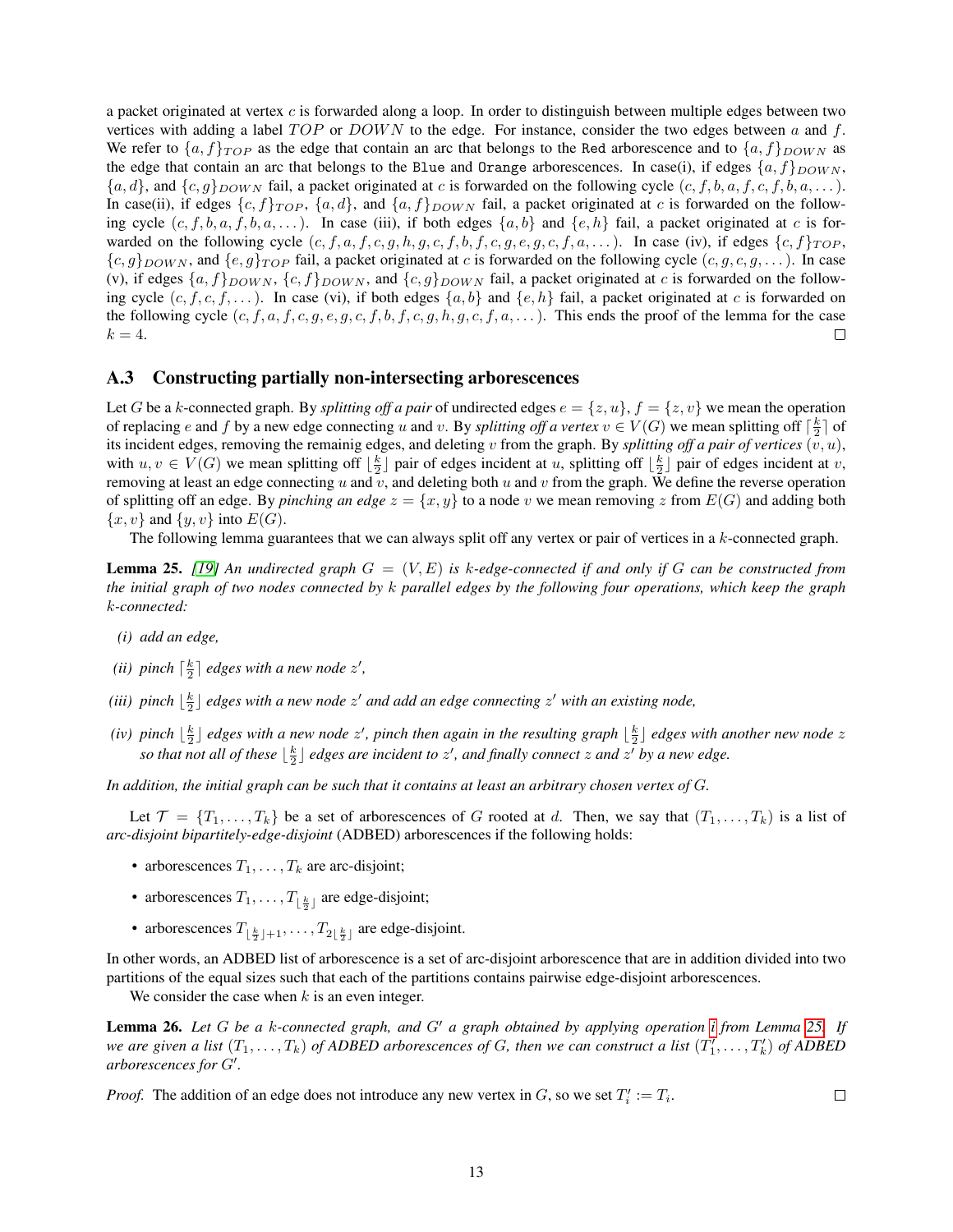Lemma 27. Let G be a k-connected graph, and G' a graph obtained by applying operation [ii](#page-12-2) or operation [iii](#page-12-3) from Lemma [25.](#page-12-1) If we are given a list  $(T_1,\ldots,T_k)$  of ADBED arborescences of G, then we can construct a list  $(T'_1,\ldots,T'_k)$ *of ADBED arborescences for G'.* 

*Proof.* Let z' denote the vertex added to G in order to obtain G'. Initially, we let  $T_i' := T_i$ , and then modify each  $T_i'$ , so that  $(T_1', \ldots, T_k')$  is a list of ADBED arborescences of  $G'$ , in two phases. In the first phase we alter each  $T_i'$  that contains a pinched arc, and in the second phase we modify the remaining ones.

**The first phase.** For each edge  $e = \{x, y\} \in (E(G) \setminus E(G'))$ , i.e. for each pinched edge, if arc  $(x, y)$  belongs to  $T_i$ , let  $e_1 = \{x, z'\}$  and  $e_2 = \{y, z'\}$  be the two edges that are split off from  $G'$  in order to obtain  $e$ . We then add arcs  $(x, z')$  and  $(z', y)$  to  $T'_i$  and remove  $(x, y)$ .

If after the changes any  $T_i'$  is not an arborescence, we remove outgoing edges at  $z'$  until  $T_i'$  is an arborescence. This can be done by simply breaking cycles at  $z'$  and removing multiple paths from  $z'$  to  $d$  at  $z'$ .

Now, we show some properties of the currently obtained  $T'_1, \ldots, T'_k$ .

First, observe that  $z'$  has at most one outgoing arc in each of the arborescences as we remove all the cycles, and parallel paths from  $z'$  to d.

Second, by the construction of  $T'_1, \ldots, T'_k$  and the properties of  $T_1, \ldots, T_k$  we have that each edge incident to  $z'$  is shared by at most one arborescence in  $\{T'_1, \ldots, T'_{\lfloor \frac{k}{2} \rfloor}\}\$  and at most one arborescence in  $\{T'_{\lfloor \frac{k}{2} \rfloor+1}, \ldots, T'_{2\lfloor \frac{k}{2} \rfloor}\}$ .

Third, observe that there are at most  $k/2$  incoming arc at z' belonging to  $T'_1, \ldots, T'_{\lfloor \frac{k}{2} \rfloor}$   $(T'_{\lfloor \frac{k}{2} \rfloor+1}, \ldots, T'_{2\lfloor \frac{k}{2} \rfloor})$ . If it would not be the case, then it would mean that at least an edge in  $E(G') \setminus E(G)$  is shared by two arborescences among  $T'_1, \ldots, T'_{\lfloor \frac{k}{2} \rfloor}$   $(T'_{\lfloor \frac{k}{2} \rfloor+1}, \ldots, T'_{2\lfloor \frac{k}{2} \rfloor})$  in G. However, that would contradict, along with out construction of  $T'_1, \ldots, T'_k$ would contradict that  $(T_1, \ldots, T_k)$  is ADBED of G.

**The second phase.** For each arborescence  $T'_i$  that has no outgoing arcs at  $z'$ , we do as follows. W.l.o.g., assume that  $i \leq \lfloor k/2 \rfloor$ . We add into T an arbitrary outgoing arc at z' such that the symmetric incoming arc is not contained in any tree in  $\{T'_1, \ldots, T'_{\lfloor \frac{k}{2} \rfloor}\}.$ 

Next, our goal is to argue that there always exists an edge  $\{x, y\} \in N(z')$  that is not shared by any arborescence in  ${T'_1, \ldots, T'_{\lfloor \frac{k}{2} \rfloor}}.$ 

Observe that z' has at least k incident edges. On the other hand, as we have noted, there exist at most  $\lfloor k/2 \rfloor$  incoming arcs at z' belonging to  $T_1', \ldots, T_{\lfloor \frac{k}{2} \rfloor}'$  and, at most  $\lfloor \frac{k}{2} \rfloor - 1$  outgoing arcs that belong to  $T_1', \ldots, T_{\lfloor \frac{k}{2} \rfloor}'$ . Hence, there exist at least  $k - (\lfloor k/2 \rfloor + \lfloor k/2 \rfloor - 1) \ge 1$  edges that are not shared by any of  $T'_1, \ldots, T'_{\lfloor \frac{k}{2} \rfloor}$ . This means that there exists an arc  $(x, z')$  that is not shared by any arborescence among  $T'_1, \ldots, T'_{\lfloor \frac{k}{2} \rfloor}$ .

This completes the proof.

<span id="page-13-0"></span>**Lemma 28.** Let G be a k-connected graph, and G' a graph obtained by applying operation [iv](#page-12-4) from Lemma [25.](#page-12-1) If we are given a list  $(T_1, \ldots, T_k)$  of ADBED arborescences of G, then we can construct a list  $(T'_1, \ldots, T'_k)$  of ADBED arborescences for G'.

 $\Box$ 

 $\Box$ 

*Proof.* In this case, we have two additional vertices  $z'$  and z. After we pinch at least  $\lfloor \frac{k}{2} \rfloor$  edges to  $z'$ , we do the same modifications applied for operations [ii](#page-12-2) and [iii.](#page-12-3) Since the degree of z' may be  $k - 1$  at most one arborescence  $T'_{h}$  will not have an outgoing arc at z'. After we pinch at least  $\lfloor \frac{k}{2} \rfloor$  edges to z, we do the same modifications applied for operations [ii](#page-12-2) and [iii.](#page-12-3) Since the degree of z may be  $k - 1$  at most one arborescence  $T'_j$  will not have an outgoing arc at z.

After that, we add an edge between z and z'. If  $j \neq h$ , we can safely add arc  $(z, z')$  into  $T'_j$  and arc  $(z', z)$  into  $T'_{h}$ . If  $j = h$ , we cannot add both arcs  $(z, z')$  and  $(z', z)$  into  $T'_{j}$ , because it induces a cycle. W.l.o.g., let assume that  $1 \leq j \leq \lfloor \frac{k}{2} \rfloor$  or  $j = k$ .

We therefore consider an arbitrary arborescence  $T'_f$ , where  $1 \le f \ne j \le \lfloor \frac{k}{2} \rfloor$ . We add either  $(z, z')$  or  $(z', z)$  into  $T'_f$ in such a way that  $T'_f$  is a directed acyclic graph. This can always be done. W.l.o.g, let  $(z, z')$  be the arc added into  $T'_f$ . We then remove the outgoing arc  $(z', x)$  of  $T'_f$  from  $T'_f$  and add it into  $T'_j$ . We also add  $(z', z)$  into  $T'_j$ .

This completes the construction

LEMMA [3.](#page-4-0) *For any k-connected graph G, with*  $k \geq 1$ *, and any vertex*  $d \in V$ *, there exist k arc-disjoint arbores* $cences$   $T_1, \ldots, T_k$  rooted at  $d$  such that, if  $k$  is even (odd),  $T_1, \ldots, T_{\frac{k}{2}}$   $(T_1, \ldots, T_{\lfloor \frac{k}{2} \rfloor})$  do not share edges with each other and  $T_{\frac{k}{2}+1}, \ldots, T_k$  ( $T_{\lfloor \frac{k}{2} \rfloor+1}, \ldots, T_{k-1}$ ) do not share edges with each other.

*Proof.* We prove the lemma by the induction on the number of applied operations.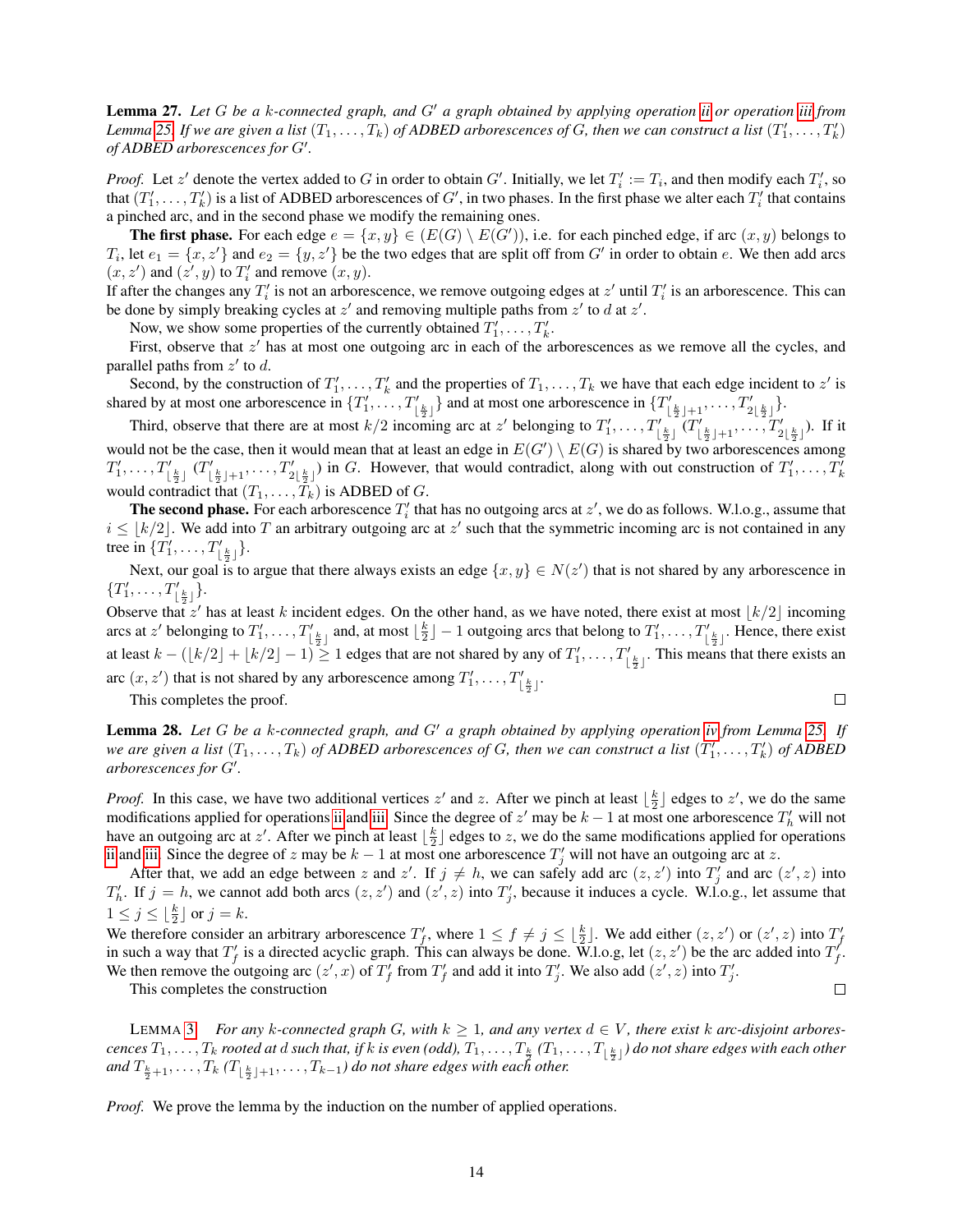**The base case**  $i = 0$ . Graph  $G_0$  contains the destination vertex d and another vertex v. Since  $G_0$  is k-connected, these two vertices are connected by at least k parallel edges  $e_1, \ldots, e_k$ . For each  $j = 1, \ldots, k$ , we assign  $e_j$  to  $T_j$  and orient each arc towards d. Hence, the lemma trivially holds for  $G_0$ .

The inductive step  $i \geq 1$ . Let  $G_{i-1}$  be a k-connected graph and let  $\mathcal{T}_i$  be its ADBED list of arborescences.

Let  $G_i$  be a graph obtained from  $G_{i-1}$  applying any of the four operations described in Lemma [25.](#page-12-1) Then, from Lemma [26,](#page-12-5) Lemma [27](#page-12-6) and Lemma [28](#page-13-0) it follows that we can construct an ADBED list of arborescences for  $G_i$  as well. Hence, the statement of our main lemma holds.  $\Box$ 

#### A.4 4-connected graphs

THEOREM [4.](#page-4-2) *For any* 4*-connected graph, there exists a circular-arborescence routing that is* 3*-resilient. In addition, the number of switches between trees is at most* 2f*, where* f *is the number of failed edges.*

<span id="page-14-0"></span>*Proof.* A packet p is routed along  $T_1$  (see Fig. [5\)](#page-14-0). It either reaches the destination vertex d or it hits a failed edge



Figure 5: Proof of Theorem [4.](#page-4-2) Dashed colored lines represent paths in the graph.

 $e_1 = \{a_1, b_1\}$  at  $a_1$ . In the latter case, it is rerouted along  $T_2$ . It either reaches d or it hits a failed edge  $e_2 = \{a_2, b_2\}$ at  $a_2$ . In the latter case, observe that  $e_1$  is a distinct edge from  $e_2$ , otherwise if  $\{a_1, b_1\} = \{b_2, a_2\}$ , we have a cycle in  $T_2$ . Hence, p is routed along  $T_3$ . It either reaches d or it hits a failed edge  $e_3 = \{a_3, b_3\}$  at  $a_3$ . In the latter case, observe that  $e_3$  is a distinct edge from both  $e_1$  and  $e_2$ , otherwise if  $\{a_2, b_2\} = \{b_3, a_3\}$ , we have a cycle in  $T_3$  and if  ${a_1, b_1} = {b_3, a_3}$  then  $T_3$  shares an edge with  $T_1$ —a contradiction. Hence, p is routed along  $T_4$ . It either reaches d or it hits a failed edge  $e^* \in \{\{b_1, a_1\}, \{b_2, a_2\}, \{b_3, a_3\}\}\.$  If  $e^* = \{b_3, a_3\}, T_4$  contains a cycle—a contradiction. If  $e^* = \{b_2, a_2\}$ ,  $T_4$  shares an edge with  $T_2$ —a contradiction. Hence,  $e^* = \{b_1, a_1\}$  and p is rerouted along  $T_1$ . It either reaches d or it hits a failed edge  $e' \in \{\{a_1, b_1\}, \{b_2, a_2\}, \{b_3, a_3\}\}\$ . If  $e' = \{a_1, b_1\}$ ,  $T_1$  contains a cycle—a contradiction. If  $e' = \{b_3, a_3\}$ ,  $T_1$  shares an edge with  $T_3$ —a contradiction. Hence,  $e' = \{b_2, a_2\}$  and p is rerouted along  $T_2$ . It either reaches d or it hits a failed edge  $\bar{e} \in \{\{a_2, a_2\}, \{b_3, a_3\}\}\.$  If  $\bar{e} = \{a_2, b_2\}, T_2$  contains a cycle—a contradiction. Hence,  $\bar{e} = \{b_3, a_3\}$  and p is rerouted along  $T_3$ . It either reaches d or it hits the failed edge  $\{a_3, b_3\}$ , which is not possible since  $T_3$  does not contain a cycle. Hence p reaches d. П

#### A.5 5-connected graphs

THEOREM [5.](#page-4-1) *The set of routing functions* R *is* c*-resilient.*

*Proof.* We prove that R is c-resilient. First we route a packet p along  $T_k$ . If p hits a failed edge  $\{x, y\}$  at x, we switch to circular-arborescence routing based on arborescences  $T_1, \ldots, T_{k-1}$  starting from the arborescence that contains arc  $(y, x)$ . Suppose, by contradiction, that routing is not c-resilient, i.e., a forwarding loop arises with less than  $c + 1$  link failures. Let  $e_i = (a_i, b_i)$ , with  $i = 1, \ldots, r - 1$ , be the *i*'th failed arc hit by a packet p. Let  $T_i$  be the arborescence that contains arc  $(b_1, a_1)$ . Two cases are possible: (i) the forwarding loop hits edge  $\{a_1, b_1\}$  or (ii) not. In case (i), consider the scenario in which only edges  $\{a_2, b_2\}, \ldots, \{a_c, b_c\}$  failed. If a packet p is originated by  $a_1$  and it is initially routed along  $T_i$ , if it hits  $(b_1, a_1)$ , since this arc is not failed, p will enter a forwarding loop, which is a contradiction since we assumed that the circular-arborescence routing is  $(c - 1)$ -resilient. Hence, the forwarding loop does not hit arc  $(a_1, b_1)$ . Analogously, in case (ii), consider the scenario in which only edges  $\{a_2, b_2\}, \ldots, \{a_c, b_c\}$  failed. Since the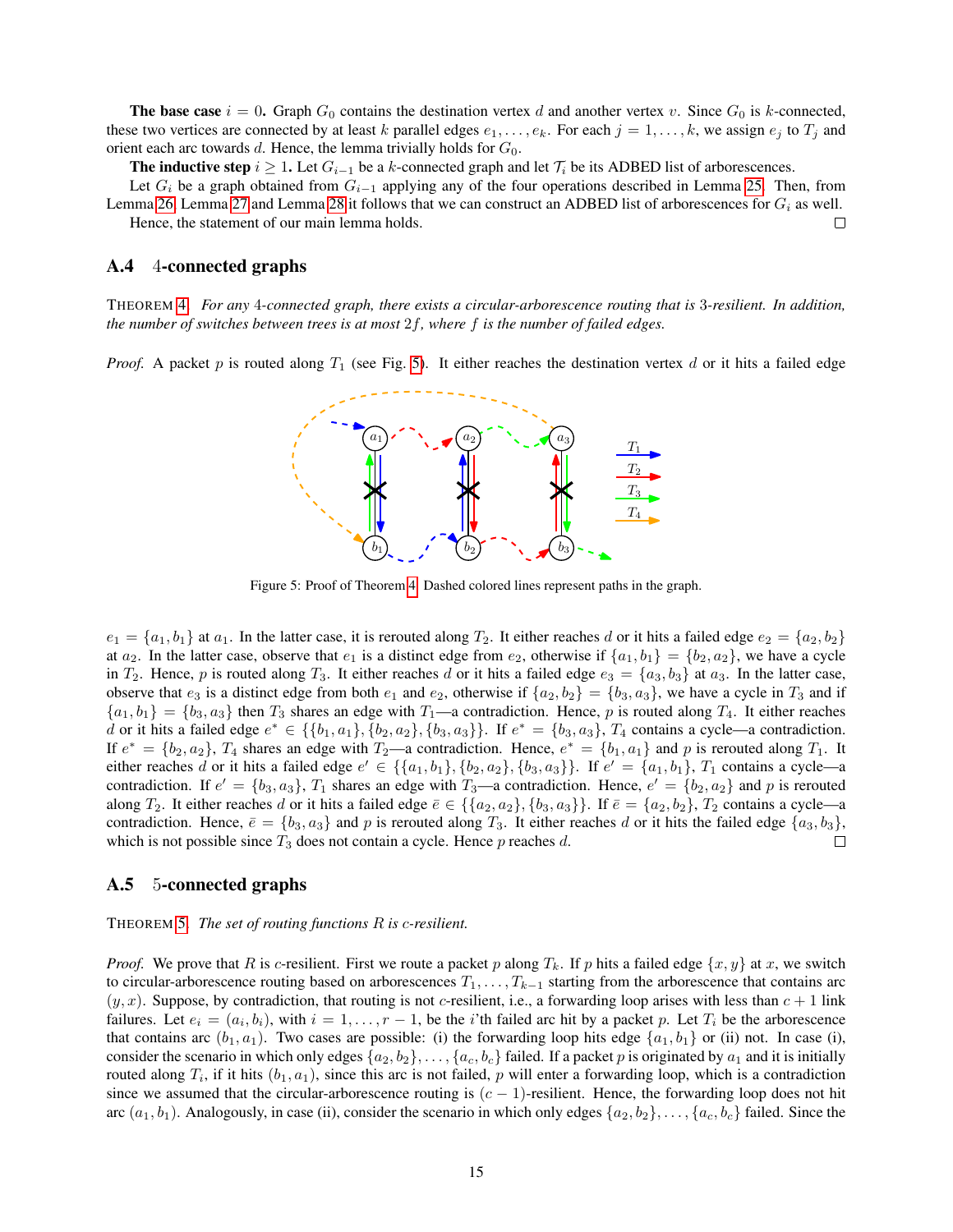forwarding loop does not hit  $(a_1, b_1)$ , we have a contradiction since we assumed that the circular-arborescence routing is  $(c - 1)$ -resilient. Hence, our routing scheme is c-resilient. П

## <span id="page-15-0"></span>B Constrained topologies

#### B.1 Shared-link-failure-free routing functions

In this section we introduce a trivial sufficient condition to achieve  $(k - 1)$ -resiliency and show that several well-known topologies admits arborescences that satisfy it.

**Definition 1.** A routing function is k-shared-link-failure-free if there exist k arc-disjoint arborescences  $T_1, \ldots, T_k$  such that if a packet  $p$  is routed along an arborescence  $T_i$ , with  $i = 1, \ldots, k$ , and hits a failed edge, then  $p$  hit at least  $i$ *distinct failed edges. In addition, a packet either reaches* d *or hits a failed outgoing edge in the* k*'th arborescence.*

Observe that a k-shared-link-failure-free routing function might sometimes reroute a packet to another arborescence even if that packet did not hit a failed edge. This is crucial, for instance, in our construction of a set of  $(k - 1)$ -resilient routing functions for generalized hypercubes below. Hence, routing is not arborescence-based as in previous sections. This will be necessary only for hypercube topologies.

**Theorem 29.** *A k*-shared-link-failure-free routing function f is  $(k - 1)$ -resilient.

*Proof.* Suppose, by contradiction, that a packet  $p$  is trapped in a forwarding loop. Since  $f$  is  $k$ -shared-link-failure-free, a packet p will eventually either reach d or hit a failed edge along the  $k$ 'th arborescence which means that  $k$  edges failed—a contradiction.  $\Box$ 

We now give a high-level description of how to construct k-shared-link-failure-free routing functions for several topologies: cliques, complete bipartite graphs, and chordal graphs [\[7\]](#page-10-22), generalized hypercubes, Clos networks [\[1\]](#page-10-23). Each of these graphs do not contains multiple edges. Our high-level technique consists of two steps. First, the input graph is recursively decomposed into smaller substructures (possibly with less connectivity than the original graph) for which it is easier to compute a k-shared-link-failure-free routing function. Then, these substructures are interconnected in such a way that the resiliency is retained or even increased. The main challenge is to retain the k-shared-link-failure-free of the routing functions during the interconnection phase.

### B.2 Clique graphs

A *clique* of size k consists of k vertices all connected to each other. Since there exists  $k - 1$  edge-disjoint paths between every two pair of vertices, a clique of size  $k$  is  $k - 1$  connected.

<span id="page-15-1"></span>**Theorem 30.** *For any k-connected clique graph there exist a set of*  $(k - 1)$ *-resilient routing functions.* 

*Proof.* Let  $v_1, \ldots, v_k, d$  be the set of  $k + 1$  vertices, where d is the destination vertex. We construct a k-shared-linkfailure-free routing function based on k arc-disjoint arborescences  $T_1, \ldots, T_k$  as follows. For each  $i = 1, \ldots, k$ , add  $(v_i, d), (v_1, v_i), \ldots, (v_{i-1}, v_i), (v_{i+1}, v_i), (v_k, v_i)$  into  $T_i$ . Routing is as follows. A packet is first routed along  $T_1$ . A packet is routed along  $T_i$ , with  $i=1,\ldots,k$  as long as it does not hit a failed edge. In that case,  $p$  is rerouted along  $T_{i+1}.$ 

Suppose, by contradiction, that this is not a k-shared-link-failure-free routing function, i.e., either (i) a packet  $p$  is routed along an arborescence  $T_i$ , with  $i = 1, ..., k$ , and hits a failed edge, but p hit only  $i - 1$  distinct failed edges or (ii) a packet does not reach d and does not hit a failed edge in the k'th arborescence  $T_k$ .

Case (ii) is not possible since a packet is rerouted on a different arborescence every time a failed edge is hit.

In case (i), let  $e = \{v_i, v_j\}$  be the first failed edge that is hit by p twice. Clearly, p cannot hit e twice in the same direction, otherwise it means that p has been rerouted k times without hitting a failed edge twice—a contradiction. Hence, p hits e in two opposite directions, i.e. from  $v_i$  to  $v_j$  and from  $v_j$  to  $v_i$ . W.l.o.g., let  $i < j$ . Before p reaches  $v_j$ we have that it hit  $j-1$  distinct failed edges. In addition, since  $v_j$  routes p to  $v_i$  along  $T_i$ , we have that all its edges to  $d, v_{j+1}, \ldots, v_k$  failed. All these  $(j-1) + (k - j + 1) = k$  failed edges are distinct, otherwise e is not the first edge that  $p$  hits twice—a contradiction. Hence, the statement of the theorem holds in case (ii) as well.  $\Box$ 

<span id="page-15-2"></span>We prove another property that will be used later in this section. Let  $n_i$ , with  $1, \ldots, k$ , be the only neighbor of d such that  $(n_i, d)$  belongs to  $T_i$ .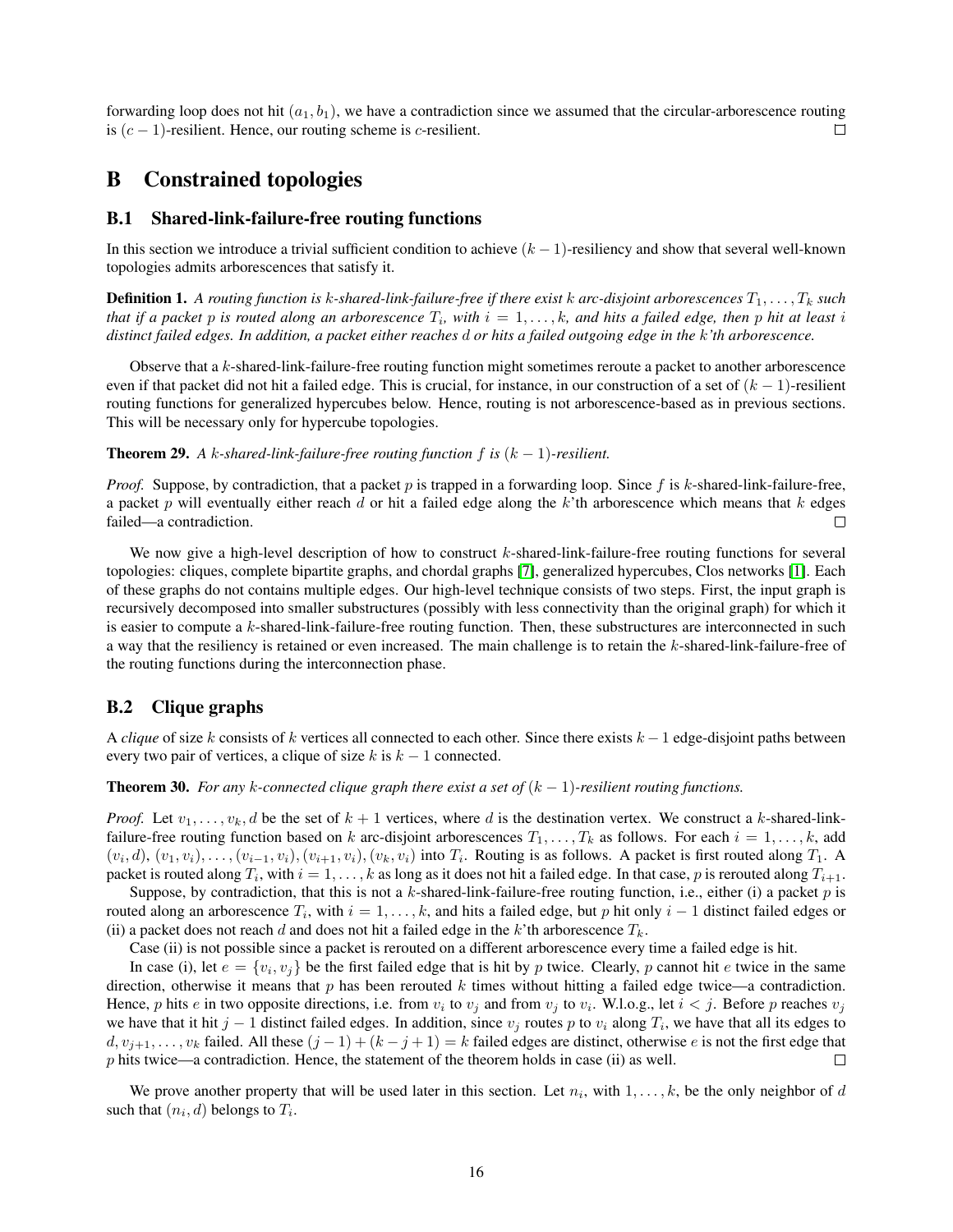Lemma 31. *For any* k*-connected clique graph there exists a set of* (k − 1)*-resilient routing functions such that if a*  $packet$  is routed at a vertex  $n_i$  along  $T_i$ , then it does not traverse any vertex  $n_1, \ldots, n_{i-1}$  while it is routed through  $T_i, \ldots, T_k$ .

*Proof.* Consider the same routing solution used in the proof of Theorem [30.](#page-15-1) Each vertex  $n_i$  is a leaf of each arborescence  $T_j$ , with  $i \neq j$ . Hence, a packet is never routed towards  $n_i$ , unless a packet is routed along  $T_i$ . Since a packet is rerouted only from an arborescence  $T_i$  to an arborescence  $T_{i+1}$ , we have the statement of the theorem. П

#### B.3 Complete Bipartite Graphs

A *complete bipartite* graph  $G = (A, B, E)$  consists of  $|A| + |B|$  vertices  $a_1, \ldots, a_{|A|}, b_1, \ldots, b_{|B|}$  and there exists an edge between every pair of vertices  $a_i$  and  $b_j$ , with  $i = 1, \ldots, |A|$  and  $j = 1, \ldots, |B|$ . A  $(A, B, E)$  complete graph is k-connected, where  $k = \min\{|A|, |B|\}.$ 

We prove the following theorem.

<span id="page-16-0"></span>**Theorem 32.** *For any k-connected complete bipartite graph there exist a set of*  $(k-1)$ *-resilient routing functions.* 

*Proof.* We construct a k-shared-link-failure-free routing function. W.l.o.g., assume that d is in A. Let  $k = \min\{|A|, |B|\}$ . For each  $i = 1, ..., k$ , add into  $T_i$  arcs  $(b_i, d), (a_1, b_i), ..., (a_{|A|}, b_i), (b_1, a_i)$ ,  $\dots, (b_{i-1}, a_i), (b_{i+1}, a_i), \dots, (b_{|B|}, a_i)$ . Routing is performed exactly as for cliques (refer to the proof of Theorem [30\)](#page-15-1). We now prove that this is a  $k$ -shared-link-failure-free routing function. Suppose, by contradiction, that this is not a  $k$ shared-link-failure-free routing function, i.e., either (i) a packet p is routed along an arborescence  $T_i$ , with  $i = 1, \ldots, k$ , and hits a failed edge, but p hit only  $i - 1$  distinct failed edges or (ii) a packet does not reach d and does not hit a failed edge in the k'th arborescence  $T_k$ . Clearly, case (ii) is not possible, as in the proof of Theorem [30.](#page-15-1) In case (i), let  $T_i$ be the arborescence along which a packet p first hits a failed edge e twice. Clearly, p already hit  $i - 1$  distinct failed edges. Moreover, it hits e in two opposite directions, otherwise, p would be rerouted from an arborescence  $T_i$  to an arborescence  $T_i$ , with  $j < i$ , which means that at least k distinct edges failed—a contradiction. Hence, we have two cases, either (a)  $e = (b_i, d)$  failed or (b)  $e = (a_j, b_i)$  failed, with  $1 \le i \le |B|$  and  $1 \le j \le |A|$ . Since p hits e in two opposite directions, case (a) is not possible. In case (b), observe that a packet is routed to  $a_j$  ( $b_i$ ) only if it is routed along  $T_j(T_i)$ . Hence, since p cannot be routed from  $a_j$  to  $b_i$  ( $b_i$  to  $a_j$ ) and  $b_i(a_j)$  is a leaf of every arborescence  $T_l$ , with  $l \neq i$  $(l \neq j)$ , a packet will be rerouted to  $b_i$   $(a_j)$  only after it is rerouted along the other arborescences, which implies that there are at least k distinct failed edges—a contradiction. П

#### B.4 Generalized hypercubes

A generalized hypercube is defined recursively as follows. A clique of size  $k + 1$  is a  $(1, k)$ -generalized hypercube. A  $(i, k)$ -generalized hypercube, with  $i > 1$ , consists of  $k + 1$  copies of a  $(i, k)$ -generalized hypercube where all copies of the same vertex form a clique (of size  $k + 1$ ). Observe that the connectivity of a generalized hypercube increases by a factor of k at each recursive step. Hence, a  $(i, k)$ -generalized hypercube is a  $k^i$ -connected graph. The construction of a set of  $k^i$ -shared-link-failure-free routing functions is done recursively. First, we construct a k-shared-link-failure-free routing for a clique of size  $k + 1$ . Then, in the recursive step, we interconnect all the smaller copies and combine the existing routing functions in such a way that the resiliency of the graph is increased by a factor of  $k$  while retaing the  $k^i$ -shared-link-failure-free property.

#### **Theorem 33.** For any  $(i, k)$ -generalized hypercube graph there exist a set of  $(k<sup>i</sup> - 1)$ -resilient routing functions.

*Proof.* We denote by  $H(i, k, l)$  a graph containing l copies of a  $(i, k)$ -generalized hypercube where all copies of the same vertex form a clique. Observe that  $H(i, k, k + 1) = H(i + 1, k)$ . A  $H(i, k, l)$  graph is  $(k<sup>i</sup> + l - 1)$ -connected. We recall that we denote by  $n_j$ , with  $1 \le j \le k^i + l - 1$ , a neighbor of d such that  $(n_j, d)$  belongs to the j'th arc-disjoint arborescence  $T_j$ . We prove that there exists a set of  $(k^i + l - 1)$ -shared-link-failure-free routing functions for  $H(i, k, l)$ by induction on i and l. Moreover, we also prove that if a packet is routed at a vertex  $n_i$  along  $T_i$ , then it does not traverse any vertex  $n_1, \ldots, n_{i-1}$  while it is routed through  $T_i, \ldots, T_k$ .

In the base case,  $H(1, k, 1)$  is a clique of size  $k+1$ . W.l.o.g., by symmetry of the hypercube construction, we assume that the destination vertex  $d$  is contained in this clique. By Theorem [30,](#page-15-1) there exists a  $k$ -shared-link-failure-free routing function. Moreover, by Lemma [31,](#page-15-2) we have that if a packet is routed at a vertex  $n_i$  along  $T_i$ , then it does not traverse any vertex  $n_1, \ldots, n_{i-1}$  while it is routed through  $T_i, \ldots, T_k$ .

In the inductive step, we construct a  $c+1$ -shared-link-failure-free routing function for  $H^{l+1} = H(i, k, l+1)$ , where  $1 \leq l \leq k$  and  $c = (k^{i} + l - 1)$ . Graph  $H^{l+1}$  consists of a graph  $H^{l} = H(i, k, l)$  and a graph  $H^{1} = H(i, k, 1)$ ,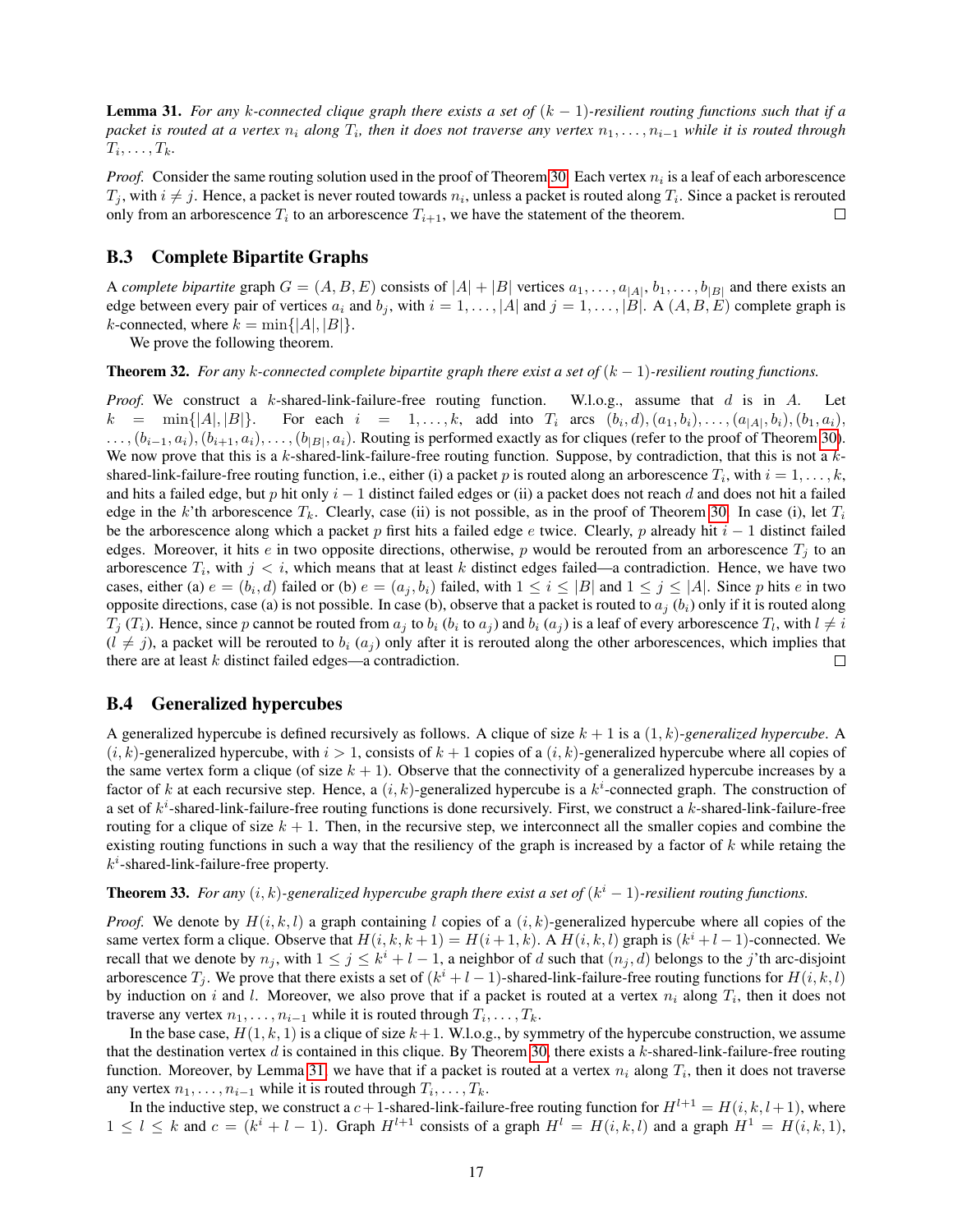

<span id="page-17-1"></span><span id="page-17-0"></span>Figure 6: A  $(1, 1)$ -generalized hypercube with one arc-disjoint arborescence (solid black).



Figure 7: A (2, 1)-generalized hypercube with two arc-disjoint arborescences (solid black and dashed red).

where each vertex of  $H^1$  is connected to l vertices of  $H^l$  and each vertex of  $H^l$  is connected to exactly one vertex of  $H^1$ . Destination d is in  $V(H^l)$  and we denote by  $d^1$  the only neighbor of d in  $V(H^1)$ . By inductive hypothesis, there exists a c-shared-link-failure-free routing function for  $H^l$ , which is c-connected, based on c arc-disjoint arborescences  $T_1^l, \ldots, T_c^l$ . By inductive hypothesis, there exists a set of  $k^i$ -shared-link-failure-free routing functions for  $H^1$ , which is  $k^i$ -connected, based on  $k^i$  arc-disjoint arborescences  $T_1^1, \ldots, T_{k^i}^1$ .

We now construct  $c+1$  arc-disjoint arborescences  $T_1, \ldots, T_{c+1}$  of  $\vec{H}^{l+1}$ . For each  $j = 1, \ldots, k^i$ , let  $n_j^1$  be the unique neighbor of  $d^1$  such that arc  $(n_j^1, d^1)$  belongs to  $T_j^1$ . Let  $N^1$  be the set  $\{n_1^1, \ldots, n_{k_i}^1\}$ . Let  $n_{j,1}, \ldots, n_{j,l-1}$  be the neighbors of  $n_j^1$  that belong to  $H^l$  and  $v_1,\ldots,v_{l-1}$  be the neighbors of a vertex  $v\in V(H^1)$  that belong to  $H^l.$  For each  $j = 1, \ldots, k^i - 1$ , let  $T_j$  be the union of both  $T_j^1$  and  $T_j^l$  plus arc  $(n_j^1, n_{j,1})$ . Moreover, for each  $j = 1, \ldots, k^i - 1$ , we reverse arc  $(n_j^1, d^1)$  in  $T_j$ . For each  $j = k^i, \ldots, k^i + l - 2$ , let  $T_j$  be the union of both  $T_j^l$  and, for each vertex  $v \in V(H^1)$ , arc  $(v, v_{j-k^i+2})$ , which connects  $H^1$  to  $H^l$ . Arborescence  $T_{k^i+l}$  is constructed from a copy of  $T^1_{k^i}$  by adding all the edges from vertices in  $V(H^1)$  to vertices in  $V(H^1)$  and reversing arc  $(d, d^1)$ . Arborescence  $T_{k^i+l-1}$  is constructed from a copy of  $T_{k^i+l}^l$  by adding all the arcs from vertices in  $V(H^1)$  to vertices in  $V(H^l)$  that do not belong to any  $T_1, \ldots, T_{k^i+l-2}, T_{k^i+l}$ . Moreover, we add into  $T_{k^i+l-2}$  arc  $(d^1, n^1_{k^i})$  and all arcs  $(n^1_j, d)$ , with  $j = 1, \ldots, k^i-2, k^i$ .

Routing is as follows. Routing at vertices of  $H^l$  is unchanged, i.e., if a vertex was routing from an arborescence  $T_j^l$  towards an arborescence  $T_{j+h}^l$ , now it routes a packet received through  $T_j$  along  $T_{j+h}$ . In addition, if a packet cannot be routed along  $T_{k^i+l-1}$ , then it is rerouted through  $T_{k^i+l}$  and if a packet is received from  $H^1$ , it is rerouted through  $T_1$ , unless p is received from  $T_{k^i+l}$ . Routing at vertices of  $H^1$  is unchanged, i.e., if a vertex was routing from an arborescence  $T_j^1$ , with  $j = 1, ..., k^i - 1$ , towards an arborescence  $T_{j+h}^1$ , now it routes a packet received through  $T_j$ along  $T_{i+h}$  and if a packet cannot be routed along  $T_i$ , then it is rerouted through the next available arborescence.

Consider the example in Figure [6,](#page-17-0) where the base case for a  $(i, 1)$ -generalized hypercube is depicted together with its unique arc-disjoint arborescence  $T_1$ . In order to construct a 2-shared-link-failure-free routing function for the  $(2, 1)$ -generalized hypercube depicted in Figure [7,](#page-17-1) we create a copy of a  $(1, 1)$ -generalized hypercube  $H^l = H(1, 1, 1)$ , denoted by  $H^1$ , and construct  $T_2$  using  $T_1^1$ . We add all arcs from  $H^l$  to  $H^1$  in  $T_2$ , but we reverse  $(d, d^1)$ . We then add  $(n_1^1, n_1)$  and  $(d^1, n_1^1)$  into  $T_1$ . When a packet is routed from  $H^l$  to  $H^1$ , it is rerouted along  $T_1$ , which is obvious for edge  $(n_1^1, n_1)$ , unless it is routed from  $d^1$  to d. We now construct a 3-shared-link-failure-free routing function for the  $(3, 1)$ -generalized hypercube depicted in Figure [8.](#page-18-0) We create a copy of a  $(2, 1)$ -generalized hypercube  $H<sup>l</sup> = H(1, 1, 2)$  =  $H(2,1,1)$ , denoted by  $H^1$ . We construct  $T_1$  by interconnecting  $T_1^l$  and  $T_1^1$  with an edge  $(n_1^1, n_1)$  and reversing  $(n_1^1, d^1)$ .  $H(z, 1, 1)$ , denoted by  $H$ . We construct  $T_1$  by interconnecting  $T_1$  and  $T_1$  with an edge  $(n_1, n_1)$  and reversing  $(n_1, a)$ .<br>We construct  $T_3$  from  $T_2^1$ . We add all edges from  $H^1$  to  $H^1$  in  $T_3$ , but we rev interconnecting  $T_2^l$  with edges from  $H^1$  to  $H^l$ , except when the edge is incident to a vertex in  $\{d^1, n_1^1\}$ . We add edges  $(n_1^1, d^1)$  and  $(d^1, n_2^1)$ . When a packet is routed from  $H^l$  to  $H^1$ , it is rerouted along  $T_1$ , unless it is routed from  $d^1$  to d. For instance when a packet is forwarded from  $n_2$  to  $n_2$  along  $T_2$ , it is then forwarded along  $T_1$ . We now construct a 4-shared-link-failure-free routing function for the (4, 1)-generalized hypercube depicted in Figure [9.](#page-18-1) We create a copy of a  $(3, 1)$ -generalized hypercube  $H^l$ , denoted by  $H^1$ . We construct  $T_i$ , with  $i = 1, 2$ , by interconnecting  $T_i^l$  and  $T_i^1$ with an edge  $(n_i^1, n_i)$  and reversing  $(n_i^1, d^1)$ . We construct  $T_4$  using  $T_3^1$ . We add all edges from  $H^1$  to  $H^1$  in  $T_4$ , but we reverse  $(d, d^1)$ . We then construct  $T_3$  by interconnecting  $T_3^l$  with edges from  $H^1$  to  $H^l$ , except when the edge is incident to a vertex in  $\{d^1, n_1^1, n_2^1, \}$ . We add edges  $(n_1^1, d^1), (n_2^1, d^1)$ , and  $(d^1, n_3^1)$ . When a packet is routed from  $H^l$  to  $H^1$ , it is rerouted along  $T_1$ , unless it is routed from  $d^1$  to  $d$ . Observe that a packet that is sent along  $T_2$  from  $x_{4,3}$  to  $n_2^1$ , where  $x_{i,j}$  is the vertex on i'th row and j'th column in Figure [9,](#page-18-1) it is rerouted on  $T_1$  because vertex  $n_2$  reroutes packet received from  $x_{2,3}$  along  $T_1^l$ . On the contrary, since vertex d does not reroute a packet received from  $n_3$  along  $T_1^l$ , also vertex  $d^1$ does not reroute a packet received from  $n_3^1$  along  $T_1$ .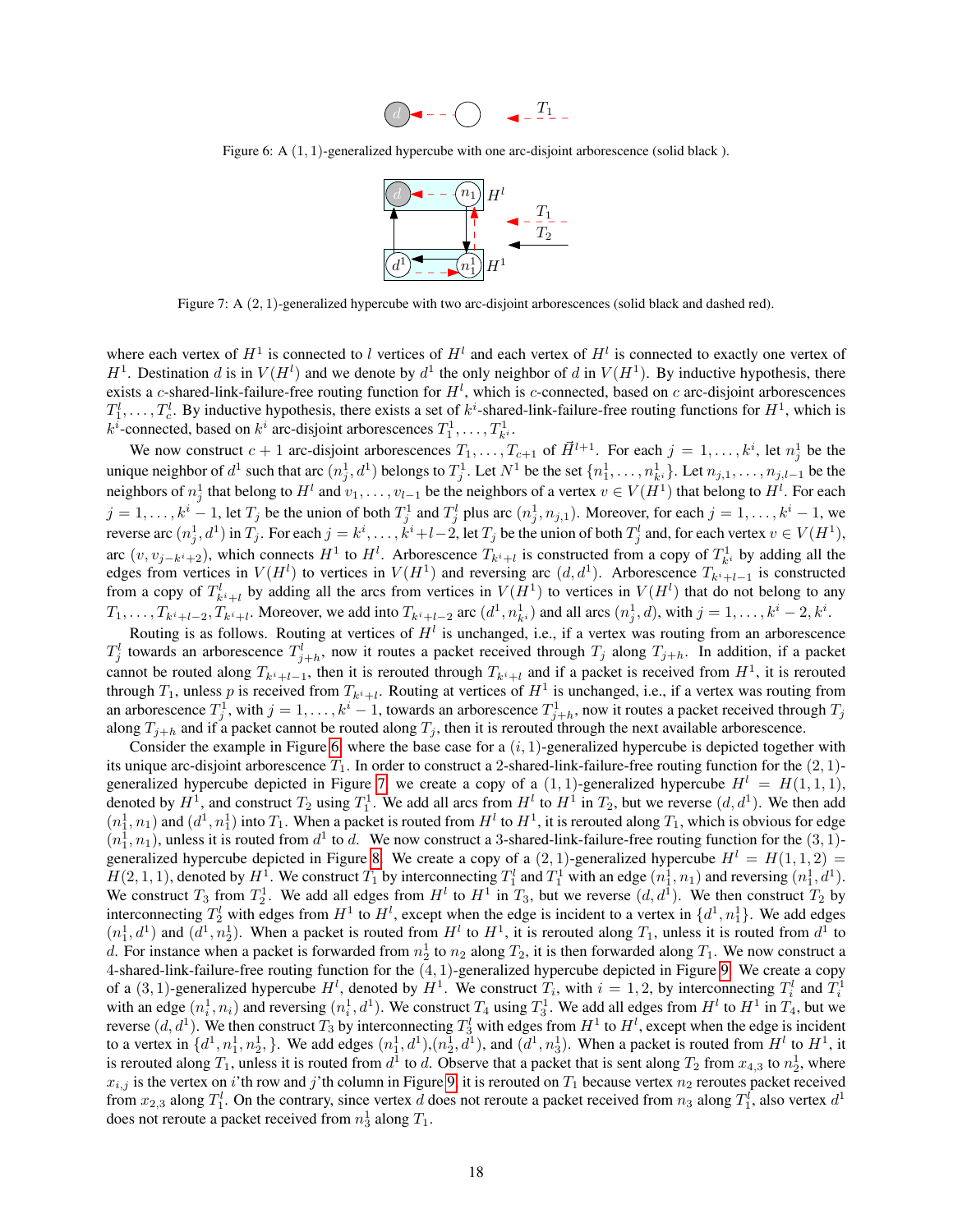<span id="page-18-0"></span>

<span id="page-18-1"></span>Figure 8: A (3.1)-generalized hypercube with three arc-disjoint arborescences (solid black, dashed red, and dotted blue).



Figure 9: A (4, 1)-generalized hypercube with four arc-disjoint arborescences (solid black, dashed red, dotted blue, and dash dotted green).

Observe that, by construction, when a packet is routed through  $T_{k^i+l}$  in  $H(i, k, l + 1)$ , it is never rerouted through any other arborescence. In fact, rerouting on different arborescences, happens only when a packet is sent from  $H<sup>1</sup>$  to  $H^l$ , unless the destination vertex is d. Since  $T_{k^i+l}$  does not include any edge from  $H^1$  to  $H^l$ , except  $(d^1, d)$ , and it is build from  $T_{k^i+l-1}^l$ , which, by induction hypothesis, does not reroute on  $T_1^l$ , the statement easily follows.

We now prove that this routing function for  $H^{l+1}$  is  $(k^i+l)$ -shared-link-failure-free such that if a packet is originated at a vertex  $n_i$ , then it is routed to a vertex  $n_j$ , with  $j > i$ , only when it is routed along  $T_j$ . Consider a packet p that is originated in  $H^l$ . Observe that all the arcs from  $H^l$  to  $H^1$  belong to  $T_{k^i+l}$  and, since routing in  $H^l$  is  $(k^i+l-1)$ -sharedlink-failure-free, a vertex of  $H^l$  can detect when  $(k^i + l - 1)$  edges failed. In that case, a packet is forwarded through the next arborescence, i.e.,  $T_{k-i}$ , and it is routed entirely within  $H^1$  plus  $(d^1, d)$ . Since a packet p routed through  $T_{k-i}$ is never rerouted to any other arborescence, we have that either p reaches  $d^1$  and, in turn, d or an edge in  $H^1$  or between  $H^l$  and  $H^1$  must have failed. This edge is different from any other of the  $(k^i + l - 1)$  edges that failed in  $H^l$ , which leads to a total of  $k^i + l$  edge failures. The vertex that cannot forward through  $T_{k^i+l}$  detects that at least  $k^i + l$  edges failed. Hence, in this case, the routing function is  $(k^i + l)$ -shared-link-failure-free since a packet will never enter a loop without any vertex detecting that  $k^i + l$  edges failed.

Before considering a packet that is originated from  $H^1$ , we prove that if a packet is routed at a vertex  $n_i$  along  $T_i$ , then it does not traverse any vertex  $n_1, \ldots, n_{i-1}$  while it is routed through  $T_i, \ldots, T_k$ . Observe that vertices  $n_1, \ldots, n_{k^i+l-1}$ are all contained in  $V(H^l)$  and a packet is routed to  $H^1$  (and in turn to  $n_{k^i+l}$ ), only along  $T_{k^i+l}$ . Hence, by induction hypothesis and since a packet routed along  $T_{k^i+l}$  is never rerouted to  $T_1$ , this property holds.

We now consider a packet p that is originated from a vertex of  $H<sup>1</sup>$ . Observe that since the routing function within  $H<sup>1</sup>$  have been partially modified, we first need to analyze these differences. These changes in the routing functions only involve  $d^1$  and its neighbors in  $H^1$  and the fact that all vertices will route from  $T_{k^i-1}$  through a set of arborescences  $T_{k^i}, \ldots, T_{k^i+l-2}$  that connects each vertex of  $H^1$  with a direct edge to a vertex of  $H^l$ . If a packet reaches  $H^l$ , then it is rerouted along  $T_1$  and we already prove that it is guaranteed to reach d. Otherwise, it is forwarded through  $T_{k^i+1-1}$  and,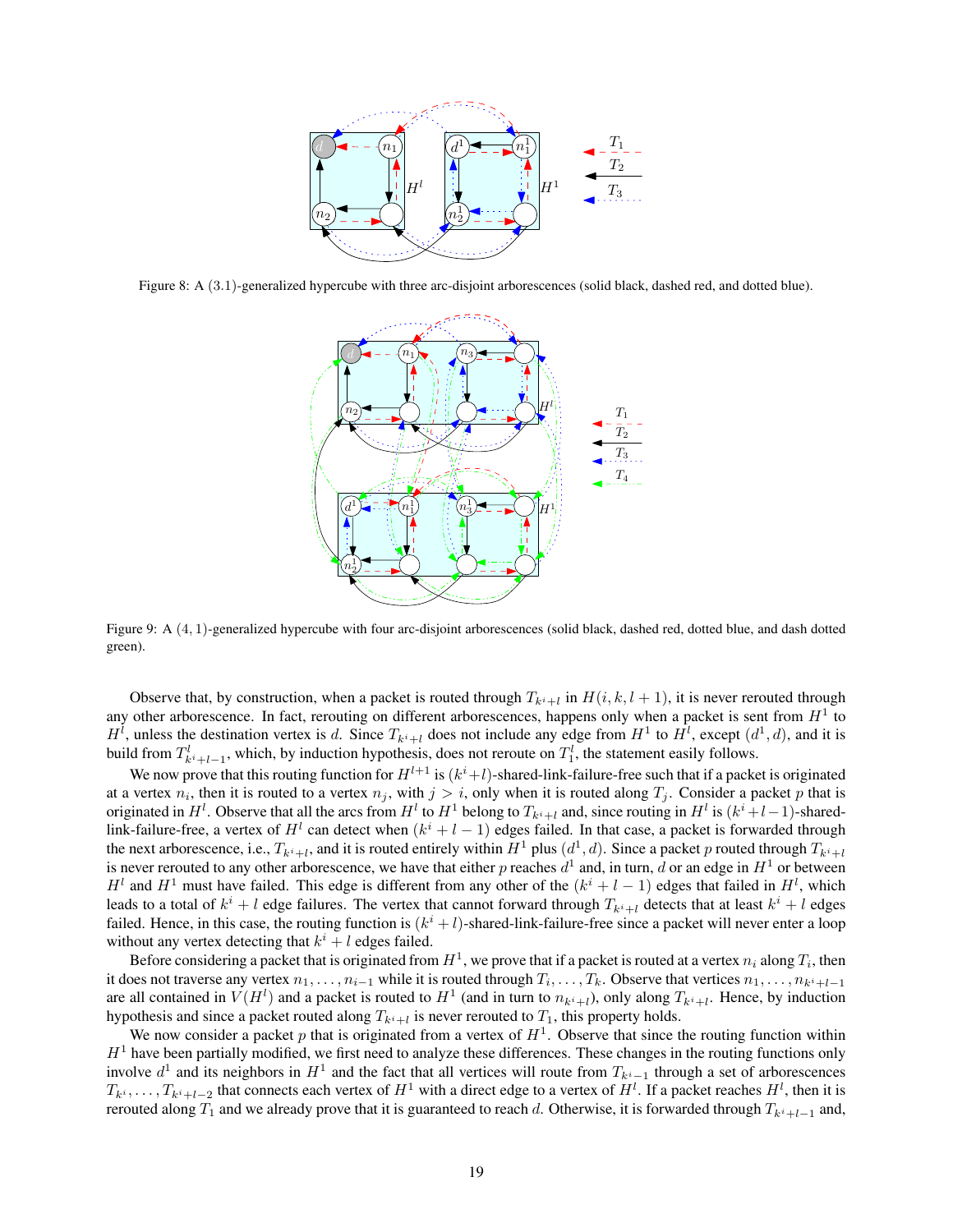alternatively, through  $T_{k+i}$ . We first consider a packet p that is not originated at  $d^1$ . In this case, observe that a packet p is routed through  $T_1, \ldots, T_{k^i-2}$  exactly as it was routed through  $T_1^1, \ldots, T_{k^i-1}^1$ , with a small difference: If p reaches a vertex  $n_j^1$ , while it is routed along  $T_j$ , with  $j = 1, ..., k^i - 1$ , instead of being routed to  $d^1$ , it is routed through arc  $(n_j^1, n_{j,1})$ . If that edge is failed, p is routed exactly as if edge  $\{n_j^1, d^1\}$  failed in  $T_j^1$ . Hence, a packet either reaches a vertex of  $H^l$  or it is routed according to  $T_1^i, \ldots, T_{k^i-1}^1$ . Now, if a packet hits a failed edge along  $T_{k^i-1}$ , it is rerouted along the next  $l-1$  arborescences  $T_{k^i},\ldots,T_{k^i+l-2}$ , which directly connect each vertex of  $H^1$  to a vertex in  $H^l$ . In that case, a packet p either reaches a vertex in  $H^l$ , for which we are guaranteed that it will reach d or a vertex detects that  $k^{i} + l$  edges failed, or  $k^{i} + l - 1$  distinct edges failed and p is routed inside  $H^{1}$  along  $T_{k^{i}+l-1}$ . In the latter case, p is either routed to a vertex in  $H^l$ , or it hits a failed edge  $e$  that, by construction of  $T_{k^i+l-1}$ , either connects  $H^1$  to  $H^l$  or it is incident to  $d^1$ .

Observe that *e* is a distinct failed edges. In fact, all the edges failed along  $T_1, \ldots, T_{k^i+l-2}$  are not incident to  $d^1$ . If p hits e and it is rerouted along  $T_{k^i+l}$ , it cannot hit e in the opposite direction since the outgoing edge at  $d^1$  in  $T_{k^i+l}$  is towards d. Hence, by induction hypothesis and since  $T_{k^i+l-1}$  does only route a packet either directly to a vertex of  $H^l$ , to  $d$  or one of its neighbors, when  $p$  is rerouted along  $T_{k^i+l}$ , it is guaranteed to either reach  $d^1$ , and in turn  $d$ , or to hit the  $k^{i} + l$  distinct failed edge, which proves the statement of theorem in this case. We now finish our proof by studying how a packet p that is originated at  $d^1$  is routed in  $H^1$ . If all edges incident to  $d^1$  failed, we have that  $k^i + l$  distinct edges failed and d can detect it. Otherwise, if not all these edges failed, then p is routed to a vertex  $n_j^1$ , with  $j = 1, \ldots, n_{k^i}$ . After that, by inductive hypothesis, we have that packet p is guaranteed to do not traverse any vertex  $n_h^1$ , with  $h < j$ . Hence, it is either routed to a vertex in  $H^l$  through an arborescence in  $T_j, \ldots, T_{k^i+l-1}$  or it is routed along  $T_{k^i+l}$ . In that case, p may be routed along  $T_{k^i+l-1}$  for at least an edge or not. In the first case, by construction of  $T_{k^i+l-1}$ , p is at d or  $n_{k}^{1}$ . In both cases, it can be routed to d along  $T_{k+1}$  and if  $(d^{1}, d)$  is failed, a vertex can detects that  $k^{i} + l$  distinct edges failed, which proves the statement of the theorem. In the second case, a packet does not change its location if an edge failed along  $T_{k+i-1}$ . Hence, by inductive hypothesis, it is guaranteed to be routed to  $(d^1, d)$  or to hit a distinct failed edge. Hence, the statement of the theorem is proved in this case as well. □

#### B.5 Clos networks

A k*-Clos network* [\[1\]](#page-10-23) is a k-connected graph that consists of k partially overlapping multirooted trees organized in layers. Its high bisection bandwidth and symmetric structure make it an ideal choice for a datacenter network topology. Our shared-link-failure-free routing function construction decomposes a Clos network into a set of k-connected complete bipartite graphs, where each vertex belongs to at most two complete bipartite graphs. We first compute a k-shared-linkfailure-free routing function for each of the k-connected complete bipartite graph. After that, we interconnect all these bipartite graphs in such a way that the resiliency of the resulting graph is also  $k - 1$ . This technique improves upon all previously known results about resiliency in Clos networks [\[18\]](#page-10-26) in two ways: First, in our case all the vertices are  $(k-1)$ -resilient and not only the leaves of the multirooted a k-shared-link-failure-free routing function; Second, our construction works for any arbitrary number of layers of the Clos network.

Theorem 34. *For any* k*-connected Clos network there exist a set of* (k − 1)*-resilient routing functions* (k − 1)*-resilient.*

*Proof.* A k-connected Clos network C can be decomposed into a tree T such that: (i) a node of T represent a complete bipartite subgraph of C, (ii) there exists a directed arc from a node x of T to a node y of T if y contains a vertex of C that is closer to d than any vertex of C contained in x, and (iii) each vertex of C belongs to at least one node (at most two nodes) of T. Let  $n_1, \ldots, n_l$  be the set of nodes of T. Let  $n_1$  be a complete bipartite graph that contains d and for each graph  $n_i$ , with  $i = 2, \ldots, l$  let  $d_i$  be an arbitrary vertex of  $n_i$  that is closer to d. By Theorem [32,](#page-16-0) we can construct within each  $n_i$ , a k-shared-link-failure-free routing function towards  $d_i$ . When a packet reaches  $d_i$ , it is routed through the next complete bipartite graph  $n_j$ , with  $j \neq i$ , towards a destination  $d_j$  that is closer to d than  $d_i$ . Since, we are using a shortest path metric, such destination must exists. Hence, the statement of the theorem is proved.  $\Box$ 

#### B.6 Two dimensional grids (Hamiltonian-based routing)

A 2-dimensional  $n \times m$  grid consists of  $n + m$  cycles  $c_1, \ldots, c_n, c'_1, \ldots, c'_m$ , where  $c_i = (v_{1i}, \ldots, v_{mi})$  and  $c'_i =$  $(v_{i1}, \ldots, v_{in})$ . We now introduce a useful technique based on Hamiltonian cycles that can be used to construct  $(k-1)$ resilient k-shared-link-failure-free routing functions. Consider a sequence S of 2k arc-disjoint arborescences  $S = \langle$  $T_1^A, T_1^B, \ldots, T_k^A, T_k^B$  > where  $T_i^A$  is a path  $(v, w_1, \ldots, w_n, u, d)$  and  $T_i^B = (u, w_n, \ldots, w_1, v, d)$  is the same path reversed. Now, if routing functions route packets according to this ordered sequence S, we obtain  $(k - 1)$ -resiliency. In fact, when a packet hits a failed edge on a path  $T_i^A$ , it is sent in the opposite direction, where it is guaranteed to either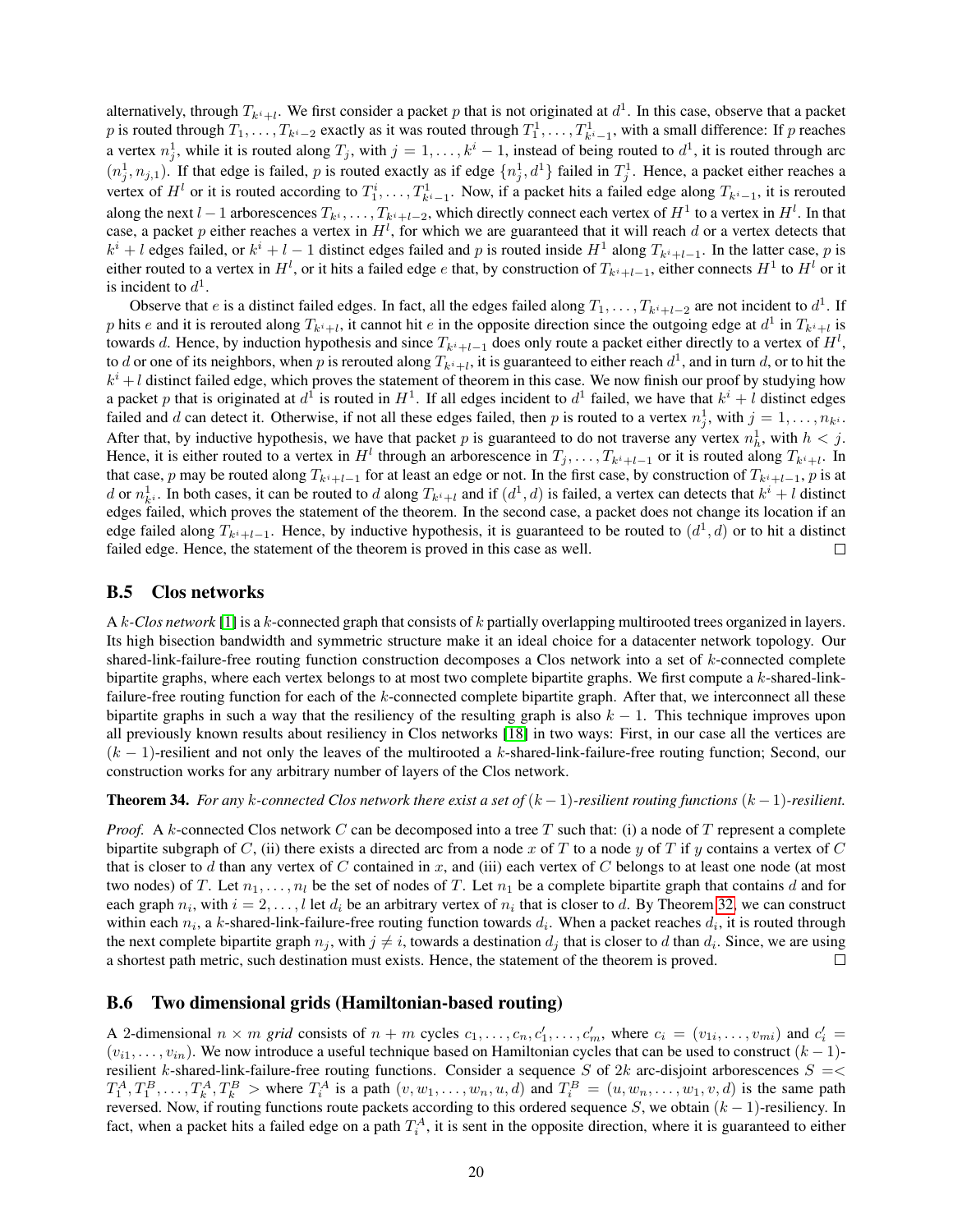<span id="page-20-2"></span><span id="page-20-1"></span>

Figure 13: (a) No circular routing functions can guarantee 2-resiliency. (b) Edge transformation.

reach d or to hit a different failed edge. Since any arborescence  $T_i^A$  or  $T_i^B$  does not overlap with any other arborescence  $T_j^A$  and  $T_j^B$ , with  $j\neq i$ , this is a set of  $(2k-1)$ -shared-link-failure-free routing functions, Observe that paths  $T_i^A$  and  $T_i^B$ form a Hamilatonian cycle, i.e., a cycle that visits all vertices exactly once. Hence, if a graph contains  $k$  edge-disjoint Hamiltonian cycles, then we can exploit these cycles to easily construct  $(2k-1)$ -resilient routing functions. This allows us to exploit known results about the number of edge-disjoint Hamiltonian cycles in specific graphs in order to provide resiliency guarantees. For instance, it is well-known that a  $(2i, 1)$ -generalized hypercube (i.e., a "standard" hypercube) contains i edge-disjoint Hamiltonian cycles [\[4\]](#page-10-27), which can be used to compute  $(2i - 1)$ -resilient routing functions. As for grids, we now show how to compute 2 edge-disjoint Hamiltonian cycles inside a grid.

#### Theorem 35. *For any grid graph there exist a set of* 3*-resilient routing functions.*

*Proof.* Our routing scheme relies on a grid graph decomposition into 2 edge-disjoint Hamiltonian cycles. We prove that such decomposition always exists. We provide patterns for different parity of grid dimensions which are extendible by adding two rows or columns for such decomposition. Fig. [10,](#page-20-1) Fig. [11,](#page-20-1) and Fig. [12](#page-20-1) shows all possible parity cases. Two cycles are marked with different line types. Repeatable blocks are highlighted with curve brackets. П

## <span id="page-20-0"></span>C Impossibility Results

Impossibility results. THEOREM [9.](#page-5-1) *There is a* 3*-connected graph* G *for which no* 2*-resilient vertex-circular routing function exists.*

*Proof.* Consider the 3-connected graph shown in Fig. [13\(](#page-20-2)a), where d is the destination. Suppose, by contradiction, that there exists a 2-resilient set of circular routing functions. Since the graph is symmetric, w.l.o.g, assume that  $o$  routes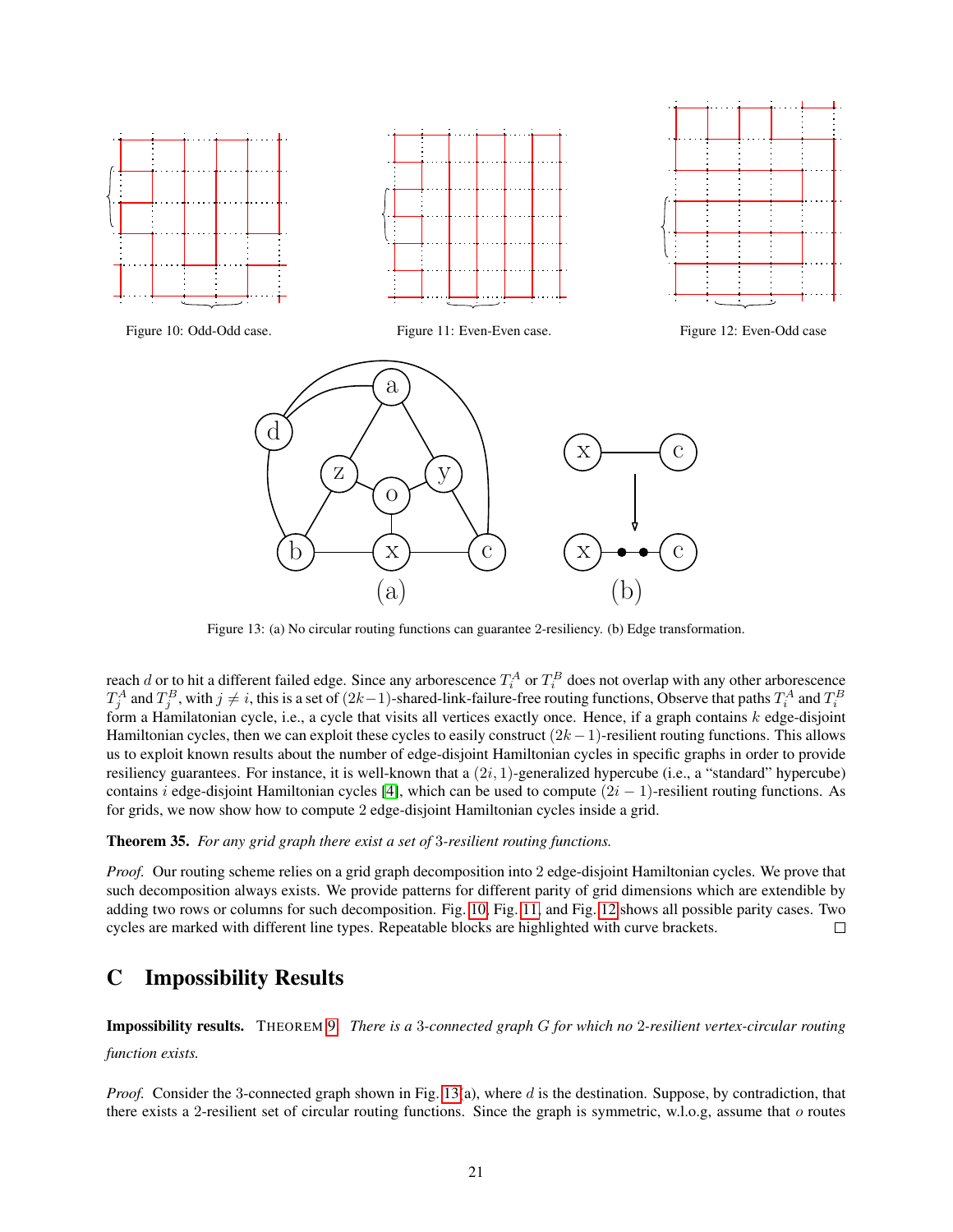clockwise, i.e., a packet received from x is sent to z, from z to y, and from y to x. Also, w.l.o.g, o sends its originated packet  $p$  to  $y$  when none of its incident edges fail.

We first claim that vertices  $y$ ,  $a$ , and  $z$  route counterclockwise. Suppose, by contradiction, that (i)  $y$  routes clockwise, or (ii) a routes clockwise, or (iii)  $z$  routes clockwise. For each case, consider the following failure scenarios. In case (i), suppose both edges  $(a, d)$  and  $(z, b)$  fail. In case (ii), suppose both edges  $(y, c)$  and  $(z, b)$  fail. In case (iii), suppose both edges  $(y, c)$  and  $(a, d)$  fail. In each case packet p is routed along  $(y, a, z, o, y)$  and a forwarding loop arises—a contradiction.

Observe now that, in the absence of failures, if c sends a packet p to x, if x routes clockwise it forwards it directly to b, otherwise, if x routes counterclockwise, p is forwarded through  $o, z, a, y, o, x$ , and, also in this case, to b. Consider the scenario where both edges  $(c, d)$  and  $(b, d)$  failed. A packet p received by y from o is routed from c to x and, because of the previous observation, to b. After that, it is routed through  $(z, o, y)$  and a forwarding loop arises—a contradiction.  $\square$ 

#### LEMMA [10.](#page-5-2) If there exists a 2-resilient routing function for G', then there exists a vertex-circular routing for G.

*Proof.* Replace each edge of G with a path consisting of three edges, as shown in Fig. [13\(](#page-20-2)b). We call the new added vertices *intermediate* vertices (depicted as small black circles) and the old ones *original* vertices. Each original vertex of  $G$  retains its 3-connectivity to  $d$ . It is easy to see that intermediate vertices must forward a packet received through one edge to the other one, if it did not fail. Otherwise, if an intermediate vertex  $v$  bounces back to a vertex  $u$  a packet, then if all edges incident at u fail, except  $(v, u)$ , a forwarding loop arises. This implies that we only need to compute routing functions at original vertices.

We now prove that the routing functions at the 8 original vertices, except  $d$ , must be vertex-circular. Once we prove this, the statement of the theorem easily follows from Theorem [9,](#page-5-1) where we proved that no vertex-circular routing functions can guarantee 2-resiliency on G. From now on, we will consider only failures between two intermediate vertices, thus a routing table at each original vertex consists of just four entries: Where to send a packet received from each of its three neighbors  $n_1$ ,  $n_2$ , and  $n_3$  and where to send a locally originated packet. We can discard the last entry as it does not influence if a routing table is circular. Hence, we simplify our routing table notation as follows. Let  $f^v(n) = n'$  be a routing table at vertex v such that a packet received from a neighbor n is forwarded to a neighbor n'.

We make the following observations. First, for each original vertex v, we have that  $f^v(n) \neq n$ , with  $n \in$  ${n_1, n_2, n_3}$  i.e. no vertex bounces a packet back to the edge where it received it, exactly as in the case of intermediate vertices. Second, all entries in the routing table are distinct. Otherwise, suppose by contradiction that, w.l.o.g.,  $f^v(n_1) = f^v(n_2) = n_3$  and  $f^v(n_3) = n_1$ . If both  $n_1$  and  $n_3$  have a dead-end ahead because of two edge failures, then a forwarding loop among  $n_3$ , v, and  $n_1$  arises. Hence, the routing function at each vertex must be vertex-circular. Since a vertex-circular routing function at intermediate vertices consists in forwarding a packet to the other edge, it easily follows that the same vertex-circular routing functions at original vertices are 2-resilient for G.  $\Box$ 

THEOREM [11.](#page-5-5) *There are a graph* G and a destination  $d \in V(G)$  for which no set of vertex-connectivity-resilient *routing functions exists.*

*Proof.* Consider the graph G used in the proof of Theorem [9](#page-5-1) in Fig. [13\(](#page-20-2)a). By Lemma [10,](#page-5-2)  $G'$  must implement a vertex-circular routing function. This is in contradiction with Theorem [9,](#page-5-1) which states that  $G$  does not allow any vertex-circular routing function.  $\Box$ 

THEOREM [12.](#page-5-3) *There is a* 2*-connected graph for which no set of* 2*-resilient routing functions exists.*

*Proof.* Consider the graph G used in the poof of Theorem [11.](#page-5-5) After having applied all the edge transformations, G becomes 2-connected and we proved that 2-resiliency cannot be achieved. This implies the statement of the theorem.

THEOREM [12.](#page-5-3) *There is a* 2*-connected graph for which no set of* 2*-resilient routing functions exists.*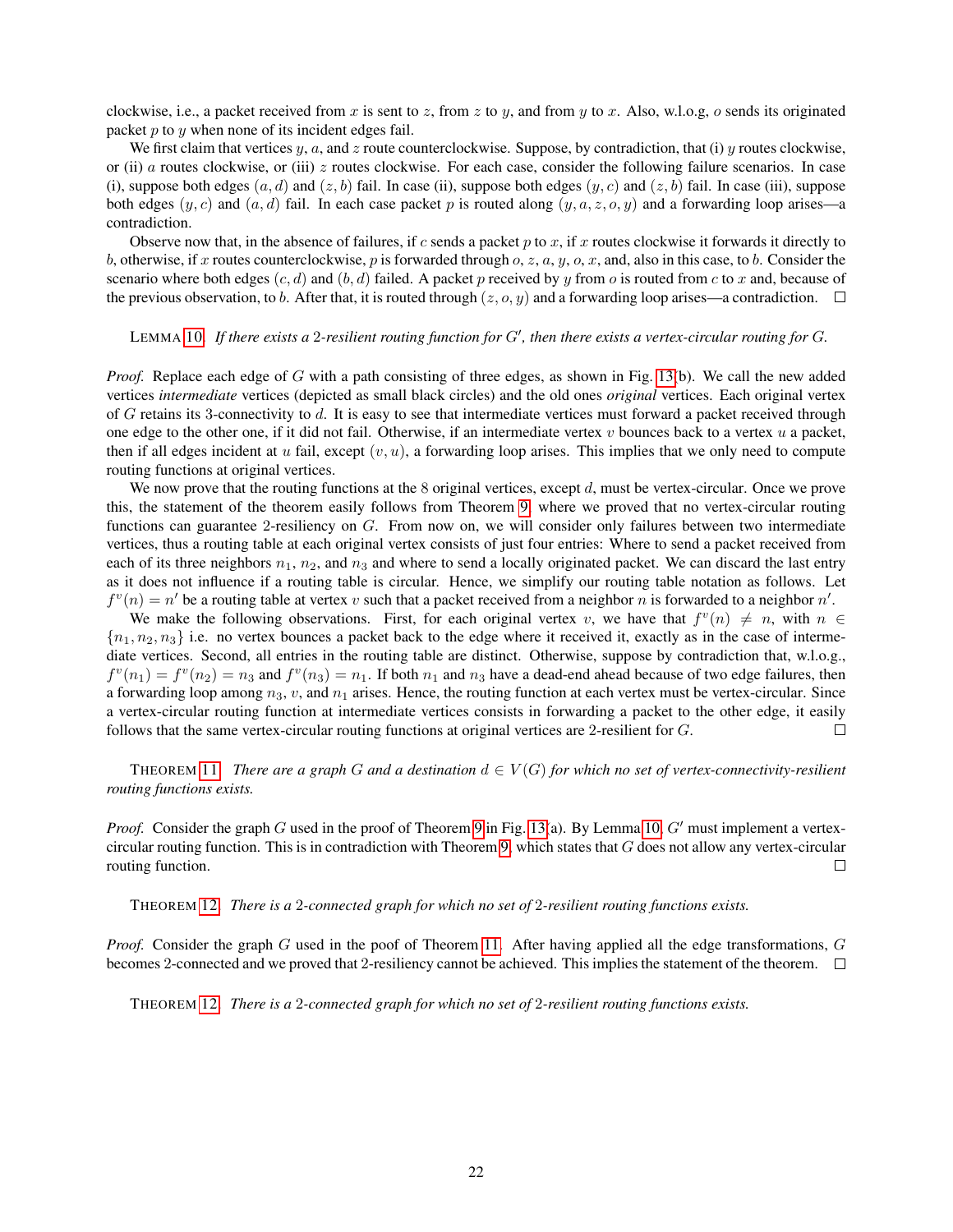## <span id="page-22-0"></span>D Randomized Routing

LEMMA [14.](#page-6-0) *The set of connected components of*  $H_F$  *contains at least*  $k - f$  *trees.* 

*Proof.* We give a proof by contradiction. To that end, assume that the set of connected components of  $H_F$ , denoted by C, contains at most  $k - f - 1$  trees. Now, if  $C \in \mathcal{C}$  is a tree, we have  $|E(C)| = |V(C)| - 1$ , and  $|E(C)| \geq |V(C)|$ otherwise. We also have

<span id="page-22-1"></span>
$$
\sum_{C \in \mathcal{C}} |E(C)| = \sum_{C \in \mathcal{C} \text{ is not a tree}} |E(C)| + \sum_{C \in \mathcal{C} \text{ is a tree}} |E(C)|
$$
\n
$$
\geq \sum_{C \in \mathcal{C} \text{ is not a tree}} |V(C)| + \sum_{C \in \mathcal{C} \text{ is a tree}} (|V(C)| - 1). \tag{6}
$$

Next, following our assumption that C contains at most  $k - f - 1$  trees, from [\(6\)](#page-22-1) we obtain

<span id="page-22-2"></span>
$$
\sum_{C \in \mathcal{C}} |E(C)| \ge \sum_{C \in \mathcal{C}} |V(C)| - (k - f - 1). \tag{7}
$$

Furthermore, as by the construction we have  $\sum_{C \in \mathcal{C}} |V(C)| = |V_F| = k$ , [\(7\)](#page-22-2) implies

<span id="page-22-3"></span>
$$
\sum_{C \in \mathcal{C}} |E(C)| \ge |V_F| - (k - f - 1) = f + 1.
$$
\n(8)

On the other hand, from the construction of  $H_F$  we have

$$
\sum_{C \in \mathcal{C}} |E(C)| = f,
$$

which leads to a contradiction with [\(8\)](#page-22-3).

LEMMA [15.](#page-6-1) Let T be a tree-component of  $H_F$  *s.t.*  $|V(T)| > 1$ . Then,  $\vec{T}$  contains at least  $|V(T)|$  well-bouncing *arcs.*

*Proof.* Let  $T_i$  be an arborescence of  $\mathcal T$  such that  $i \in V(T)$ . Then, by the construction of  $H_F$  we have that  $T_i$  contains a failed link. Next, a failed link closest to the root of  $T_i$  is a good arc of  $T_i$ . Therefore, for every  $i \in V(T)$ , we have that  $T_i$  contains an arc which is both good and failed. Furthermore, by the construction of  $H_F$  and the definition of well-bouncing arcs, we have that for every good, failed link of  $T_i$  there is the corresponding well-bouncing arc of  $\vec{T}$ . Also, observe that the construction of  $H_F$  implies that a well-bouncing arc corresponds to exactly one good-arc.

Now, putting all the observations together, we have that each  $T_i$ , for every  $i \in V(T)$ , has a good failed link which further corresponds to a well-bouncing arc of  $\vec{T}$ . As all the arborescences are arc-disjoint, and there are  $|V(T)|$  many of them represented by the vertices of T, we have that  $\vec{T}$  contains at least  $|V(T)|$  well-bouncing arcs.  $\Box$ 

LEMMA [16.](#page-6-2) Let T be a tree-component of  $H_F$ . Then, there is an arborescence  $T_i$  such that  $i \in V(T)$  and  $T_i$  is *good.*

*Proof.* Consider two cases:  $|V(T)| = 1$ , and  $|V(T)| > 1$ . In the case  $|V(T)| = 1$ , T is an isolated vertex which implies that it has no outgoing arcs. Therefore, T represents a good arborescence.

If  $|V(T)| > 1$ , then from Lemma [15](#page-6-1) we have that T contains at most  $2(|V(T)| - 1) - |V(T)| < |V(T)|$  arcs which are not well-bouncing. This implies that there is at least one vertex in  $T$  from which every outgoing arc is well-bouncing.  $\Box$ 

THEOREM [18.](#page-6-4) *Algorithm* BOUNCED-RAND-ALGO *produces a set of*  $(k-1)$ *-resilient routing functions.* 

 $\Box$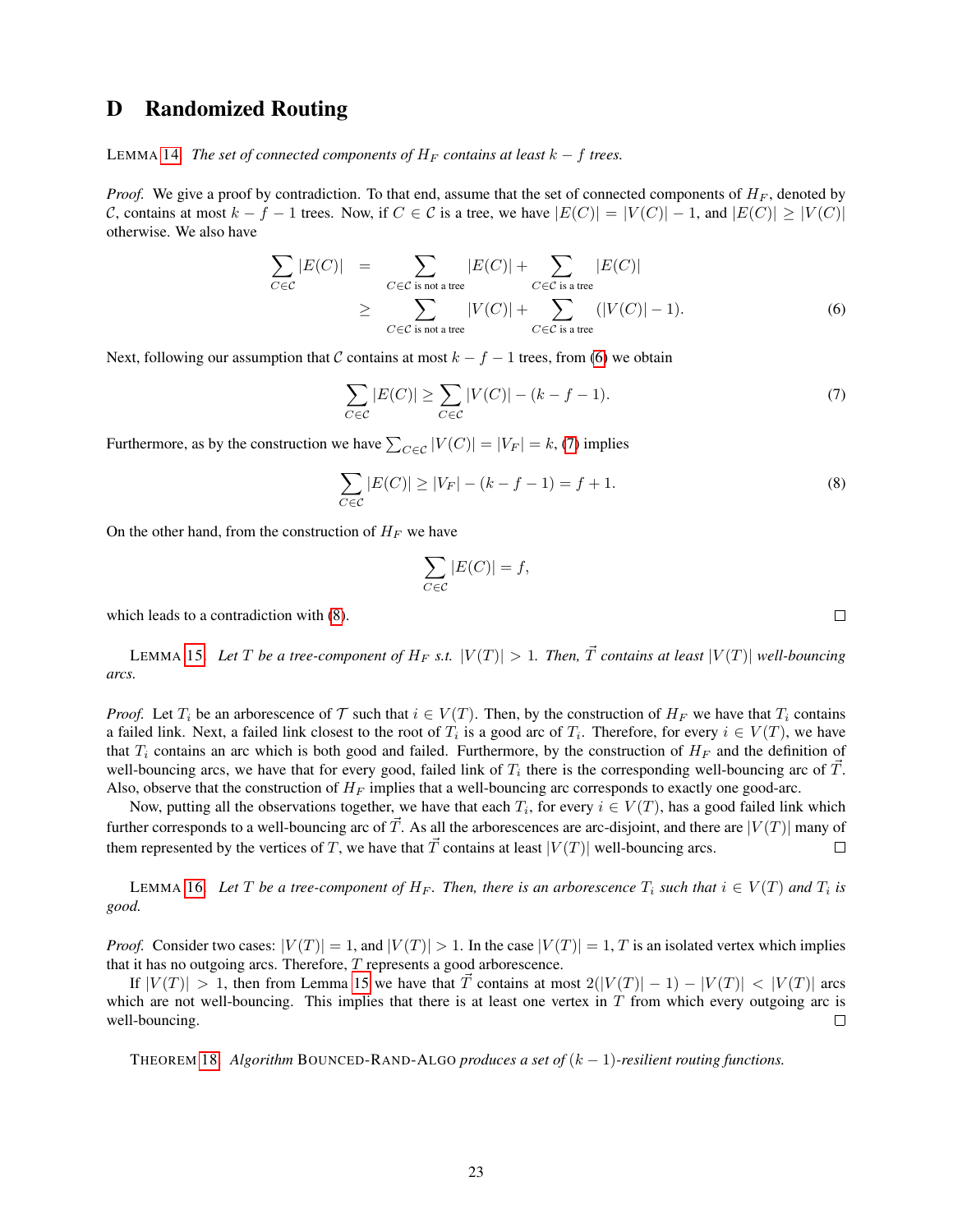*Proof.* Let F be the set of failed links, at most  $k - 1$  of them. Then, by Lemma [14](#page-6-0) we have that  $H_F$  contains at least  $k - f \geq 1$  tree-components. Let T be one such component.

By Lemma [16](#page-6-2) we have that there exists at least one arborescence  $T_i$  such that  $i \in V(T)$  and every outgoing arc from i is well-bouncing. Now, as on a failed link algorithm BOUNCED-RAND-ALGO will switch to  $T_i$  with positive probability, and on a failed link of  $T_i$  the algorithm will bounce with positive probability, we have that the algorithm will reach d with positive probability.  $\Box$ 

#### Calculations omitted from Section [5.3](#page-7-0) Subtracting [\(2\)](#page-7-1) from [\(3\)](#page-7-2) we obtain

<span id="page-23-0"></span>
$$
\mathbb{E}\left[Y\right] = q\mathbb{E}\left[X\right].\tag{9}
$$

Substituting [\(9\)](#page-23-0) to [\(2\)](#page-7-1) gives

<span id="page-23-1"></span>
$$
\mathbb{E}\left[X\right] = \frac{1}{(1-q)q(1-t)},\tag{10}
$$

and therefore, from [\(9\)](#page-23-0),

<span id="page-23-2"></span>
$$
\mathbb{E}\left[Y\right] = \frac{1}{(1-q)(1-t)}.\tag{11}
$$

Substituting [\(10\)](#page-23-1) and [\(11\)](#page-23-2) into [\(1\)](#page-7-3), we obtain an upper bound on  $\mathbb{E}[I]$ 

$$
\mathbb{E}\left[I\right] \le \frac{t}{(1-q)q(1-t)} + \frac{1}{1-q}.\tag{4}
$$

Let  $U(q)$  denote the upper-bound provided by [\(4\)](#page-7-4), i.e.

<span id="page-23-3"></span>
$$
U(q) := \frac{t}{(1-q)q(1-t)} + \frac{1}{1-q}.\tag{12}
$$

Now we can prove the following lemma.

Lemma 36. *It holds*

$$
\mathbb{E}[I] \le 2 + 4\frac{t}{1-t}.
$$

*Proof.* From [\(4\)](#page-7-4) we have  $\mathbb{E}[I] \le U(q)$ . Setting  $q = 1/2$  in [\(12\)](#page-23-3) we obtain

$$
U(1/2) \le 2 + 4\frac{t}{1-t},
$$

and the lemma follows.

LEMMA [19.](#page-7-5) U(q) *is minimized for*

$$
q = q^* := 1 - \frac{1}{1 + \sqrt{t}},
$$

*and equal to*

$$
U(q^*) = \frac{1 + \sqrt{t}}{1 - \sqrt{t}}.\tag{5}
$$

*Proof.* Consider  $U(q)$ , which is

$$
U(q)' = \frac{t(1-q)^2 - q^2}{(1-q)^2 q^2 (t-1)}.
$$

In order to find the value of q that minimizes  $U(q)$ , denote it by  $q^*$ , we find the roots of  $U(q)' = 0$  with respect to q. There is only one positive solution of equation  $U(q)' = 0$ , which is also the minimizer  $q^*$ , and is equal to

$$
q^* = 1 - \frac{1}{1 + \sqrt{t}},
$$

as desired.

Finally, substituting  $q^*$  into [\(12\)](#page-23-3) and simplifying the expression we obtain [\(5\)](#page-7-6).

 $\Box$ 

 $\Box$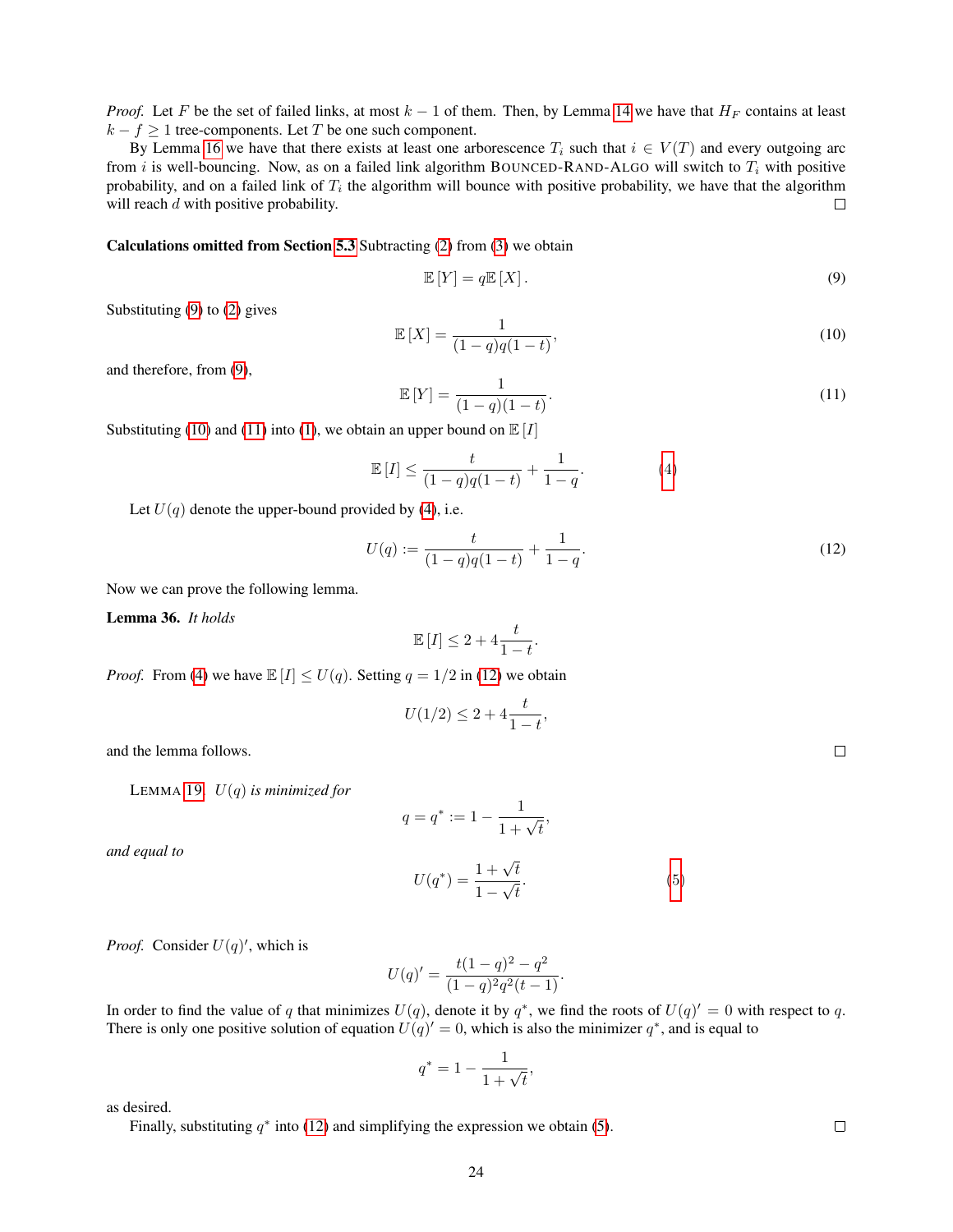THEOREM [20.](#page-7-7) *For any* k > 0*, there exists a* 2k *edge-connected graph, a set of* 2k *arc-disjoint spanning trees, and a set of*  $k-1$  *failed edges, such that the expected number of tree switches with* RAND-ALGO *is*  $\Omega(k^2)$ .

*Proof.* We now define a 2k edge connected graph G and a set of 2k arc disjoint spanning trees  $T_1, \ldots, T_{2k}$  as follows. The set of vertices V of G consists of a destination vertex d and  $4k$  additional vertices arranged into three equal-sized layers  $L_1 = \{v_1^1, \ldots, v_{2k}^1\}$  and  $L_2 = \{v_1^2, \ldots, v_{2k}^2\}$ . Edges are added in such a way that  $L_2$  is a clique of size  $2k$  and  $(L_1, L_2)$  is a complete bipartite graph. Vertex d is connected to each vertex in  $L_1$ . We now show how to construct  $2k$  arcdisjoint spanning trees  $T_1, \ldots, T_{2k}$ . For each  $i = 1, \ldots, k$ , add into  $T_{2i}$  arcs  $(v_{2i}^2, v_{2i}^1), (v_{2i}^1, v_{2i+1}^1), (v_{2i+1}^1, d)$  and add into  $T_{2i+1}$  arcs  $(v_{2i+1}^2, v_{2i+1}^1), (v_{2i+1}^1, v_{2i}^1), (v_{2i}^1, d)$ . For each  $i = 1, \ldots, k$ , for each  $j = 1, \ldots, 2i-1, 2i+2, \ldots, 2k$ , add into  $T_{2i}$  arcs  $(v_j^2, v_{2i+1}^2)$  and  $(v_j^1, v_{2i+1}^2)$  and add into  $T_{2i+1}$  arcs  $(v_j^2, v_{2i}^2)$  and  $(v_j^1, v_{2i}^2)$ . We now consider the failure scenario in which edges  $(v_0^2, v_1^2), (v_2^2, v_2^2), \ldots, (v_{2k-3}^2, v_{2k-2}^2)$  and  $(v_0^1, v_1^1), (v_2^1, v_2^1), \ldots, (v_{2k-3}^1, v_{2k-2}^1), (v_{2k-1}^1, v_{2k}^1)$ . Consider a packet p that is received by a vertex  $v_{2i}^1$  from  $v_{2i}^2$ , which means that p is forwarded through  $T_{2i}$ . Since edge  $(v_{2i}^1, v_{2i+1}^1)$ , which belongs to  $T_{2i}$ , is failed, the only available trees are  $T_1, \ldots, T_{2i-1}, T_{2i+1}, \ldots, T_{2k}$ . Among them only  $T_{2i+1}$  has a path that does not contain any failed link from  $v_{2i}^1$  to the destination. Every other tree  $T_j$ , connects  $v_{2i}^1$  to a vertex  $v_j^2$  in  $L_2$ . Hence the expected number of tree switches  $E_1$  when a packet received from a vertex in  $L_2$ is routed by a vertex in  $L_1$  is  $E_1 = \frac{2k-2}{2k-1}E_2 + 1$ , where  $E_2$  is the number of expected tree switches when a packet is routed from a vertex  $v_i^2$  in  $L_2$  along  $T_i$ . We now compute  $E_2$ . Consider a packet received by a vertex  $v_i^2$  through an edge  $(v_i^2, v_j^1)$ . By construction of  $T_i$ , p is forwarded along  $T_i$ . In addition, the outgoing edge of  $T_i$  at  $v_i^2$  is failed. Hence, p has a probability of  $\frac{1}{k-1}$  of being forwarded along  $(v_i^2, v_i^1)$  and a probability of  $\frac{k-2}{k-1}$  of being routed through any other tree  $T_j \in \{T_1, \ldots, T_{2\lfloor \frac{i}{2} \rfloor - 1}, T_{2\lfloor \frac{i}{2} \rfloor + 2}, \ldots, T_{2k}\}\$  to vertex  $v_j^2$  in  $L_2$ . Hence,  $E_2 = \frac{1}{k-1}E_1 + \frac{k-2}{k-1} + 1$ . This leads to  $E_1 = (k-1)^2 = O(k^2).$ П

### <span id="page-24-0"></span>E Header-Rewriting Routing

Next we provide a set of procedures that can be used to implement DF-ALGO. Method GETTREEINDICES, for a given link and  $\mathcal T$ , simply returns indices of the arborescences containing  $(x, y)$  or  $(y, x)$ 

GETTREEINDICES $({x, y})$ 

```
\triangleright The method assumes that at least one arborescence
    \triangleright of \mathcal T contains (x, y) or (y, x).
1 if \exists T_i, T_j \in \mathcal{T} s.t. (x, y) \in E(T_i) and (y, x) \in T_j2 index_L \leftarrow min\{i, j\}3 index_H \leftarrow max\{i, j\}4 else
5 k \leftarrow the index s.t.
              (x, y) \in E(T_k) or (y, x) \in E(T_k)6 index<sub>L</sub> \leftarrow k7 index_H \leftarrow k8 return ʻindex<sub>L</sub>, index<sub>H</sub>)
```
Consider a link  $\{x, y\}$ , and assume we are interested which arborescence it represents during the routing process. If  $(x, y)$  belongs to  $T_i \in \mathcal{T}$  and  $(y, x)$  belong to  $T_j \in \mathcal{T}$ , then we use H to distinguish between  $T_i$  and  $T_j$ . Given H and  ${x, y}$ , method GETTREEINDEXGIVENH returns i or j depending on the value of H.

```
GETTREEINDEXGIVENH(H, \{x, y\})
```

```
1 \quad (i_L, i_H) \leftarrow \text{GETTreeINDICES}(\{x, y\})2 if H = 13 return i_H4 else
5 return i_L
```
Method GETHGIVENTREEINDEX is in a sense the inverse of GETTREEINDEXGIVENH. Namely, given a tree index i and a link  $\{x, y\}$ , method GETHGIVENTREEINDEX $(i, \{x, y\})$  returns value H such that GETTREEINDEX-GIVENH $(H, \{x, y\})$  returns i.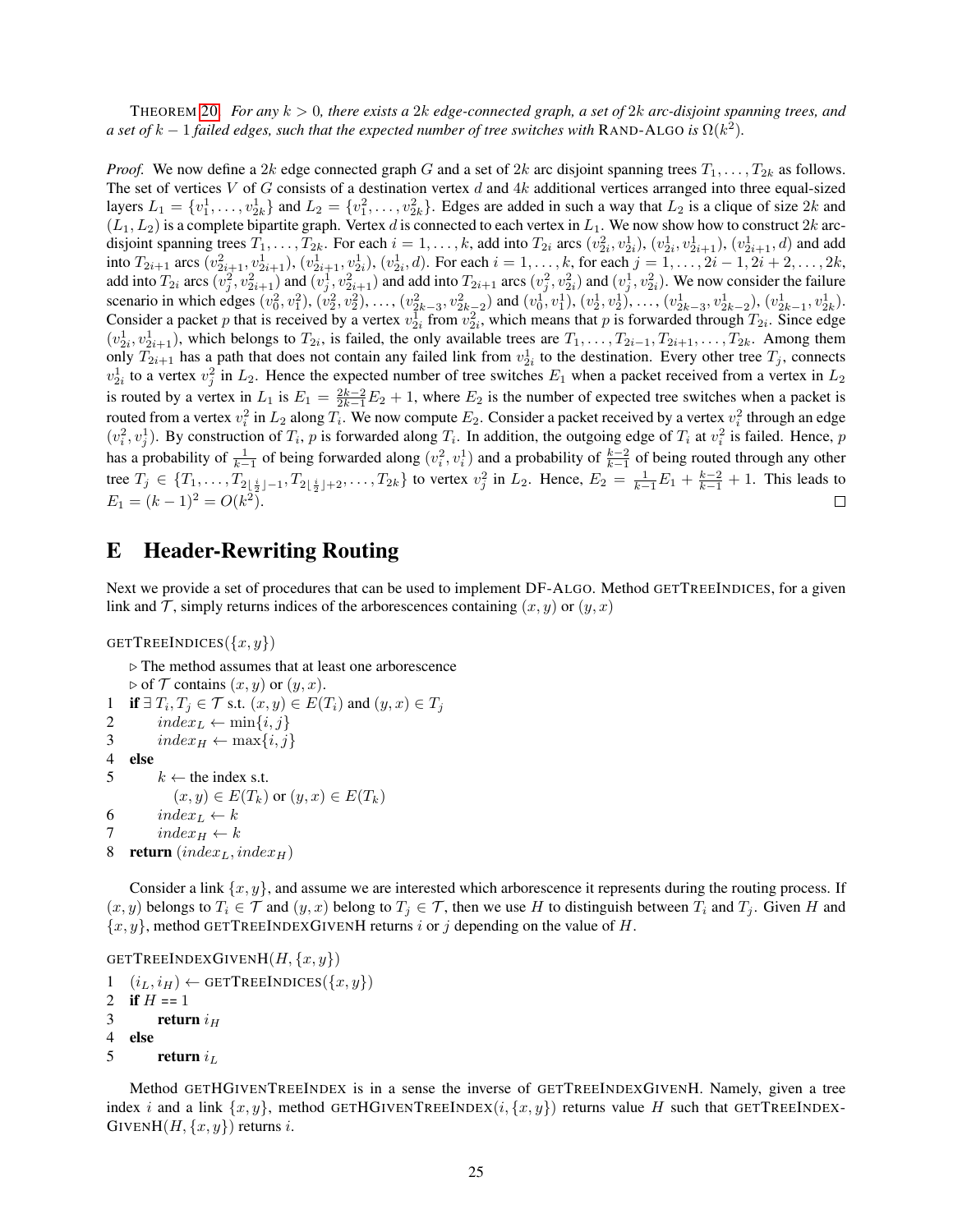```
GETHGIVENTREEINDEX(i, \{x, y\})
```

```
1 \quad (i_L, i_H) \leftarrow \text{GETTreeINDICES}(\{x, y\})2 if i == i_H3 return 1
4 else
```

```
5 return 0
```
Given three bits RM and H, and arc  $(x, y)$  method GETTREEINDEX returns index i such that  $T_i \in \mathcal{T}$  is the arborescence that the parameters correspond to.

GETTREEINDEX( $RM, H, (x, y)$ )

- 1 if  $RM = 0$
- 2 return i such that  $T_i$  contains  $(x, y)$
- 3 else
- 4 return GETTREEINDEXGIVENH $(H, \{x, y\})$

Method GETNEXTARC returns the next arc the packet should be routed along  $T_i$  for given RM and the last arc  $(x, y)$  is has been routed along.

GETNEXTARC $(RM, (x, y), T_i)$ 

 $\triangleright$  The method assumes  $y \neq d$ .

```
1 if RM = 0
```
2 return the first arc on  $y - d$  path along  $T_i$ 

```
3 elseif RM = 1
```

```
4 return the first arc following (x, y) in R(T_i)
```

```
5 elseif RM = 2
```

```
6 return the first arc following (x, y) in R^{-1}(T_i)
```
Finally, we put together all the methods to obtain the main routing algorithm. It should be invoked with ROUTE(0, 0,  $(x, y)$ ), where  $x \neq d$  is a node the routing has started at, and  $(x, y)$  is the first arc on  $x - d$  path of  $T_1$ .

```
\text{ROUTE}(RM, H, (x, y))1 \quad i \leftarrow GETTREEINDEX(RM, H, (x, y))2 if \{x, y\} is a failed link
 3 if RM = 04 j \leftarrow GETTREEINDEXGIVENH(1 - H, \{x, y\})5 if j \neq i6 (x, z) \leftarrow \text{GETNextARC}(1, (y, x), T_j)<br>
H' \leftarrow \text{GETHGIVERTreeINDEX}(i, \{x, y\})H' \leftarrow GETHGIVENTREEINDEX(j, \{x, z\})8 ROUTE(1, H', (x, z))9 else \triangleright (y, x) \notin T_k, for each T_k \in \mathcal{T}10 \text{ROUTE}(2, 0, (x, y))11 elseif RM = 112 (x, z) \leftarrow \text{GETNextARC}(2, (y, x), T_i)13 H' \leftarrow \text{GETHGIVENTREEINDER}(i, \{x, z\})14 \text{ROUTE}(2, H', (x, z))15 else
16 j \leftarrow GETTREEINDEX(0, 0, (x, y))17 (x, z) \leftarrow the first arc on the x - d path of T_{j+1}18 ROUTE(0, 0, (x, z))19 elseif y = d20 Move along (x, y) and finish the routing.
21 else
22 (y, z) \leftarrow GETNEXTARC(RM, (x, y), T_i)23 H' \leftarrow GETHGIVENTREEINDEX(i, \{y, z\})24 ROUTE(RM, H', (y, z))
```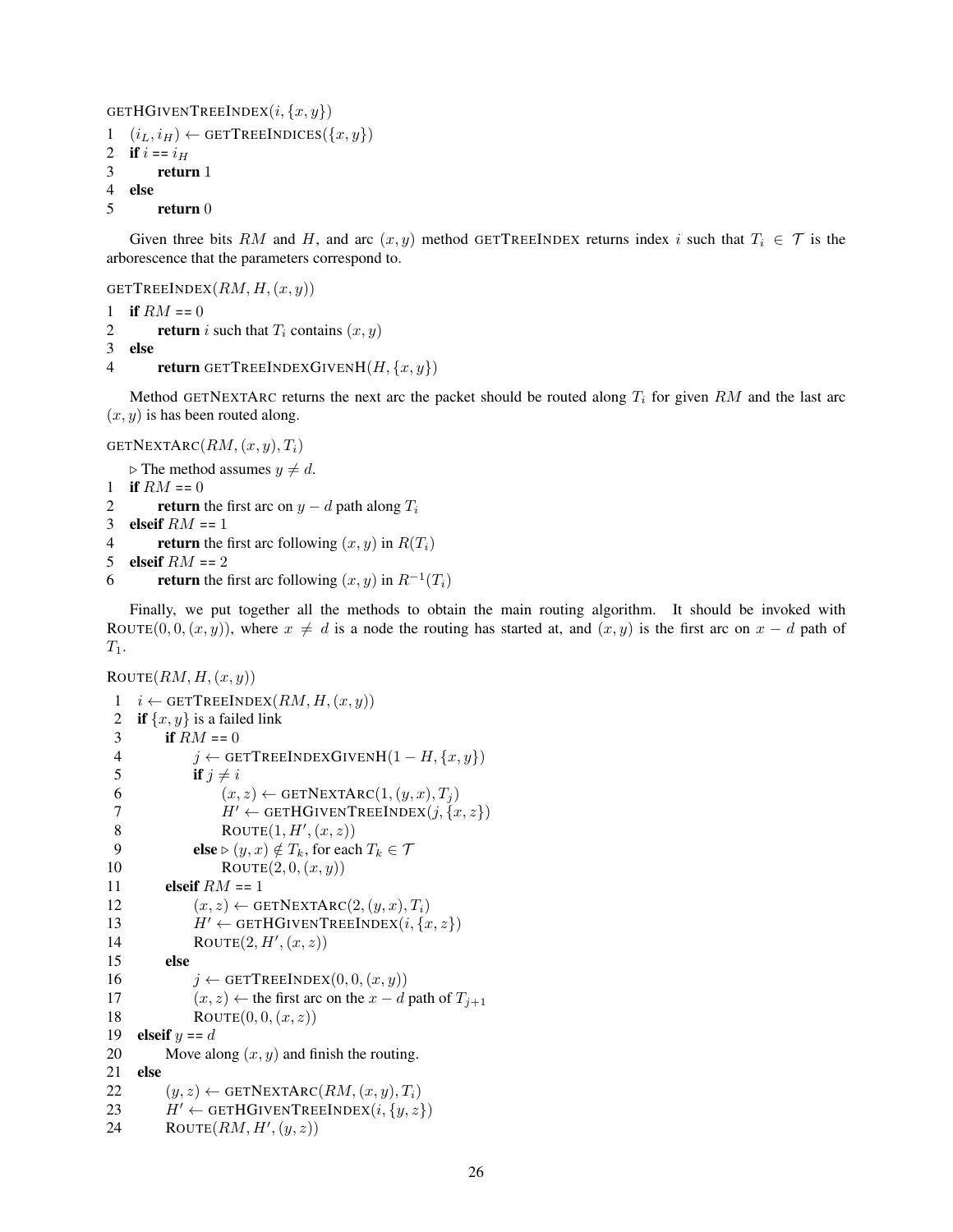THEOREM [21.](#page-8-2) *For any* k-connected graph, DF-ALGO computes a set of  $(k-1)$ -resilient routing functions.

*Proof.* Let  $T_i$  be an arborescence of  $T$  defined in Lemma [17,](#page-6-3) i.e., a good arborescence. Then, DF-ALGO will either deliver a packet to  $d$  before routing along  $T_i$  in canonical mode, or it will route the packet along  $T_i$  in canonical mode, which is guaranteed by the fact that circular-arborescence routing is used.

Now, if the packet is routed along  $T_i$  in canonical mode, either the packet will be delivered to  $d$  without any interruption, or it will hit a failed edge of  $T_i$  and bounce. But then, if it bounces, by Lemma [17](#page-6-3) and our choice of  $T_i$  the packet will reach d without any further interruption.

 $\Box$ 

Therefore, in all the cases the packet will reach d.

### <span id="page-26-0"></span>F Duplication Routing

#### F.1 Even connected case

First, we consider the case when  $k = 2s$  is even.

<span id="page-26-1"></span>Lemma 37. If DUP-ALGO fails to deliver a packet to d, then each  $T_i$  contains an arc that belongs to a failed edge.

*Proof.* Step [3a](#page-9-4) guarantees that the algorithm will route the packet along each  $T_i$ , with  $1 \le i \le s$ , and, since it fails, each  $T_i$ ,  $1 \leq i \leq s$ , must contains an arc that belongs to a failed edge. Step [3b](#page-9-5) guarantees that the algorithm will route the packet along each  $T_i$ , with  $k < i \le 2s$ , and, since it fails, each  $T_i$ ,  $s < i \le 2s$ , must contains an arc that belongs to a failed edge. □

LEMMA [22.](#page-9-2) *Let* T<sup>i</sup> *be a good arborescence from Lemma [17.](#page-6-3) If* DUP-ALGO *fails to deliver a packet to* d*, then*  $i > s$ .

*Proof.* If the statement would not be true, then the algorithm would route the packet to the destination using Step [3a.](#page-9-4)  $\Box$ 

LEMMA [23.](#page-9-3) If DUP-ALGO *fails to deliver a packet to d, then*  $T_1, \ldots, T_{2s}$  *contain at least* 2s *failed edges.* 

*Proof.* By Lemma [37,](#page-26-1) we have that each  $T_i$  has a failed edge. This trivially implies that each  $T_i$  has a good failed arc. By Lemma [22](#page-9-2) and since in our construction  $T_{s+1}, \ldots, T_{2s}$  do not share failed edges, we have that failed edges that the algorithm approaches in  $T_1, \ldots, T_s$ , s many of them, are disjoint from all the good failed arcs of  $T_{s+1}, \ldots, T_{2s}$ , s many of them, otherwise at least a copy of a packet would reach d. This concludes the proof.  $\Box$ 

THEOREM [24.](#page-9-6) *For any* 2s-connected graph and  $s \geq 1$ , DUP-ALGO computes  $(2s - 1)$ -resilient routing functions. *In addition, the number of copies of a packet created by the algorithm is* f*, if* f < s*, and* 2s − 1 *otherwise, where* f *is the number of failed edges.*

*Proof.* Towards a contradiction, assume that DUP-ALGO fails to deliver a packet to d. Then, by Lemma [23](#page-9-3) the underlying network contains at least 2s failed links, which contradicts our assumption that there are at most  $2s - 1$  of them. Therefore, DUP-ALGO delivers a packet do d if there are at most  $2s - 1$  failed links.

Regarding the number of copies of the packet created by the algorithm we consider two cases:  $f < s$ , and  $f \geq s$ . In the first case, as  $T_1, \ldots, T_s$  are pairwise edge-disjoint, by the Pigeonhole principle we have that there is an arborescence  $T_i$ , for  $i \leq f+1$ , such that  $T_i$  does not contain any failed edge. Therefore, when the packet is routed along  $T_i$  it will reach d without any interruption. On the other, before the packet is routed along  $T_i$  algorithm DUP-ALGO will make at most f copies of the packet. In fact, each copy of a packet that is created at Step [3a](#page-9-4) is routed along an arborescence  $T_l$ , where  $l > s \geq 1$  because  $T_1, \ldots, T_s$  are pairwise edge-disjoint.

In the former case, i.e. when  $f \geq s$ , the algorithm might encounter a failed edge while routing the packet on each of the arborescences of  $T_1, \ldots, T_s$ . In that case, it will create exactly  $2s - 1$  copies of the packet. In fact, at Step [3c,](#page-9-7) the original packet is routed along  $T_{s+1}$  and  $s-1$  copies of that packet are routed through arborescences  $T_{s+2}, \ldots, T_{2s}$ .  $\Box$